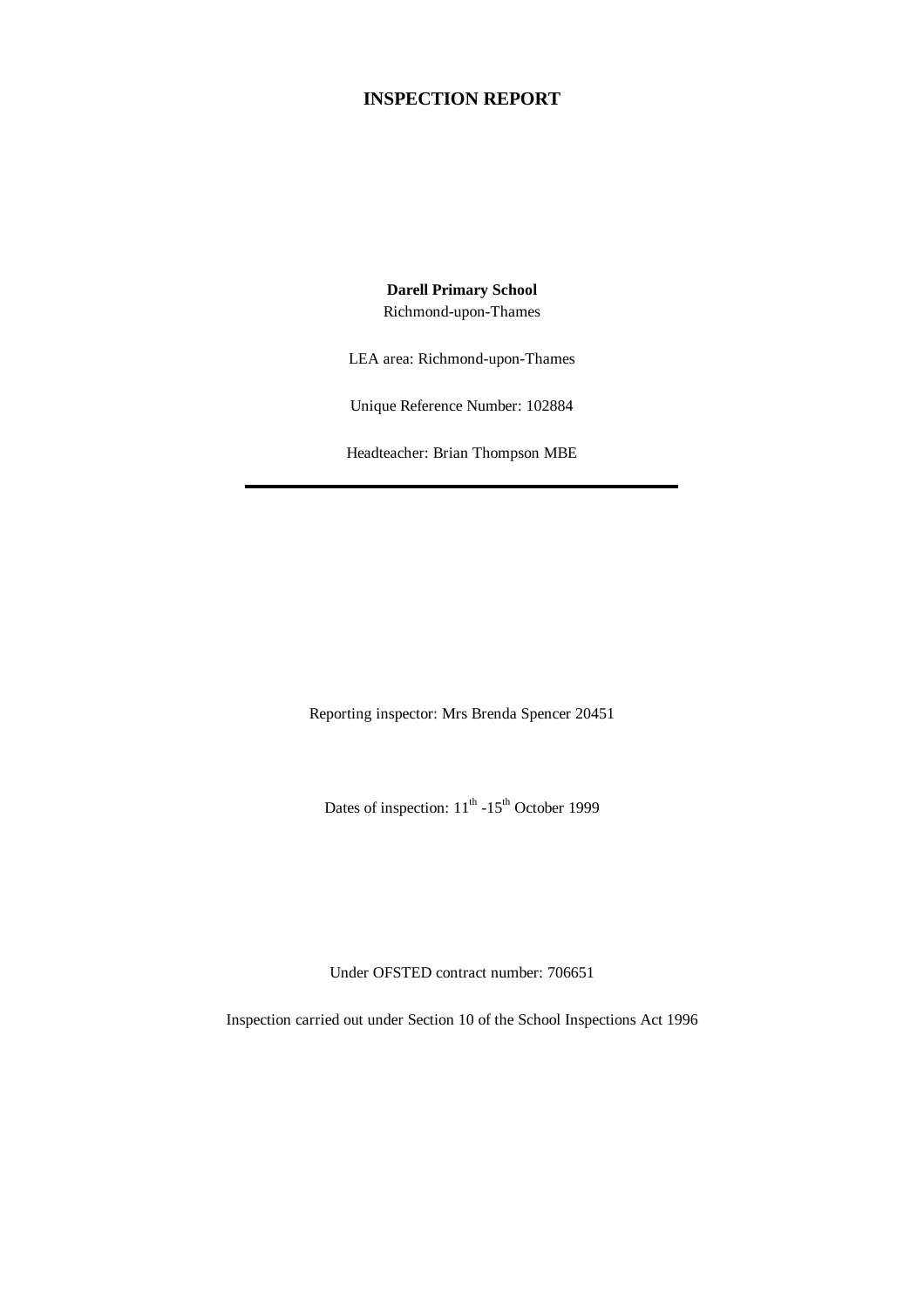#### © Crown Copyright 1999

This report may be reproduced in whole or in part for non-commercial educational purposes, provided that all extracts quoted are reproduced verbatim without adaptation and on condition that the source and date thereof are stated. Further copies of this report are obtainable from the school.

Under the Education (Schools) Act 1992 and the Education Act 1993, the school must provide a copy of this report and/or its summary free of charge to certain categories of people. A charge not exceeding the full cost of reproduction may be made for any other copies supplied.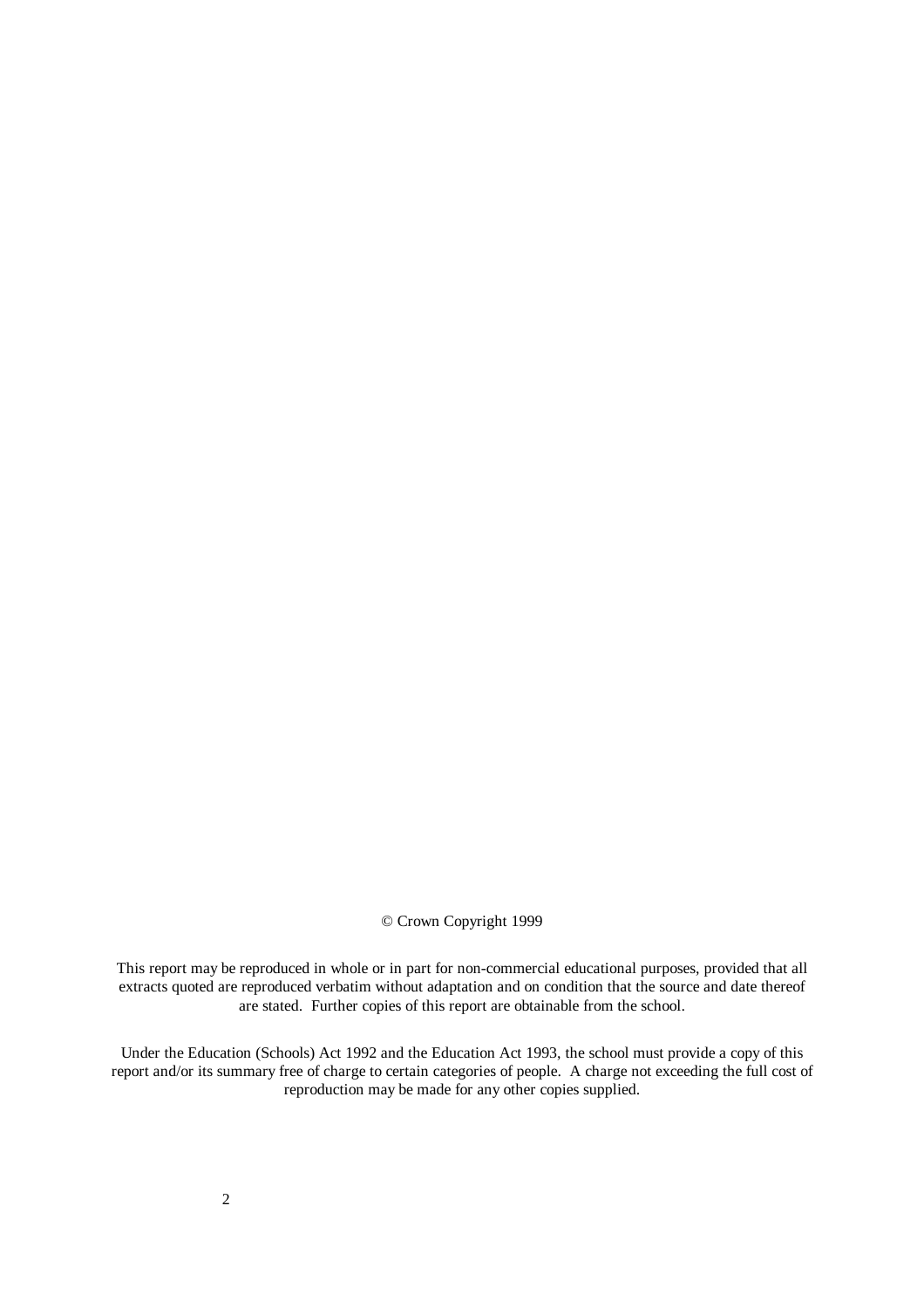# **INFORMATION ABOUT THE SCHOOL**

| Type of school:              | Infant and Junior School with nursery class                                  |
|------------------------------|------------------------------------------------------------------------------|
| Type of control:             | County                                                                       |
| Age range of pupils:         | 3 to 11                                                                      |
| Gender of pupils:            | Mixed                                                                        |
| School address:              | Darell Primary School<br>Darell Road<br><b>RICHMOND</b><br>Surrey<br>TW9 4LQ |
| Telephone number:            | 0181 876 6721                                                                |
| Fax number:                  | 0181 876 3895                                                                |
| Appropriate authority:       | The governing body                                                           |
| Name of chair of governors:  | <b>Cllr Mrs Alison Cornish</b>                                               |
| Date of previous inspection: | <b>June 1996</b>                                                             |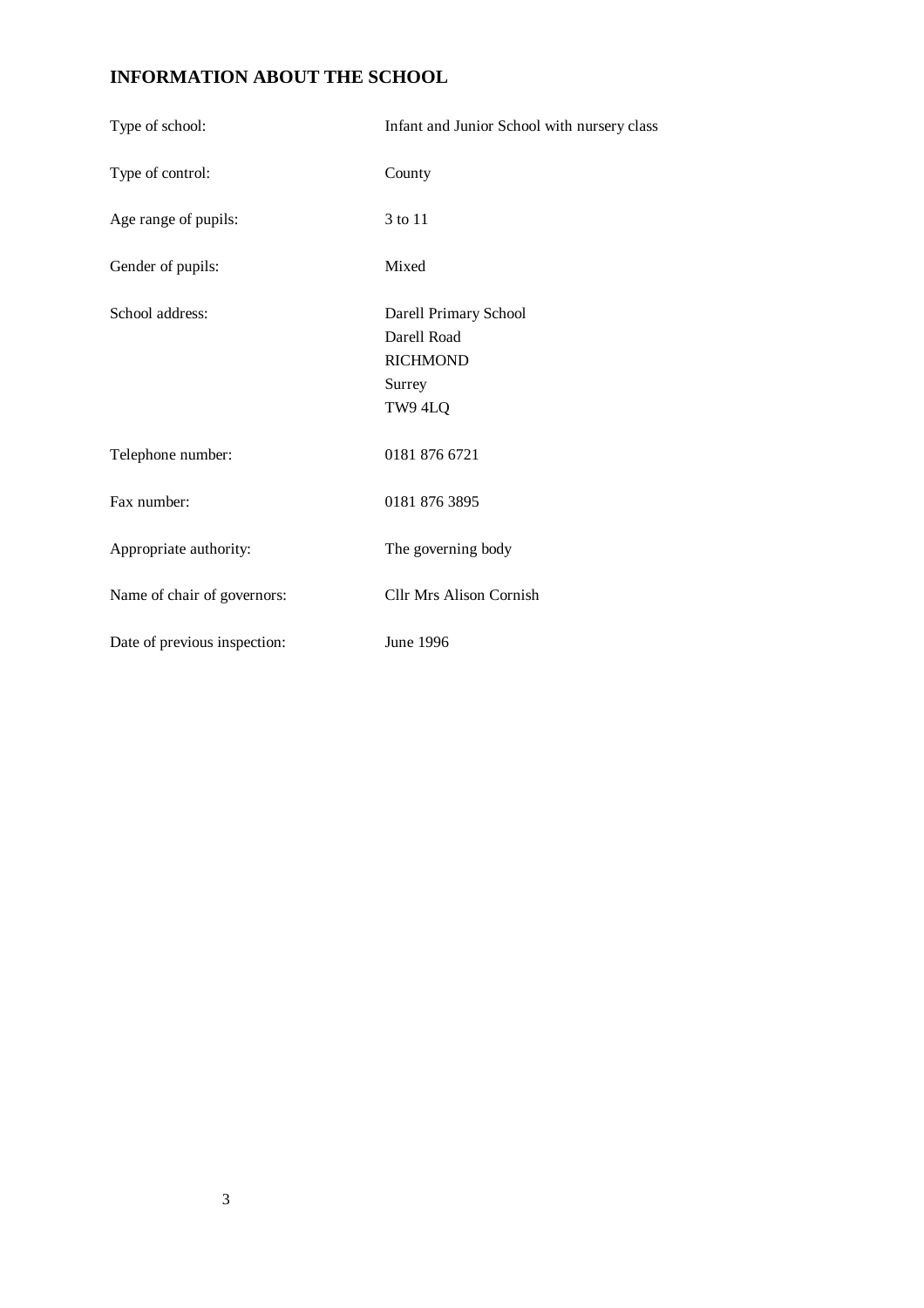# **INFORMATION ABOUT THE INSPECTION TEAM**

| <b>Team members</b><br>Brenda Spencer, Registered<br>inspector | <b>Subject responsibilities</b><br>Science; Music; Areas of learning<br>for children under five.                  | <b>Aspect responsibilities</b><br>Characteristics of the school;<br>Attainment and Progress;<br>Teaching; Leadership and<br>Management.                                                |
|----------------------------------------------------------------|-------------------------------------------------------------------------------------------------------------------|----------------------------------------------------------------------------------------------------------------------------------------------------------------------------------------|
| Sarah McDermott, Lay inspector                                 | Equal Opportunities.                                                                                              | Attitudes, behaviour and personal<br>development; Attendance; Support,<br>guidance and pupils' welfare;<br>Partnership with parents and the<br>community; Efficiency of the<br>school. |
| Paul Adams                                                     | Geography; History; Special<br>Educational Needs Unit.                                                            | Staffing, accommodation and<br>learning resources.                                                                                                                                     |
| Urszula Basini                                                 | English; English as an additional<br>language; Art; Design Technology;                                            | Curriculum and Assessment.                                                                                                                                                             |
| James Walsh                                                    | Special educational needs.<br>Mathematics; Information<br>technology; Physical education;<br>Religious education. | Pupils' spiritual, moral, social and<br>cultural development.                                                                                                                          |

The inspection contractor was:

Capital Inspections

Chaucer Building Canterbury Road Morden Surrey SM4 6 PX

Telephone: 0181 685 1729

Any concerns or complaints about the inspection or the report should be raised with the inspection contractor. Complaints which are not satisfactorily resolved by the contractor should be raised with OFSTED by writing to:

The Registrar The Office for Standards in Education Alexandra House 33 Kingsway London WC2B 6SE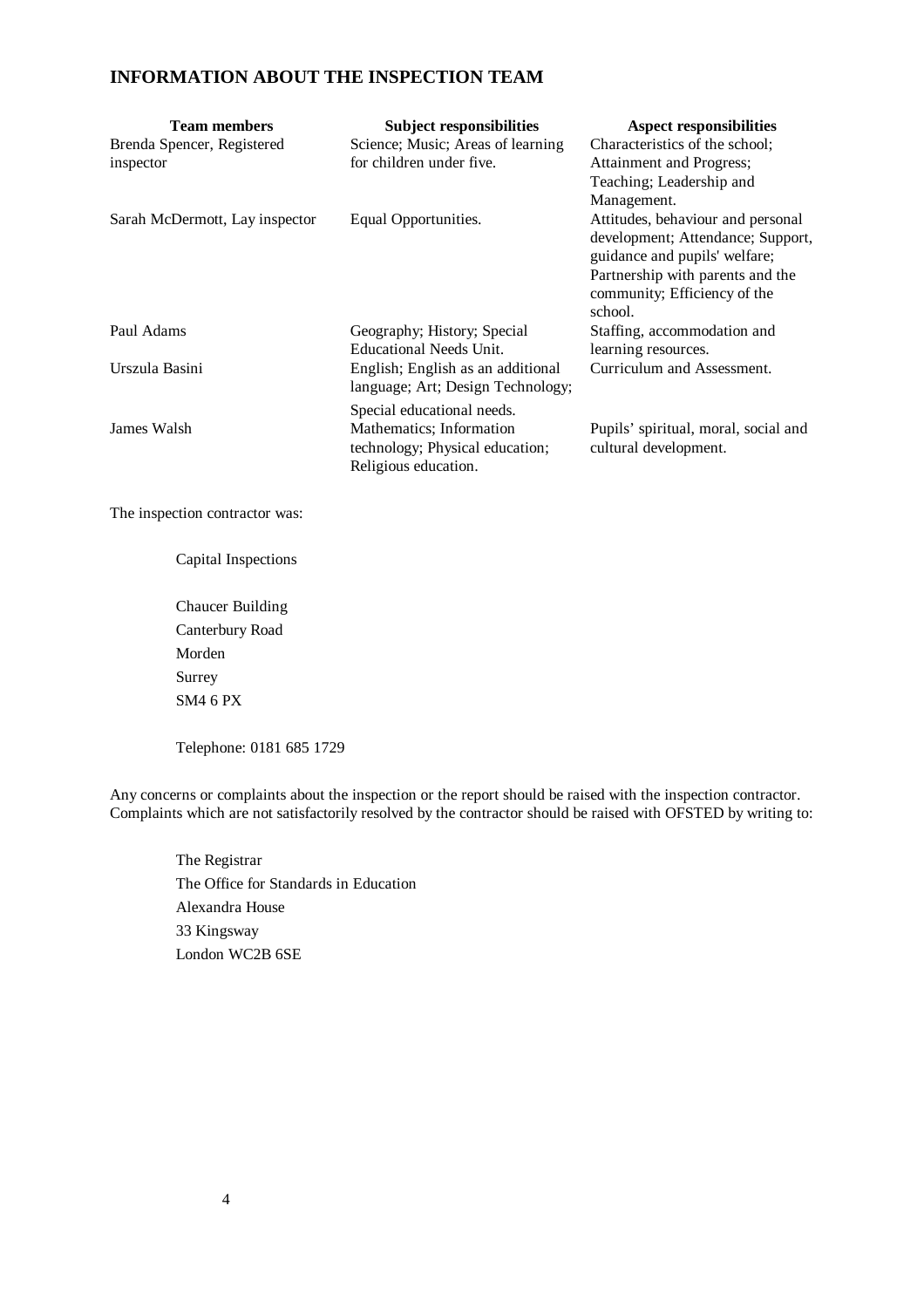## **REPORT CONTENTS**

## **MAIN FINDINGS**

What the school does well Where the school has weaknesses How the school has improved since the last inspection Standards in subjects Quality of teaching Other aspects of the school The parents' views of the school

# **KEY ISSUES FOR ACTION**

# **INTRODUCTION**

| Characteristics of the school | $1-6$ |
|-------------------------------|-------|
| Key indicators                |       |

# **PART A: ASPECTS OF THE SCHOOL**

## **Educational standards achieved by pupils at the school**

| Attainment and progress                       | 8-27  |
|-----------------------------------------------|-------|
| Attitudes, behaviour and personal development | 28-32 |
| Attendance                                    | 33-34 |

#### **Quality of education provided**

| Teaching                                                  | 35-44   |
|-----------------------------------------------------------|---------|
| The curriculum and assessment                             | 45-54   |
| Pupils' spiritual, moral, social and cultural development | 55-59   |
| Support, guidance and pupils' welfare                     | $60-64$ |
| Partnership with parents and the community                | 65-     |
|                                                           |         |

#### 69

#### **The management and efficiency of the school**

| Leadership and management                      | 70-76 |
|------------------------------------------------|-------|
| Staffing, accommodation and learning resources | 77-83 |
| The efficiency of the school                   | 84-87 |

#### 5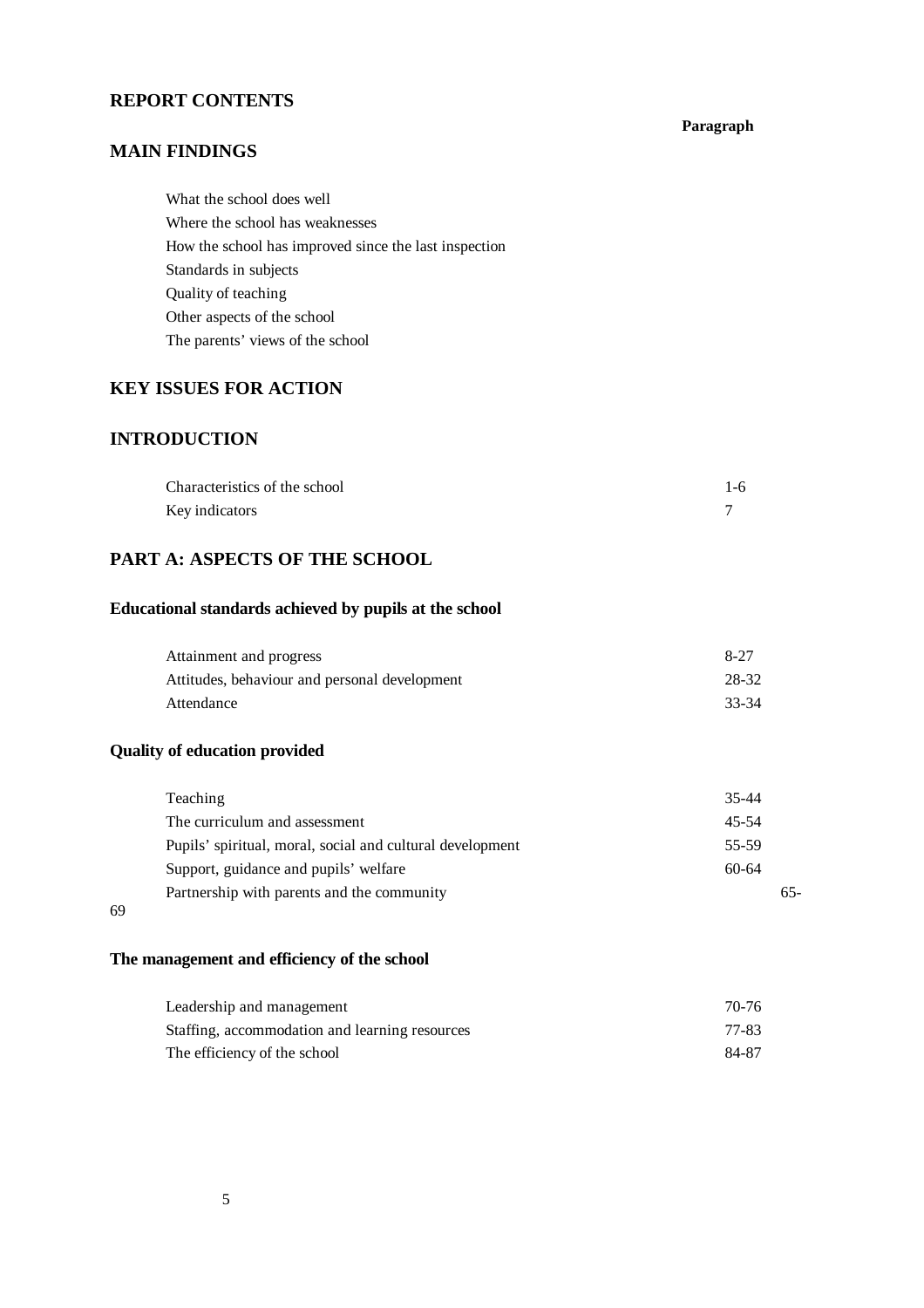# **PART B: CURRICULUM AREAS AND SUBJECTS**

| Areas of learning for children under five                 | 88-98   |
|-----------------------------------------------------------|---------|
| English, mathematics, science, information technology and |         |
| religious education                                       | 99-146  |
| Other subjects or courses                                 | 147-178 |
|                                                           |         |
| <b>PART C: INSPECTION DATA</b>                            |         |
|                                                           |         |
| Summary of inspection evidence                            | 179     |

Data and indicators 180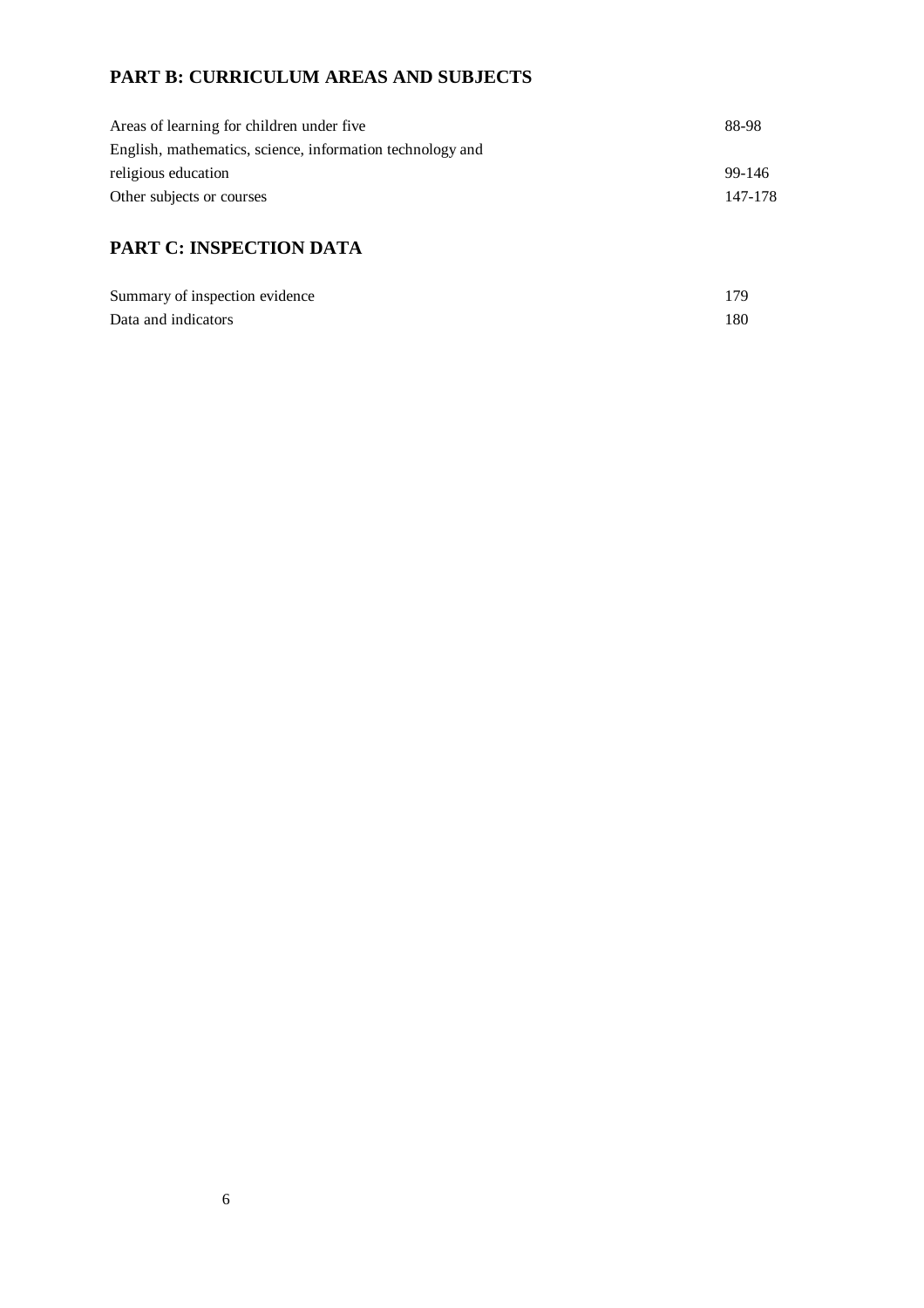## **MAIN FINDINGS**

#### **What the school does well**

- Attainment is good overall.
- •. The head teacher provides excellent leadership, and together with the deputy, co-ordinators and governors, they provide the school with a clear sense of educational direction and excellent ethos.
- •. The overall quality of teaching is very good.
- •. The provision for spiritual, moral, social and cultural development is excellent.
- •. The curriculum is broad, balanced and very stimulating.
- •. There are very good procedures for assessing pupils.
- •. The induction procedures for children in the nursery are very effective in achieving a happy start to school.
- •. The effectiveness of the school's strategy for literacy is very good and for numeracy it is good.
- •. Procedures for monitoring progress, personal development, discipline and behaviour are excellent.
- •. The school's partnership with parents and the community is very good.
- •. Financial control and administration are excellent.

#### · **Where the school has weaknesses**

I. Features of the building negatively affect potential attainment in creative and physical development for children under five, and the organisation of activities in art and the physical education curriculum of older pupils.

**The school has many more strengths than weaknesses. It is aware of the weaknesses and its plans to remedy them will form the basis of the governors' action plan, which will be sent to the parents or guardians of all pupils in the school.**

#### · **How the school has improved since the last inspection**

The school has maintained its strengths in many areas and made very good progress on all the key issues raised since 1996. Provision for spiritual, moral, social and cultural development is still impressive. The support and guidance given to pupils and the concern for their welfare together with the school's partnership with parents and the community are still of a high standard. The curriculum continues to be broad, balanced and interesting to the pupils.

Since the last inspection assessment procedures have improved significantly. They give a comprehensive picture of children's attainment across the curriculum. An Early Years' co-ordinator was appointed and there is effective liaison between the nursery and reception classes and Key Stage 1. The review of time tabling arrangements has improved the allocation of time across the subjects.

Despite extension of the building the space for administration remains poor. Mezzanine floors in some of the classes have made improvements in the total available space. However the lack of space has a negative effect on physical and creative development of children in the reception class and some aspects of the curriculum in Key Stage 1. Pupils' movements in physical education are restricted by the size of the hall and the need to use it for storage. There is not appropriate access to the outside for the nursery pupils and none for the current reception class. The distance between the kitchen and the hall used for lunch means hot trolleys are wheeled past infant classrooms.

The school has a very good capacity to sustain high standards. The quality of leadership is very high, the school has a shared commitment to achieving excellence and has the strategies in place to make this a realistic goal.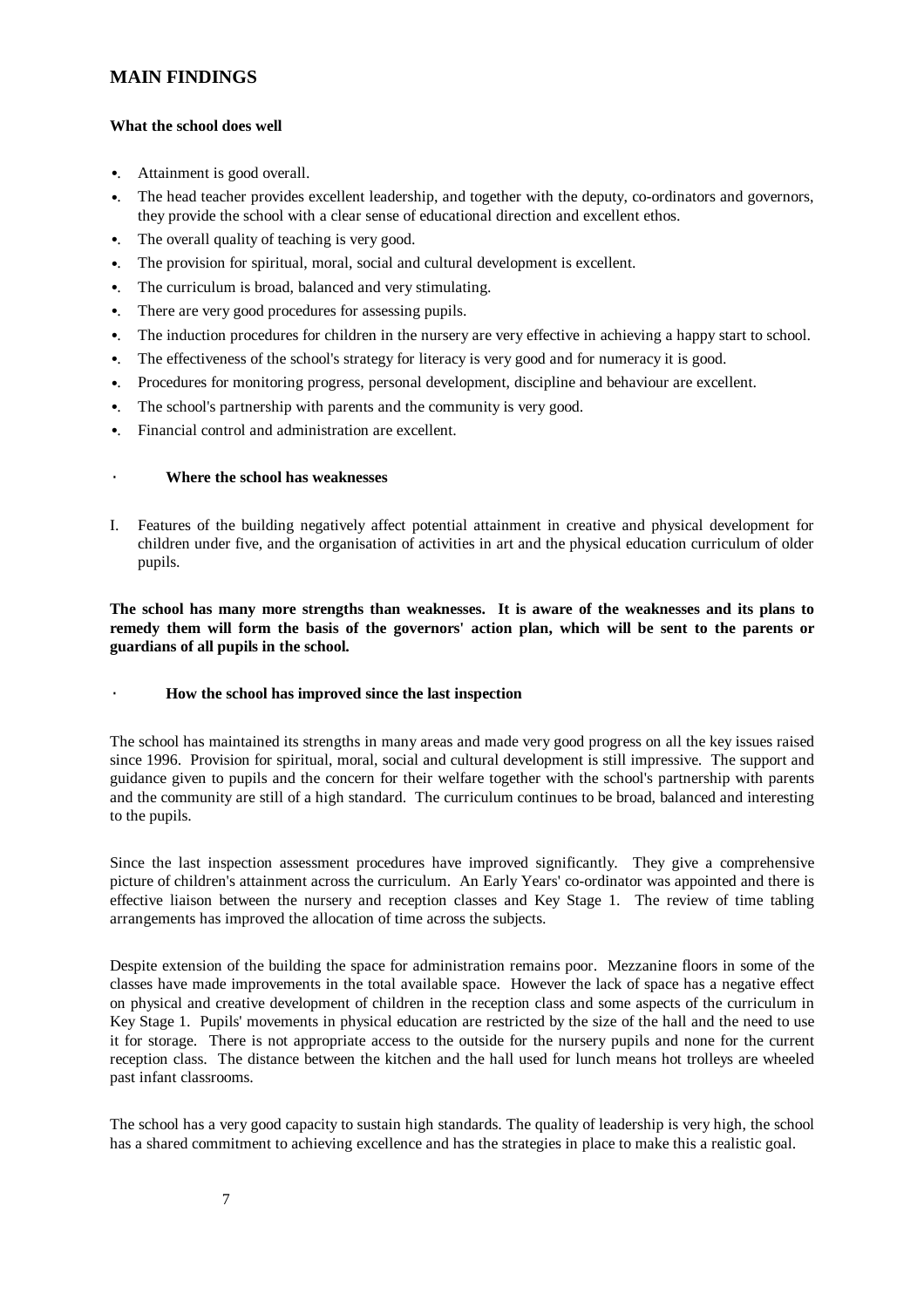·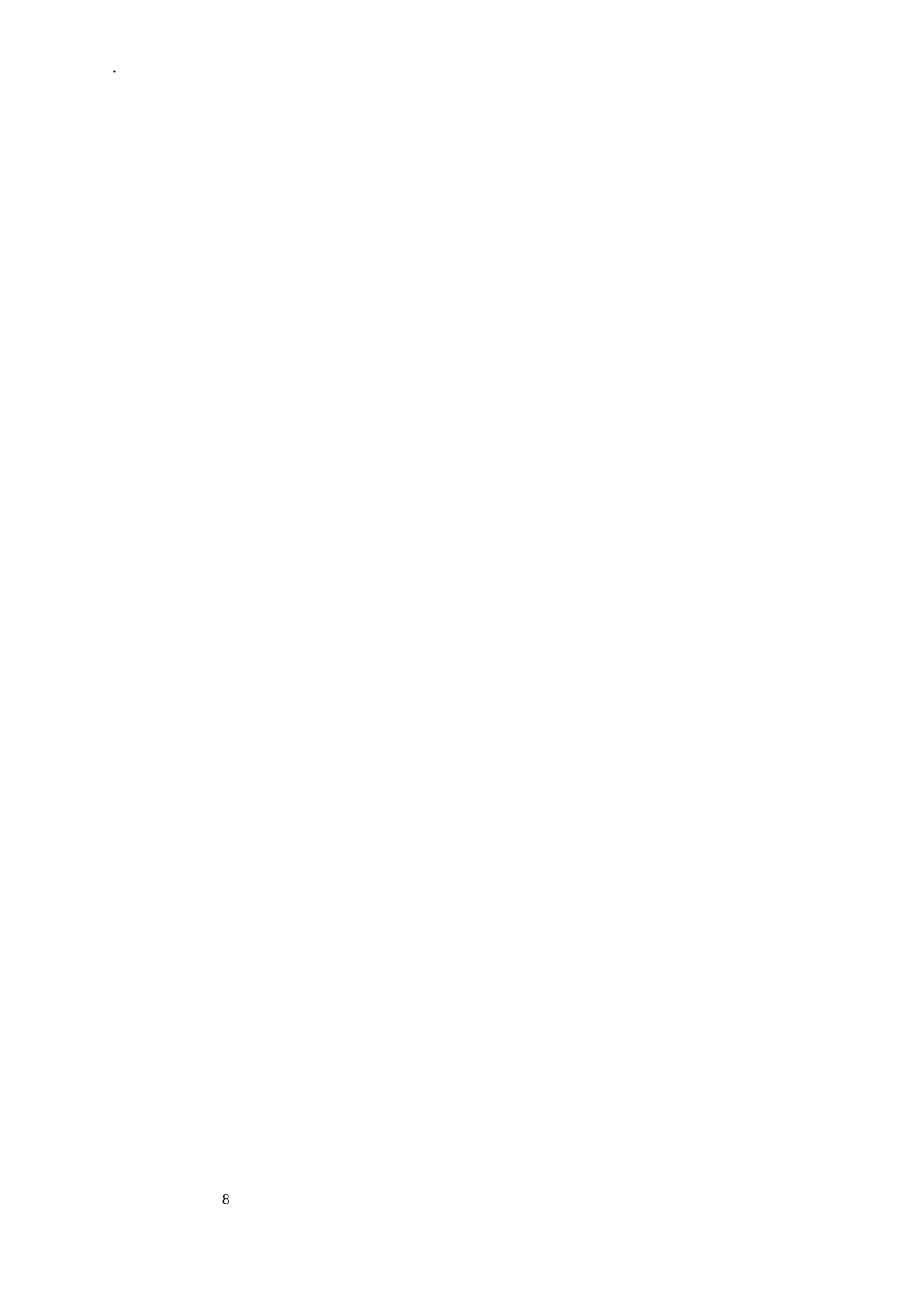#### **Standards in subjects**

| Performance in | Compared with all<br>schools | <b>Compared with</b><br>similar schools | $\bullet$            | Key |
|----------------|------------------------------|-----------------------------------------|----------------------|-----|
|                |                              |                                         | well above average   | A   |
|                |                              |                                         | <i>above average</i> | B   |
| English        | B                            | A                                       | average              |     |
| Mathematics    | В                            | A                                       | below average        | D   |
| Science        | А                            | А                                       | well below average   | Ε   |

This table shows the standards achieved by 11 year olds in 1998 based on the National Curriculum tests:

The results are similarly strong for 1999. Results for 1999, for which comparative data is not yet available, show that the proportion of pupils reaching the expected levels in English have risen slightly. They have remained similar for mathematics and have risen significantly for science.

#### **Quality of teaching**

| <b>Teaching in</b><br>$\cdot$ | <b>Under 5</b> | $5 - 7$ years         | $7 - 11$ years        |
|-------------------------------|----------------|-----------------------|-----------------------|
| English                       | Good           | Satisfactory          | Very Good             |
| <b>Mathematics</b>            | Good           | Good                  | Very Good             |
| Science                       | Good           | Very Good             | Very Good             |
| Information technology        |                | Insufficient evidence | Insufficient evidence |
| Religious education           |                | Insufficient evidence | Satisfactory          |
| Other subjects                | Good           | Good                  | Very Good             |

The quality of teaching is very good overall. The teaching was satisfactory or better in all lessons. In almost four out of ten lessons it was very good or excellent, and in eight out of ten lessons it was at least good.

*Inspectors make judgements about teaching in the range: excellent; very good; good; satisfactory; unsatisfactory; poor; very poor. 'Satisfactory' means that strengths outweigh any weaknesses.*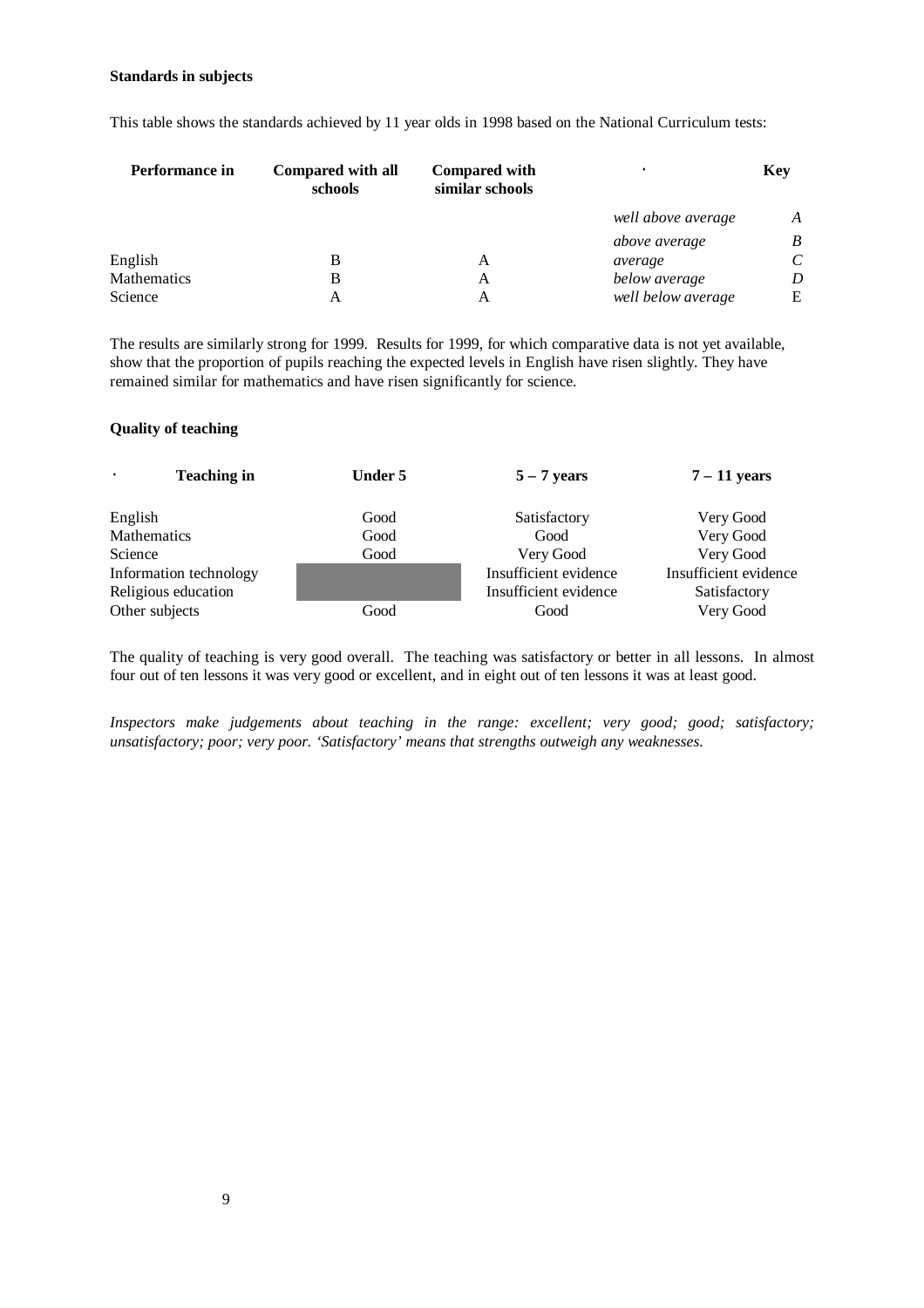#### · **Other aspects of the school**

| Aspect                                               | Comment                                                                                                                                                                                                             |  |  |  |  |
|------------------------------------------------------|---------------------------------------------------------------------------------------------------------------------------------------------------------------------------------------------------------------------|--|--|--|--|
| <b>Behaviour</b>                                     | Very good behaviour overall. Pupils are regularly complimented on their<br>behaviour on school trips.                                                                                                               |  |  |  |  |
| Attendance                                           | Good overall, however a significant number of families take holidays<br>during term time.                                                                                                                           |  |  |  |  |
| $Ethos*$                                             | Excellent. The school aims for high standards. Pupils are eager to learn<br>and establish good relationships.                                                                                                       |  |  |  |  |
| Leadership and management                            | Leadership of the headteacher supported by the deputy, co-ordinators and<br>governors provides very clear educational direction for the school.                                                                     |  |  |  |  |
| Curriculum                                           | The school provides a stimulating and broad education. There is an<br>outstanding range of visits to support pupils' learning.                                                                                      |  |  |  |  |
| Pupils with special educational<br>needs             | Pupils are very well supported. The dedication of the co-ordinator for<br>special educational needs and the special needs team and the well-matched<br>tasks in lessons all contribute to the successful provision. |  |  |  |  |
| Spiritual, moral, social and<br>cultural development | Provision is excellent and a distinctive feature of the school.                                                                                                                                                     |  |  |  |  |
| Staffing, resources and<br>accommodation             | The quality of teaching staff is very good. Resources are plentiful but some<br>are outdated and well worn. Accommodation is cramped in many respects.                                                              |  |  |  |  |
| Value for money                                      | Very good.                                                                                                                                                                                                          |  |  |  |  |

*\*Ethos is the climate for learning: attitudes to work, relationships and the commitment to high standards.*

#### · **The parents' views of the school**

| What most parents like about the school<br>II. The pupils' enjoyment of school. |                                                                                                                             |  | What some parents are not happy about<br>IX. The work pupils are expected to do at home. |  |  |  |  |  |  |
|---------------------------------------------------------------------------------|-----------------------------------------------------------------------------------------------------------------------------|--|------------------------------------------------------------------------------------------|--|--|--|--|--|--|
|                                                                                 | III. The positive effect of the school's values and X. The information given to parents about the<br>attitudes.             |  |                                                                                          |  |  |  |  |  |  |
|                                                                                 | IV. The encouragement given to parents to take part XI. The encouragement given to pupils to be involved<br>in school life. |  |                                                                                          |  |  |  |  |  |  |
|                                                                                 | V. The school's response to questions or problems.                                                                          |  |                                                                                          |  |  |  |  |  |  |
|                                                                                 | VI. The standards the pupils achieve.                                                                                       |  |                                                                                          |  |  |  |  |  |  |
|                                                                                 | VII. The good behaviour of the pupils.                                                                                      |  |                                                                                          |  |  |  |  |  |  |
| VIII.                                                                           | The inspirational leadership<br>- of<br>the<br>headteacher.                                                                 |  |                                                                                          |  |  |  |  |  |  |

Inspectors' judgements support parents' positive views.

The findings of the inspection do not support the negative views expressed by a minority of parents. During the inspection week the use of homework to support pupils' learning was effective. Pupils have a good range of opportunities to take part in extra curricular activities involving music and sport. The information given to parents about pupils and the curriculum is very good.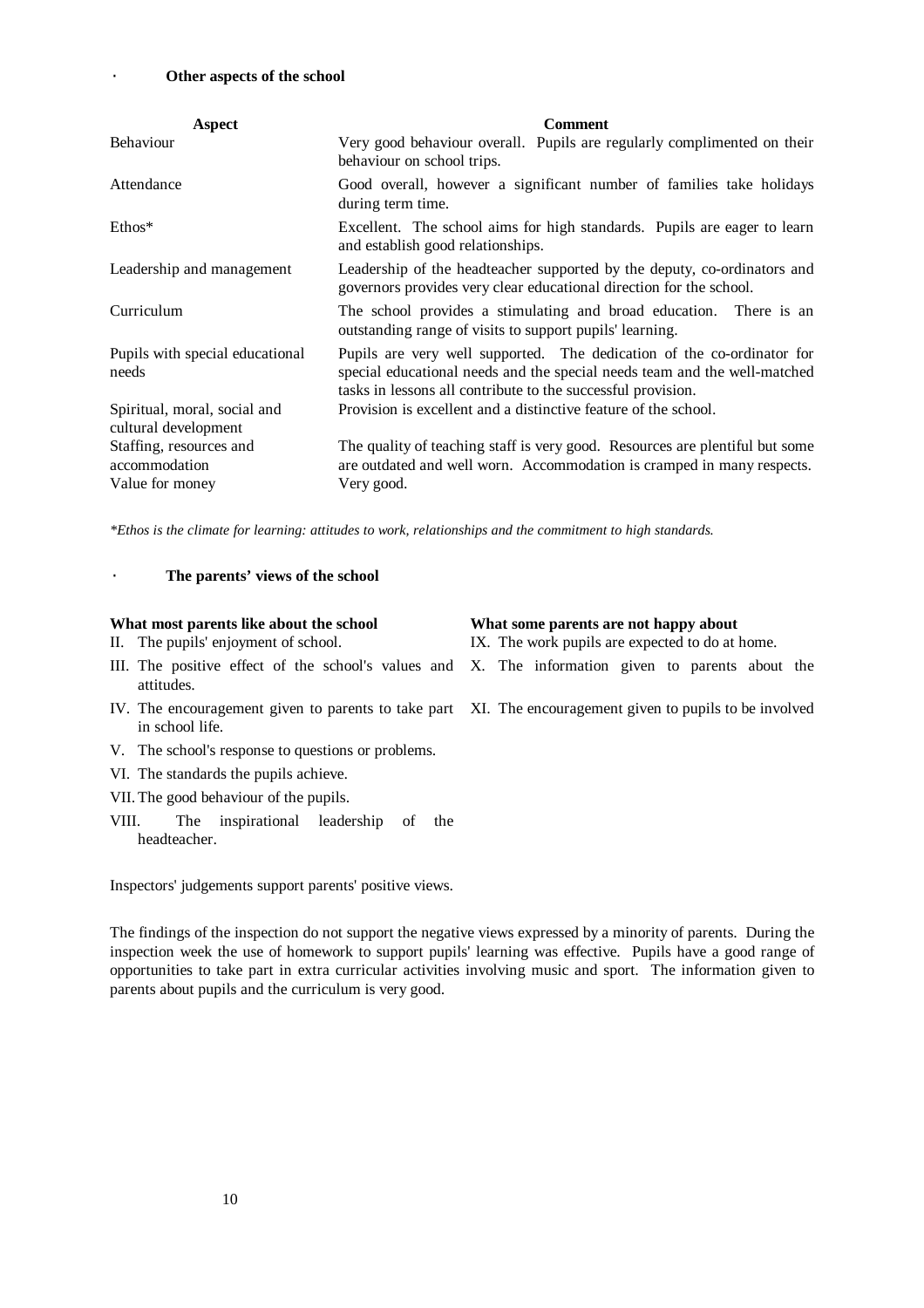# · **KEY ISSUES FOR ACTION**

Governors with the senior management team and in co-operation with the local authority should pursue the action plan to improve the building in order to remedy the negative impact it has on the education of children under five and on attainment in physical education.

In addition, to the key issue, the following less important weaknesses should be considered for inclusion in the action plan:

XII. Audit resources and consider disposing of those which are well worn **(see paragraph 83, 85, 98, 112);** XIII. Address the inconsistencies in presentation of work **(see paragraph 18, 19, 107, 120).**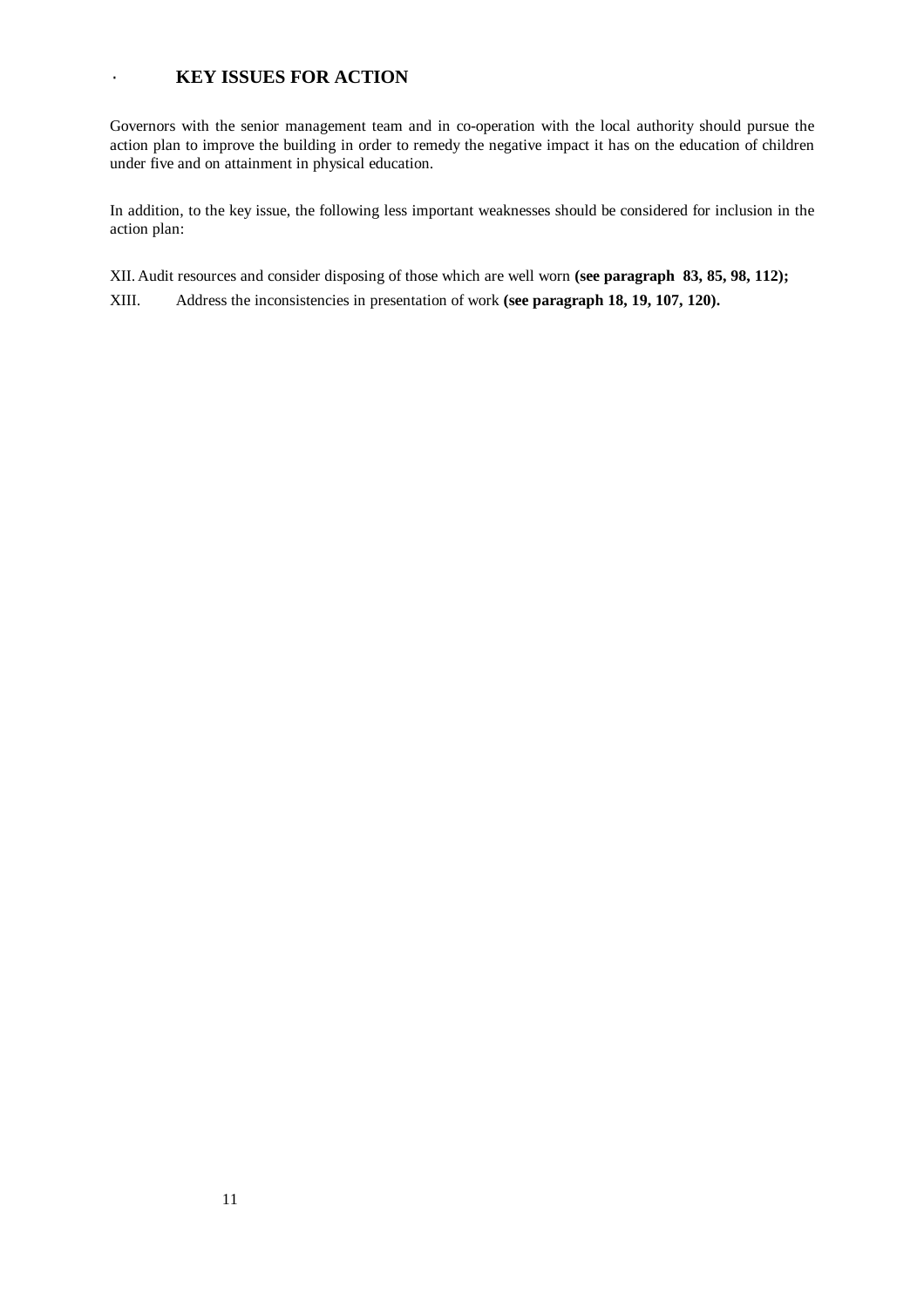### · **INTRODUCTION**

#### · **Characteristics of the school**

- 1. Darell Primary School is in the London Borough of Richmond upon Thames in south-west London. This popular school serves the communities in Kew, central and north-east Richmond, North Sheen and Mortlake. The intake of the school is of a broad social and ethnic mix. This diversity is celebrated within the curriculum. The school is well thought of by the local community.
- 2. The school is above average in size, with an equal number of boys and girls, totalling 324 pupils from three to eleven years of age. It has a special unit with places for ten pupils who have a range of moderate learning difficulties. In addition, the nursery class has 50 children who each attend for half a session each day. A total of 37 pupils come from homes where English is not the first language. Nine of these pupils are supported by Section 11 funding. The most frequently occurring of the 18 different home languages are Bengali, Arabic, Cantonese and Japanese. Of the full-time pupils 53, some 22 per cent, are eligible for free school meals. This is in line with the national average.
- 3. Children are admitted to the nursery in the September and January of the year in which they are four and they enter reception class in the same months of the year of their fifth birthday. The local authority controls admissions and transfer from the nursery into the main school is not automatic. At the time of the inspection, only four of the 30 children in the reception class were already five years of age. The diversity of the intake results in a wide and fluctuating range of attainment on entry year by year, however, overall the attainment of children on entry to reception class is broadly average.
- 4. At the time of the inspection, there were 61 pupils on the school's register of special educational needs, including ten who had individual statements. These figures indicate proportions which are above the national average. No pupils are disapplied from the National Curriculum. Darell Special Unit caters for pupils with learning difficulties from across the Borough of Richmond. Pupils are referred to the unit by the local education authority following a formal assessment.
- 5. The school has an extensive list of aims for the advancement of pupils' knowledge, skills and qualities in the areas of intellectual, social, moral, emotional, personal, spiritual, aesthetic and physical development. The overriding principle states ' the school as an institution needs to be an environment in which the best human qualities can be fostered, intelligence nurtured and skills acquired'.
- 6. There are many targets in the school development plan. The priorities among these are to:
	- •. consolidate the success with which the literacy strategy has been introduced;
	- •. introduce the numeracy strategy;
	- •. establish the use of the new information technology (ICT) room and to further develop its use across the curriculum;
	- •. develop the personal competence and confidence of teachers in ICT skills; and
	- establish more formal procedures for monitoring and evaluation.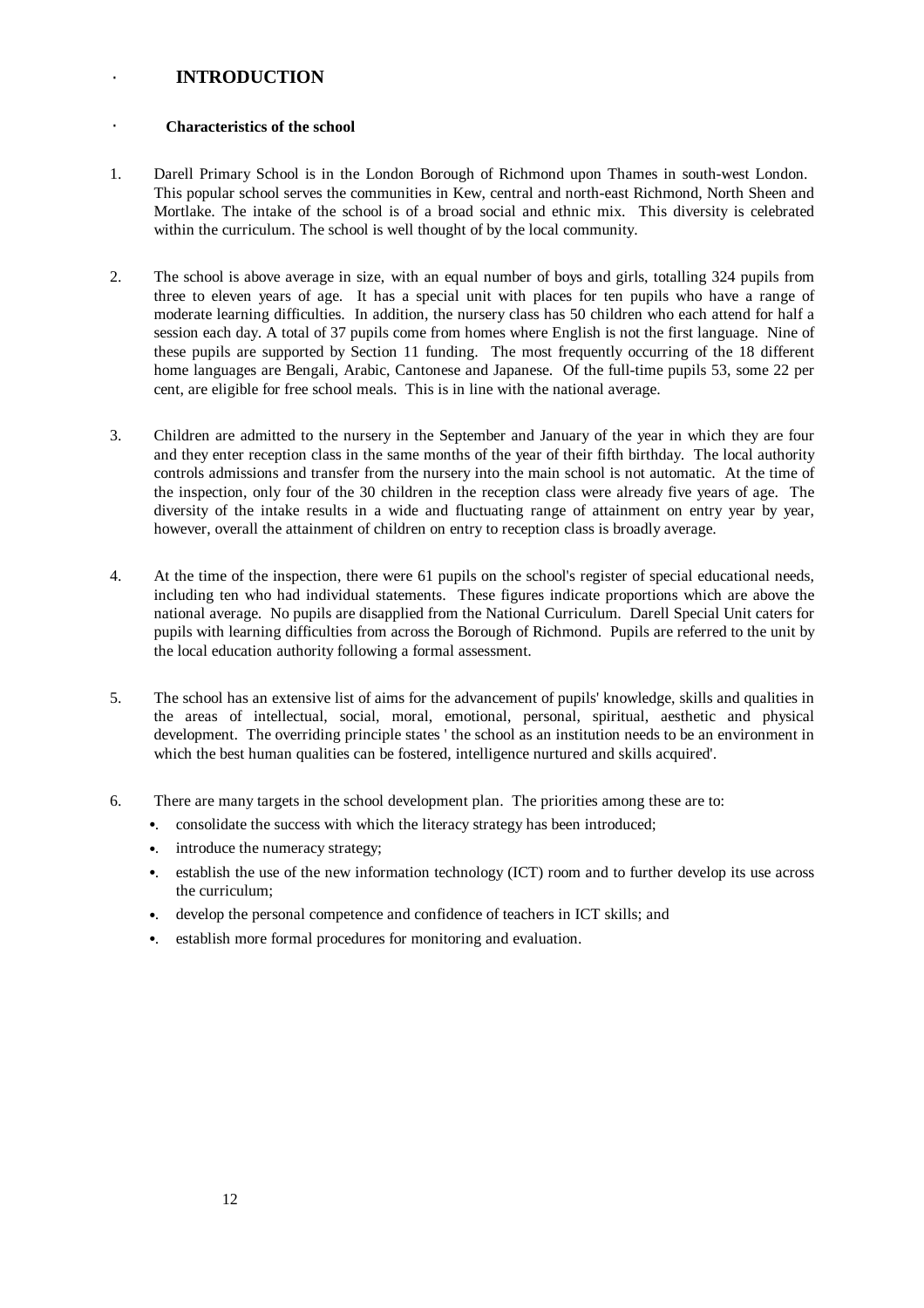# 7. **Key indicators**

# **Attainment at Key Stage 1 1**

| Number of registered pupils in final year of Key Stage 1 | Year        | <b>Boys</b> | Girls   | Total |                    |  |
|----------------------------------------------------------|-------------|-------------|---------|-------|--------------------|--|
| for latest reporting year:                               |             | 1998        | 19      | 23    | 42                 |  |
| <b>National Curriculum Test/Task</b><br><b>Results</b>   |             | Reading     | Writing |       | <b>Mathematics</b> |  |
| Number of pupils                                         | <b>Boys</b> |             | 16      |       |                    |  |
| at NC Level 2 or                                         | Girls       | 16          | 18      |       | 19                 |  |

|                  | ------                 |        |        |        |
|------------------|------------------------|--------|--------|--------|
| above            | $\tau$ <sub>otal</sub> | 29     | 34     | 36     |
| Percentage at NC | School                 | 69(77) | 81(75) | 86(86) |
| Level 2 or above | National               | 80(80) | 81(80) | 84(83) |
|                  |                        |        |        |        |

| <b>Teacher Assessments</b> |             | English | <b>Mathematics</b> | Science |
|----------------------------|-------------|---------|--------------------|---------|
| Number of pupils           | <b>Boys</b> |         | 16                 |         |
| at NC Level 2 or           | Girls       | 18      | 18                 | 20      |
| above                      | Total       |         | 34                 | 37      |
| Percentage at NC           | School      | 74(79)  | 81(79)             | 88(87)  |
| Level 2 or above           | National    | 81(80)  | 85(83)             | 86(85)  |

.........................................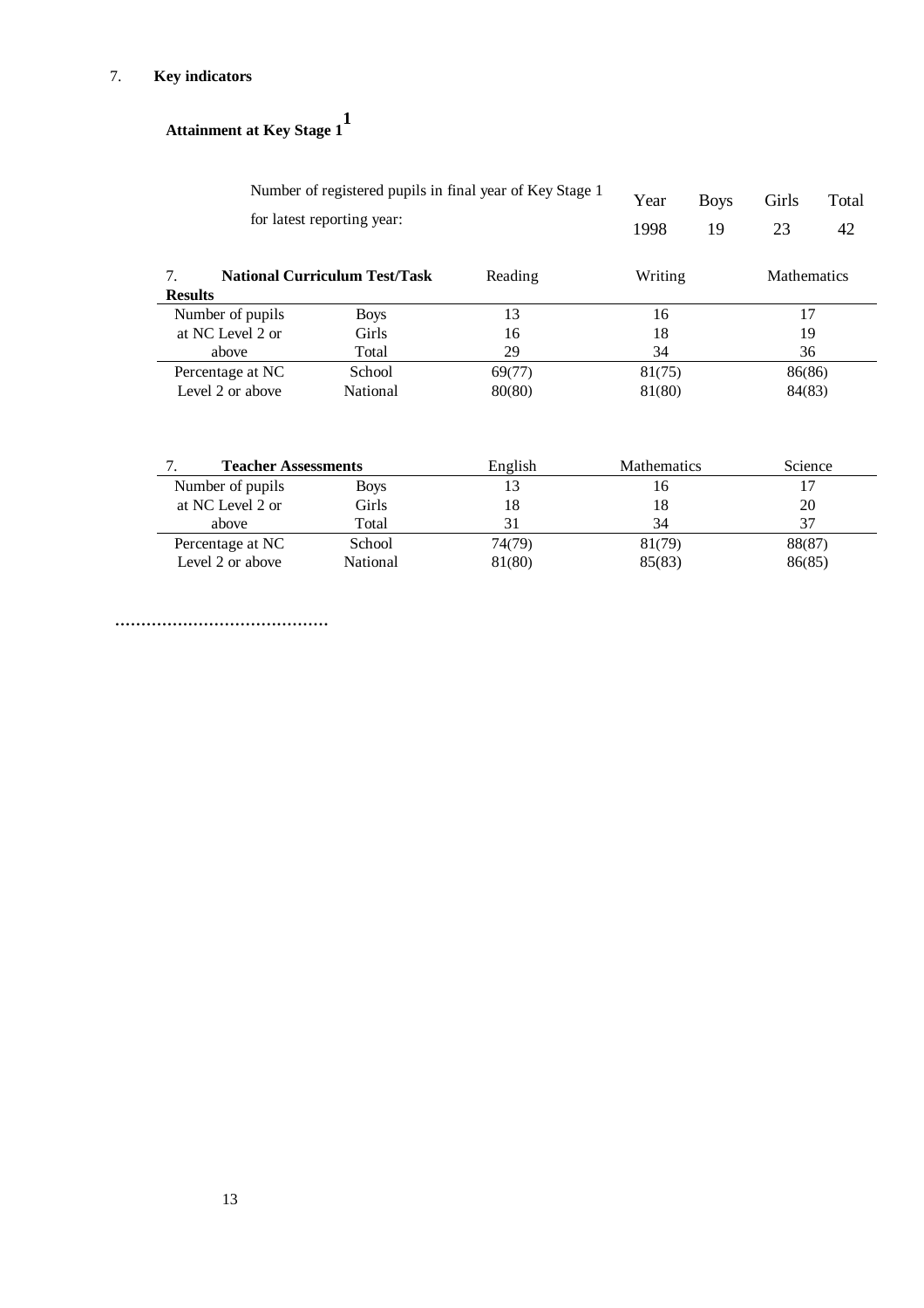# **Attainment at Key Stage 2 2**

| Number of registered pupils in final year of Key Stage 2 |             |         | Year               | <b>Boys</b> | Girls    | Total |
|----------------------------------------------------------|-------------|---------|--------------------|-------------|----------|-------|
| for latest reporting year:                               |             |         | 1988               | 15          | 19<br>34 |       |
| <b>National Curriculum Test</b><br><b>Results</b>        |             | English | <b>Mathematics</b> |             | Science  |       |
| Number of pupils                                         | <b>Boys</b> | 11      | 10                 |             | 12       |       |
| at NC Level 4 or<br>Girls                                |             | 15      | 12                 |             | 14       |       |
| Total<br>above                                           |             | 26      | 22                 |             | 26       |       |
| Percentage at NC                                         | School      | 79(70)  | 67(84)             |             | 79(71)   |       |
| Level 4 or above<br>National                             |             | 65(63)  | 59(62)             |             | 69(69)   |       |
| <b>Teacher Assessments</b>                               |             | English | <b>Mathematics</b> |             | Science  |       |
| Number of pupils                                         | <b>Boys</b> | 10      | 11                 |             | 12       |       |
| at NC Level 4 or                                         | Girls       | 14      | 13                 |             | 14       |       |
| above                                                    | Total       | 24      | 24                 |             | 26       |       |
| Percentage at NC                                         | School      | 73(76)  | 73(79)             |             | 79(79)   |       |
| Level 4 or above<br>National<br>65(63)                   |             |         | 65(64)<br>72(69)   |             |          |       |

.........................................

2

Percentages in parentheses refer to the year before the latest reporting year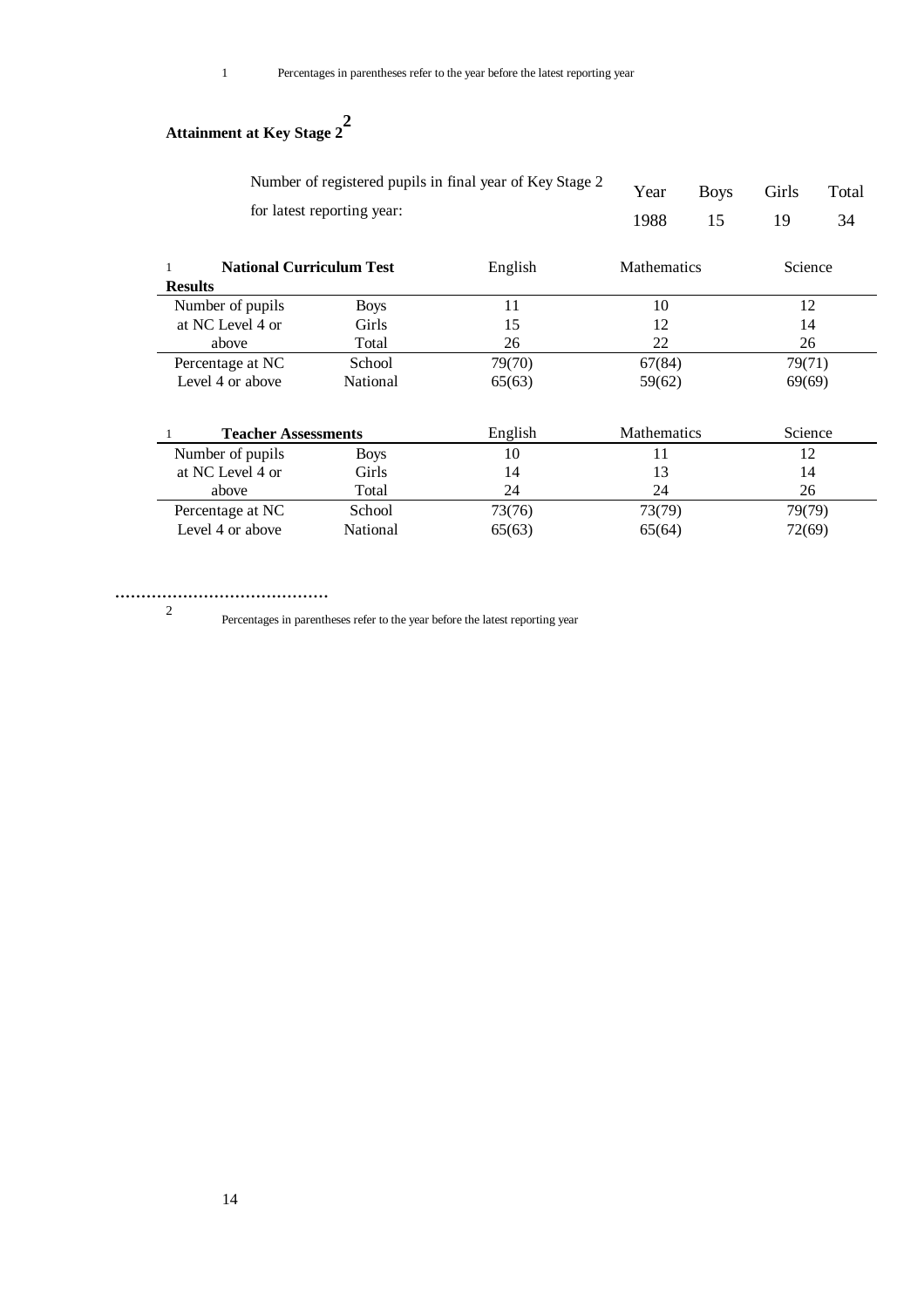#### 1 **Attendance**

| Percentage of half days (sessions) missed |              |                           | $\%$ |
|-------------------------------------------|--------------|---------------------------|------|
| through absence for the latest complete   | Authorised   | School                    | 4.9  |
| reporting year:                           | Absence      | National comparative data | 5.7  |
|                                           | Unauthorised | School                    | 0.5  |
|                                           | Absence      | National comparative data | 0.5  |
|                                           |              |                           |      |

#### 1 **Exclusions**

1

| Number of exclusions of pupils (of statutory school age) during | Number       |  |
|-----------------------------------------------------------------|--------------|--|
| the previous year:                                              | Fixed period |  |
|                                                                 | Permanent    |  |

# 1 **Quality of teaching**

| Percentage of teaching observed which is: |  |
|-------------------------------------------|--|
|-------------------------------------------|--|

| Very good or better    | 38       |
|------------------------|----------|
| Satisfactory or better | 100      |
| Less than satisfactory | $\theta$ |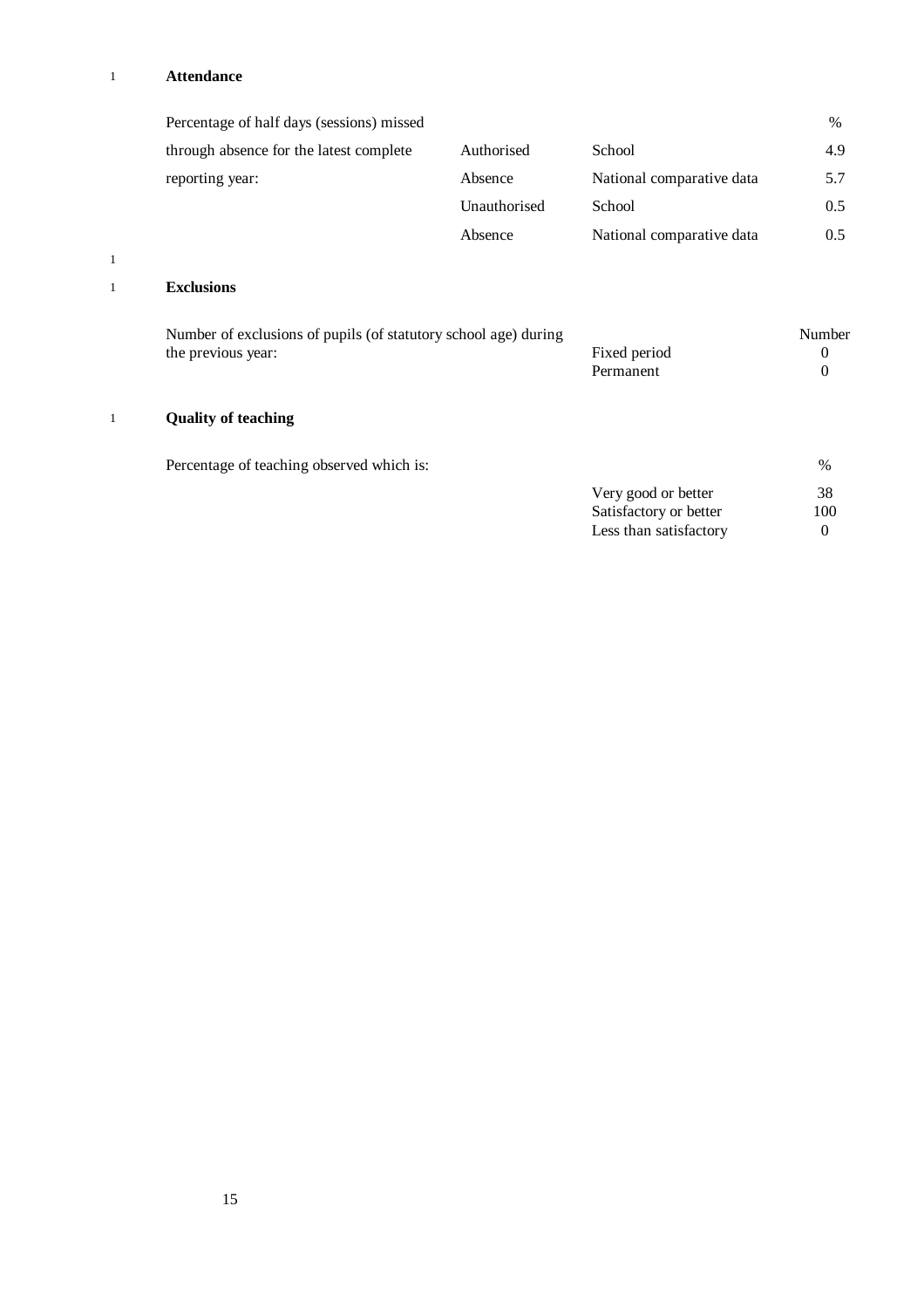### <sup>1</sup> **PART A: ASPECTS OF THE SCHOOL**

#### 1 **EDUCATIONAL STANDARDS ACHIEVED BY PUPILS AT THE SCHOOL**

1

8.

#### **Attainment and progress**

- 1. Most children entering reception class are on track to reach the outcomes for learning identified for them by the age of five in all the areas of learning except the development of climbing and balancing skills in physical development. They make good progress overall. In language and literacy, by five children listen well to one another in small and large groups. Many are confident in talking to the whole class about their work. Some children are developing phonic knowledge and can name letters. The higher attainers are acquiring a sight vocabulary. Children can write their own name, are developing good habits in hand writing and some are attempting their own writing. By five, children can add and subtract using objects, use the comparative language bigger and smaller and positional language such as underneath and on top. They can sort using colour and size. Some children count well beyond ten. They show enjoyment in singing number songs at the beginning of numeracy sessions and respond well as the demands of these songs gradually increase. Preliminary findings of baseline assessment for 1999 support the inspection findings that attainment on entry to school is broadly average.
- 2. In the 1998 standard tests, the percentage of seven year-olds who reached the expected levels or higher was below the national average in reading but was in line for writing. The percentage reaching or surpassing the expected level was in line with the national average in mathematics. The results of teachers' assessments in science were close to the national average. The percentage of pupils attaining higher levels in reading and writing was close to the national average but was below in mathematics. The percentage of pupils attaining higher levels in science was close to the national average overall. Teacher assessments suggest that not enough pupils achieve the higher levels in the strand of experimental and investigative science. However a very high proportion of pupils achieve these levels in studying natural processes, materials and forces. Results for 1999 for which all the comparative data is not yet available show that the percentage of pupils reaching or surpassing expected levels in reading has improved significantly. The percentages have remained steady in writing and science and have fallen in mathematics. Two pupils from the unit for moderate learning difficulties are included in the 1999 and 1997 cohort and one pupil in 1998.
- 3. The school's overall average scores in the tests were below the national average in reading and close to it for writing and mathematics. Trends in results for English, mathematics and science have generally been close to the national picture from 1996-1998. There was a dip below the national figures in writing in 1997. This was rectified in 1998. Boys have obtained lower scores than girls and their average points are just below the national averages for boys in reading, writing and mathematics. Girls performed well above the national average for girls in reading and writing and were above the national average in mathematics.
- 4. When compared with schools of a similar type, the proportion of pupils attaining expected levels was above the average in science and mathematics, in line for writing and below the average for reading and English overall. The proportion of pupils attaining higher levels was well above average in reading and writing, above average in science and in line with mathematics. It was below average for teachers' assessments in English overall.
- 5. In the 1998 tests, the proportion of eleven year-olds attaining the expected levels was above the national average for English and mathematics and well above for science. The proportion attaining higher levels was well above the national average for all three subjects. From 1996 -1998, results have very slightly declined in English and science and more significantly in mathematics in 1998. Results in 1999 have risen slightly in English and dramatically in science. However, the percentage of pupils achieving the expected levels in mathematics is similar to 1998.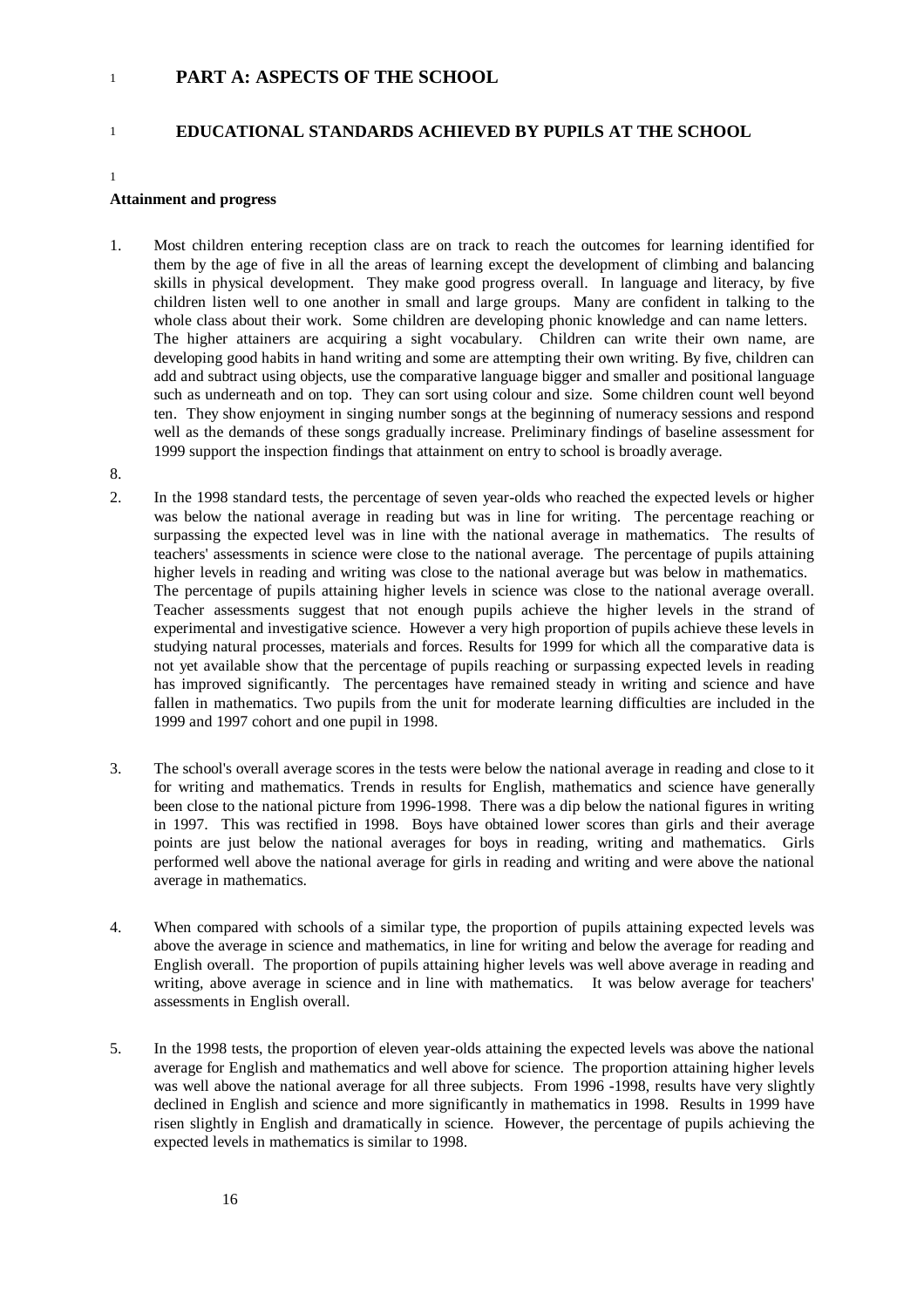- 6. Pupils' average points score in 1998 was above the national averages for eleven year-olds in English and mathematics and was well above in science. Taken over three years from 1996-1999, the average points score for all three subjects was well above the national averages. Over the same period, boys have obtained better scores than girls. The performance of girls in English has been in line with the national average for girls. It has been above average for mathematics and science. Boys' results in English and mathematics have been well above the national average for boys and very high indeed for science.
- 7. When the school's 1998 results are compared with those of similar schools, the percentages of eleven year-old pupils attaining the expected levels and the higher levels were well above the averages in English and mathematics and very high in science. The average points scores were well above average in comparison to similar schools for all three subjects. As with the figures for Key Stage 1, no allowance has been made for the above average number of pupils on the special needs register or for those learning English as an additional language and receiving support under the Section 11 programme.
- 8. Speaking and listening skills are well developed at Key Stage 2. With a satisfactory start at Key Stage 1 more opportunities are offered for public speaking through the school's council and the Richmond Children's Parliament. Pupils from as young as Year 2 are encouraged to speak to a variety of audiences. This year the children's mayor for Richmond was selected from Darell School, following a series of public speaking opportunities. Drama and role-play effectively contribute to the development of speaking and listening and boost pupils' self esteem. There is good progression in the drama activities in the school.
- 9. The full range of inspection evidence shows that by the end of Key Stage 1, the attainment of most pupils is at the nationally expected level in reading. Higher attaining pupils read fluently with expression using a wide range of strategies to identify unfamiliar words. Most pupils can read simple text. Pupils with special educational needs can identify individual words and some are beginning to read short sentences with simple words. Pupils make satisfactory progress overall. The literacy hour has produced an improvement in reading standards.
- 10. At the end of Key Stage 2, pupils' reading is slightly above the national expectation. Average and higher attaining pupils read fluently with expression and correct themselves when necessary. Pupils can locate books in the non-fiction library using the Dewey system. They can use a content page, index and glossary and skim read to find information. Lower attaining pupils read books which are suitable for their level of ability. They can read simple stories and other varieties of texts with interest and understanding. Pupils' progress at Key Stage 2 is good. They are encouraged to take reading books home to the end of Key Stage 2. They maintain an effective home/school reading log. In Years 5 and 6 the majority of pupils become independent readers. They keep their own records of reading and complete a book review when they finish a book. This is displayed in the fiction library. Readers at all levels in Years 4 and 5 are able to read fluently with some expression and find information in nonfiction books efficiently.
- 11. At the end of Key Stage 1, pupils' attainment is appropriate for their age in writing. Year 2 pupils produce sentences to illustrate spelling patterns. They are beginning to plan and write their own stories. They can also write accounts of historic events. They have sound knowledge of capital letters and full stops. Simple, monosyllabic words are usually correctly spelt by average and higher attaining pupils. Pupils develop a flow for writing, often their work is complied into class book form and put in the corridor for display for other pupils to enjoy. Pupils at this stage make good progress in writing. However, handwriting could be neater. Pupils are given good opportunities to draft their work onto the computer. In a Year 1/2 class pupils were shown how to use the digital camera to accompany their written descriptions of themselves.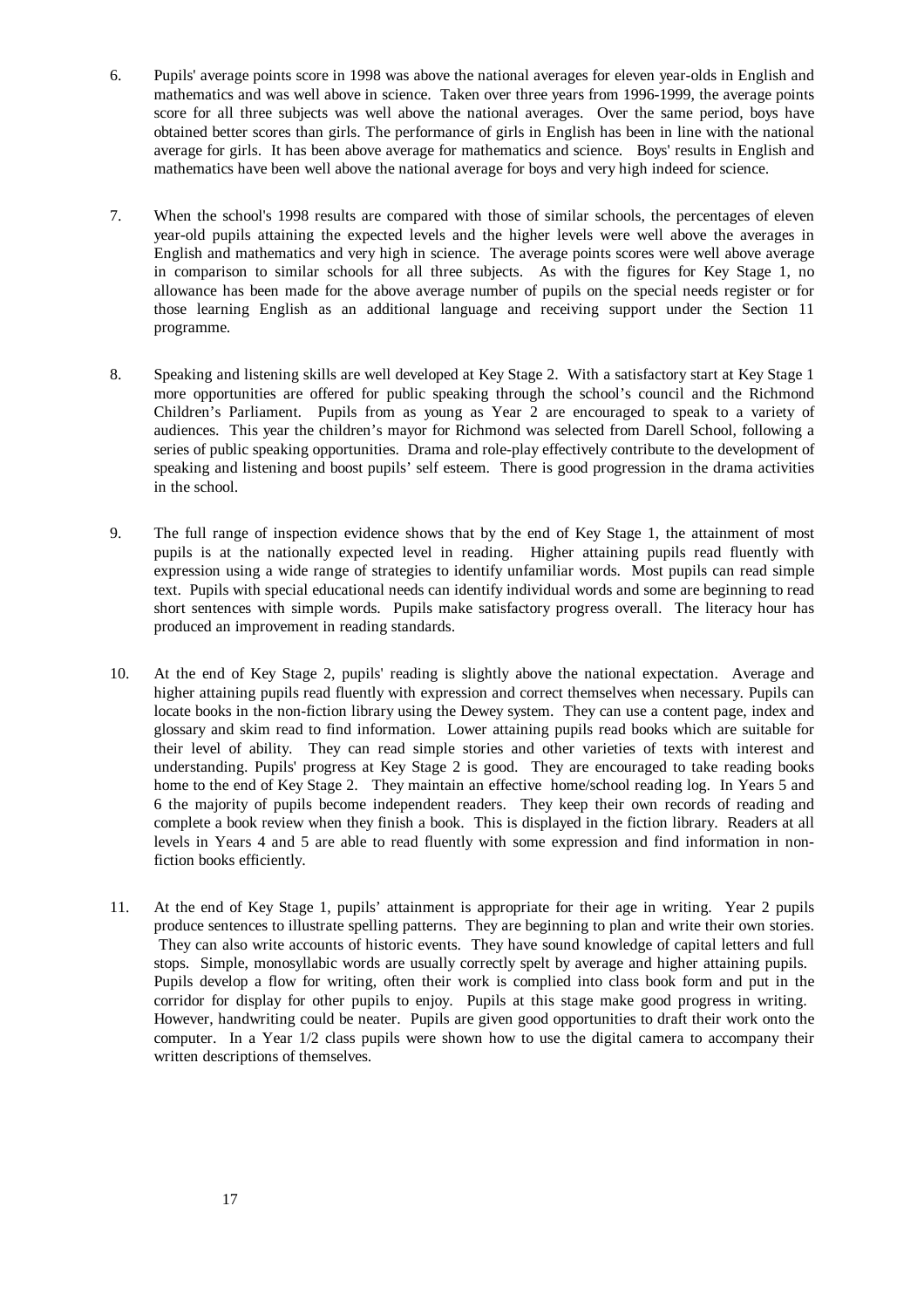- 12. Attainment in writing at the end of Key Stage 2 is above national expectations. Pupils gain understanding of writing for different audiences and purposes. They can revise and re-draft their own and other's writing effectively. They gain confidence in making their written work grammatically correct and have good strategies for adding interest and colour such as including adjectival clauses in compound sentences. Lower attaining pupils understand a variety of ways of connecting sentences and can understand how these connections can alter meaning in a sentence. Higher attaining pupils while studying "The Tempest" can translate Shakespearean text into today's language. Good opportunities are offered weekly for extended writing. This supports the work done in history and geography. A scrutiny of work reveals that older pupils take pride in the presentation of their work and write independently in a range of styles for different purposes. Progress is good, accelerating to very good by the end of the key stage. Progress could be better in handwriting. The presentation of some of the pupils' work at the start of the key stage needs greater rigour.
- 13. Evidence collected during the inspection indicates that attainment at the end of Key Stage 1 in mathematics is in line with national expectations. Pupils in Key Stage 1 are able to add and subtract numbers confidently up to fifty and beyond. They recognize the importance of place value to 100. Pupils use mental recall of the two, five and ten times tables. Pupils show good skills in measurement and begin to use standard units for length, mass and time. For example, pupils were comparing different sizes of ribbon using, strips of paper, cubes and rulers to find accurate measurements. Pupils also measured their large paintings of sunflowers in standard units of centimetres. Pupils know the names of two-dimensional shapes and can identify their properties. For example, pupils sorted different flat shapes into sets according to corners and edges. Pupils can successfully add various coins together to make fifty pence and beyond. By the end of Key Stage 1, pupils' skills in mental mathematics are improving steadily.
- 14. Attainment at the end of Key Stage 2 is above national expectations. Pupils in Key Stage 2 are given a wider range of activities. They successfully apply the four rules of number and effectively use their knowledge and understanding to investigate and solve problems. They identify equivalent fractions and describe proportions of a whole. For example, higher attaining pupils confidently convert fractions to decimals and then to percentages mentally as they play a 'fraction bingo' game. Pupils show a clear understanding of measurement and use this knowledge to find the perimeters and areas of twodimensional shapes. Pupils calculate degrees accurately. They are familiar with acute, obtuse and right angles. For example, lower attaining pupils in Year 5 and 6, were able to successfully identify angles with the correct number of degrees using a clock face. Pupils understand and interpret block graphs recording data efficiently. By the end of the key stage, pupils' skills in mental mathematics are particularly well developed and the emphasis placed on this aspect during the numeracy hour contributes to the above average standards attained by the end of the key stage.
- 15. During the inspection, the scrutiny of work, discussions with pupils and observations of lessons showed attainment at the end of Key Stage 1 for science is above national expectations. Pupils can describe differences between living and non-living things and know what is needed to be healthy. They can group animals by simple features, for example, whether they live in the sea or can fly. They describe characteristics of different materials and how they can be changed with heat. They know the many every day uses of electricity, can construct simple circuits and understand how to make bulbs burn more brightly or dimly. They know sound is a vibration and talk about the different ways sounds are created on musical instruments. They are able to identify patterns in observations and give simple explanations. However, they are not familiar with the concept of fair testing. The difference between teacher assessment results for 1999 and inspection findings reflects the number of pupils with special educational needs in the current Year 3.
- 16. Attainment at the end of Key Stage 2 for science is well above national expectations. Pupils' knowledge of scientific facts is impressive and is more strongly developed than aspects of independent experimental and investigational skills. They consider evidence very well and are able to use their knowledge to draw conclusions and make predictions. Planning skills are less well developed, for example, the need to consider fair tests. Pupils have a clear understanding of what science is and the contribution it has to make in our everyday lives. They describe the seven characteristics of living things and how these differ between animals and plants. They can identify and explain the function of different organs. Pupils use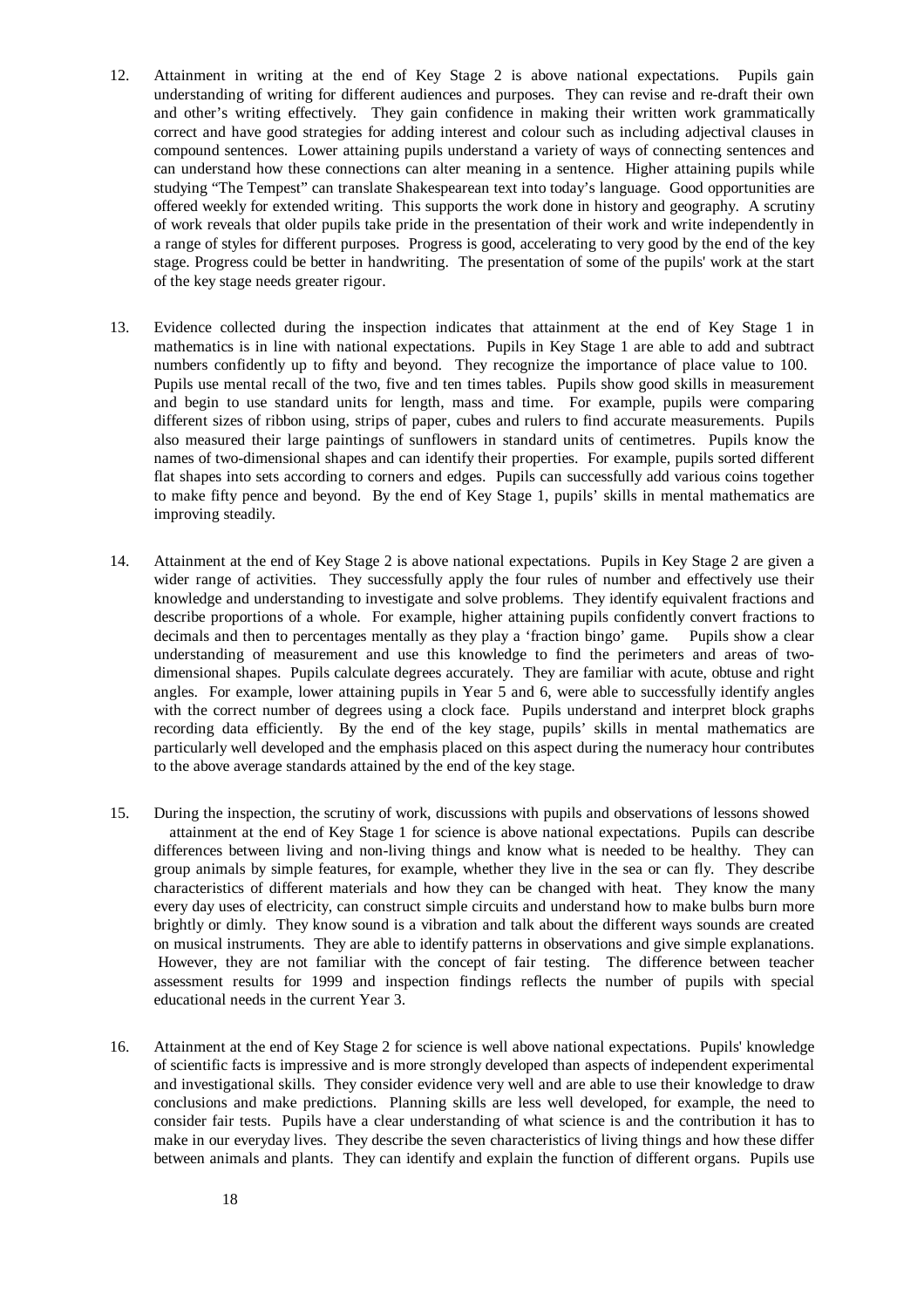the words solid, liquid and gas to describe the state of materials. They are familiar with different ways of separating mixtures and know the chosen method can depend on the size of the particles or whether constituents are magnetic or soluble. They understand the process of evaporation and how the ambient temperature can affect this. They draw circuits using diagrams and explain the dimness of electrically generated light relates to voltage.

- 17. In Key Stage 1, pupils make satisfactory progress in religious education, physical education and information technology. Progress is good in art, design and technology and history. It is very good in music. At Key Stage 2, pupils make satisfactory progress in information technology, religious education. They make good progress in design technology, history and geography and very good progress in art, music and physical education.
- 18. Pupils who speak English as an additional language make good progress because of the school's provision. They attain the same standards as some of their peers. Pupils with special educational needs make good progress in all subjects in relation to their prior attainment at both key stages. Lesson observations and the scrutiny of work indicates that work is matched to their abilities. At the end of Key Stage 2, pupils with special educational needs can produce written work generally grammatically correct with accurate spelling of simple words.
- 19. The special unit is a local education authority designated ten-pupil unit; currently, with four pupils attending. All have statements of special educational need, designated as moderate learning difficulties. Each has additional difficulties involving complex linguistic and social communication problems, emotional and behavioural difficulties. Consequently attainment is varied and disparate. Pupils have a wide range of ability. In literacy attainment varies; one child is able to use phonic knowledge to construct simple three letter words, all can appreciate books and follow a story line. In mathematics, ability varies from a pupil still unable to count past three to a child able to count in tens to 100. Pupils can identify a skeleton and relate it to parts of the body. They can label body parts and understand that a bean grows from a seed. Most can throw football a short distance and catch it after a bounce. Pupils make good progress in the lessons and progress is very good over time. In lessons, children develop enjoyment of books and gain confidence and powers of concentration through the opportunities provided. The pupils' books show development in writing from one child being unable to hold a pencil to construct letters independently to being able to copy most of a sentence independently in less than half a term.
- 20. Since the last inspection, standards have fallen from being above average in English to being in line with national expectations in Key Stage 1. This change is reflected in changing results of baseline assessment at five. Attainment has remained above average at Key Stage 2 with progress continuing to be good. Standards and progress remain similar in mathematics and science in both key stages as does the attainment and progress of children under five.
- 27.

#### **Attitudes, behaviour and personal development**

21. The attitudes of pupils to learning are very good. Pupils enjoy gaining knowledge and are enthusiastic and keen in class. During the inspection week, almost without exception, the pupils' response to their lessons was good or very good. Pupils identified as having special needs are also positive in their responses to lessons. They willingly persevere with tasks and take pride in producing careful, neat work. They relate well to other pupils and are accepted by their peers. Pupils who speak English as an additional language have good attitudes to learning. They are keen to learn a new language, participate in all activities and to make friends. Most pupils concentrate very well, get down to work promptly and are not easily distracted. They listen carefully to their teachers' instructions and concentrate well during assemblies. The whole school, all seated on the floor, listened with rapt attention to the story of Rama and Sita. Many pupils are confident in generating ideas and solving problems. In a Year 3 class, the pupils discussed with enthusiasm the theme of The Iron Man. Some read their own writing out in front of the class with great confidence. Pupils persevere very well when difficulties arise. Small groups of pupils withdrawn for additional literacy support try really hard with their reading and are very proud when they tackle complicated words successfully. Staff have excellent understanding of pupils' needs in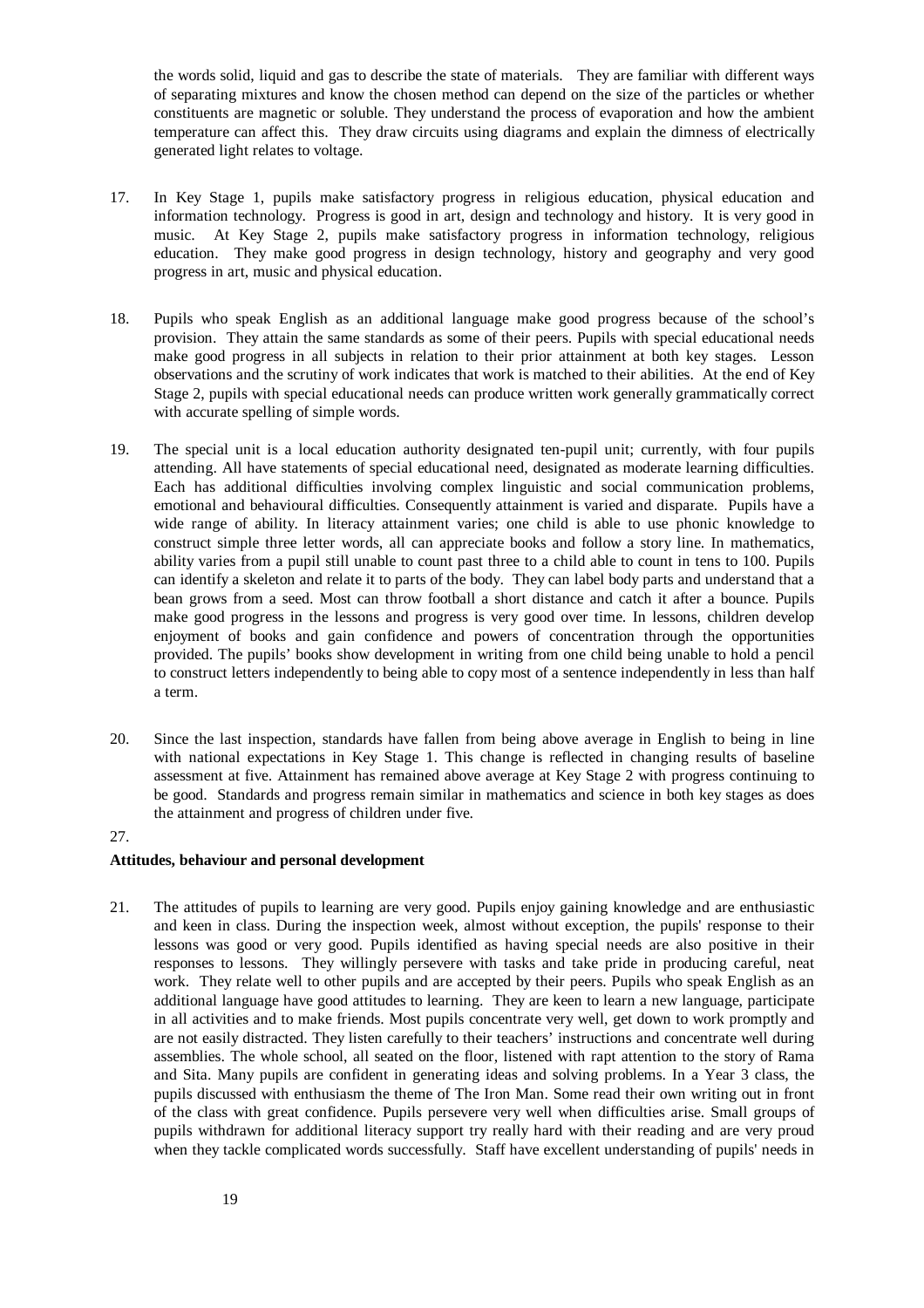the special educational needs unit and set work appropriately. They ensure that lessons are well-planned and activities varied to meet the shorter concentration span of pupils. Sometimes the pupils in the special educational unit lose concentration and fidget, but willingly resume attention when reminded. These pupils enjoy their work and activities promote learning and enable the pupils to achieve success and raise their self-esteem.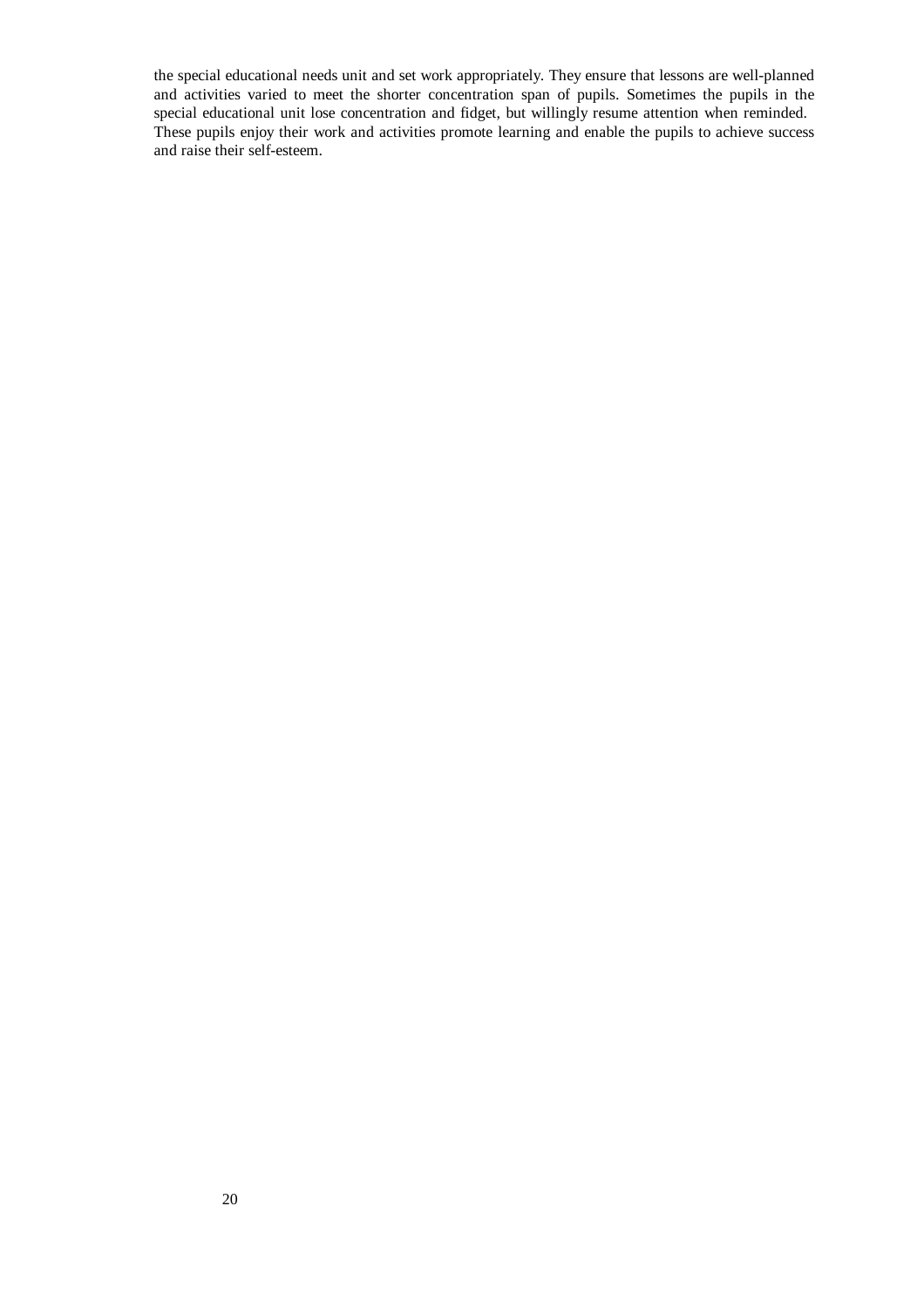- 22. Collaboration is strong amongst the pupils. During physical education lessons pupils work very well together to produce sequences of movements. Year 5 and 6 pupils collaborated very well in a music lesson to perform some lovely Victorian part singing. Many pupils are able to select their own resources and work independently. Pupils use their word books regularly and, without fuss, find their correct books and pencils. Children in the nursery are confident in selecting their own activities, even though many had only been at school for a matter of weeks. Pupils are involved well in improving their own work. Key Stage 2 pupils use their drafting books sensibly. All pupils are aware of their personal targets for improvement and work hard towards them. This aspect of the pupils' attitudes has improved since the last inspection*.*
- 23. The behaviour of pupils is very good. There have been no exclusions. Parents strongly endorse the view that the good behaviour of the pupils is a positive aspect of the school. These high standards are achieved by the children in nursery and reception classes who relate well to one another and settle to their activities with great interest and commitment. When pupils' behaviour in the unit is less than satisfactory, staff employ clear strategies within a well-established ethos that ensures inappropriate behaviour is not reinforced and the positive is rewarded. In class it is very rare for any disruption to lessons to be caused by inappropriate behaviour. Pupils line up after break time with little need for reminders on discipline. Often the teacher on duty only needs to clap a few times to notify the end of break. Occasionally, pupils are over noisy when lining up for lunch or leaving at the end of the day. When pupils go out on trips, the school is often complimented on the high standards of their behaviour. An outing to the Victoria and Albert museum during the inspection week attracted similar comments from the public and staff at the museum.
- 24. The relationships in the school including the special educational needs unit are very good. In lessons pupils form very constructive relationships with the teachers and support staff to the great advantage of their learning. Pupils coming from a wide range of social backgrounds get on extremely well. There are very few instances of unkind or underhand comments. Pupils collaborate well in the classroom for experiments and group work and perform very well together in drama productions. Out in the playground the older pupils look after the younger ones. The infant pupils look up to the junior pupils and enjoy being in their company. One French parent reported that her children were made very welcome by other pupils as they began their English education. Racial harmony is evident in every aspect of activities in school. Pupils show a high level of respect for other people's feelings and beliefs. In assemblies pupils are appropriately quiet and respectful during prayers and readings. Many are very interested in views and ideas, discussed in history and religious education lessons, which are different from their own.
- 25. The personal development of the pupils is very good. Pupils contribute well to the daily routines of the school. They return registers to the office, help with the overhead projector and undertake tasks for their class teachers. Class representatives take on their responsibilities on the school council with maturity, raising and discussing realistic ideas. The older pupils are sensibly learning to organise their own work using homework diaries and drafting books. Nursery pupils quickly learn the school routines and grow in personal confidence. One new boy proudly said to an inspector "This is my school" only a few weeks after starting. The attitudes, behaviour and personal development of the pupils remain very positive attributes of the school.

#### 32. **Attendance**

26. The attendance of pupils is good and has remained at this level since the last inspection. Levels of unauthorised absence are very low. There is no indication that pupils with special educational needs have patterns of attendance that differs from other pupils. Parents are conscientious in notifying the school of reasons for their children missing lessons. Most authorised absence is due to sickness and medical reasons but there is a significant amount of family holiday taken in term time. The school clearly reminds parents that holidays are not condoned in term time, but in the week of inspection at least one pupil per class was absent on holiday. Some class registers do not clearly identify the different types of authorised absence. Registers are marked promptly at the beginning of morning and afternoon sessions.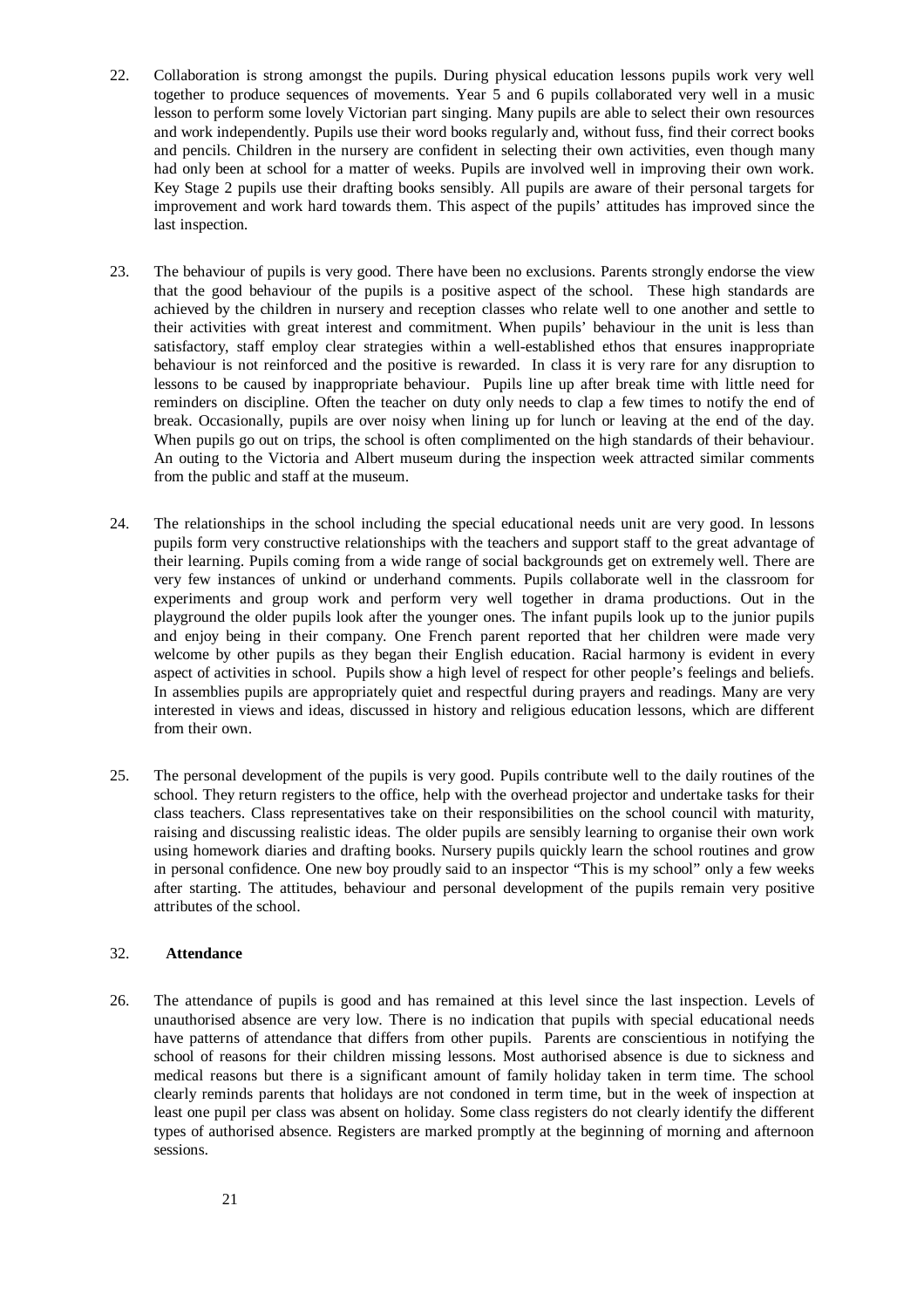27. The punctuality of pupils is good. Pupils arrive happily for the start of the school day. The vast majority is ready and prepared for a prompt start to lessons at 9.00 am. The few pupils who attend the special educational unit are brought to school on time. The good attendance and punctuality of the pupils are having a beneficial effect on their attainment and progress.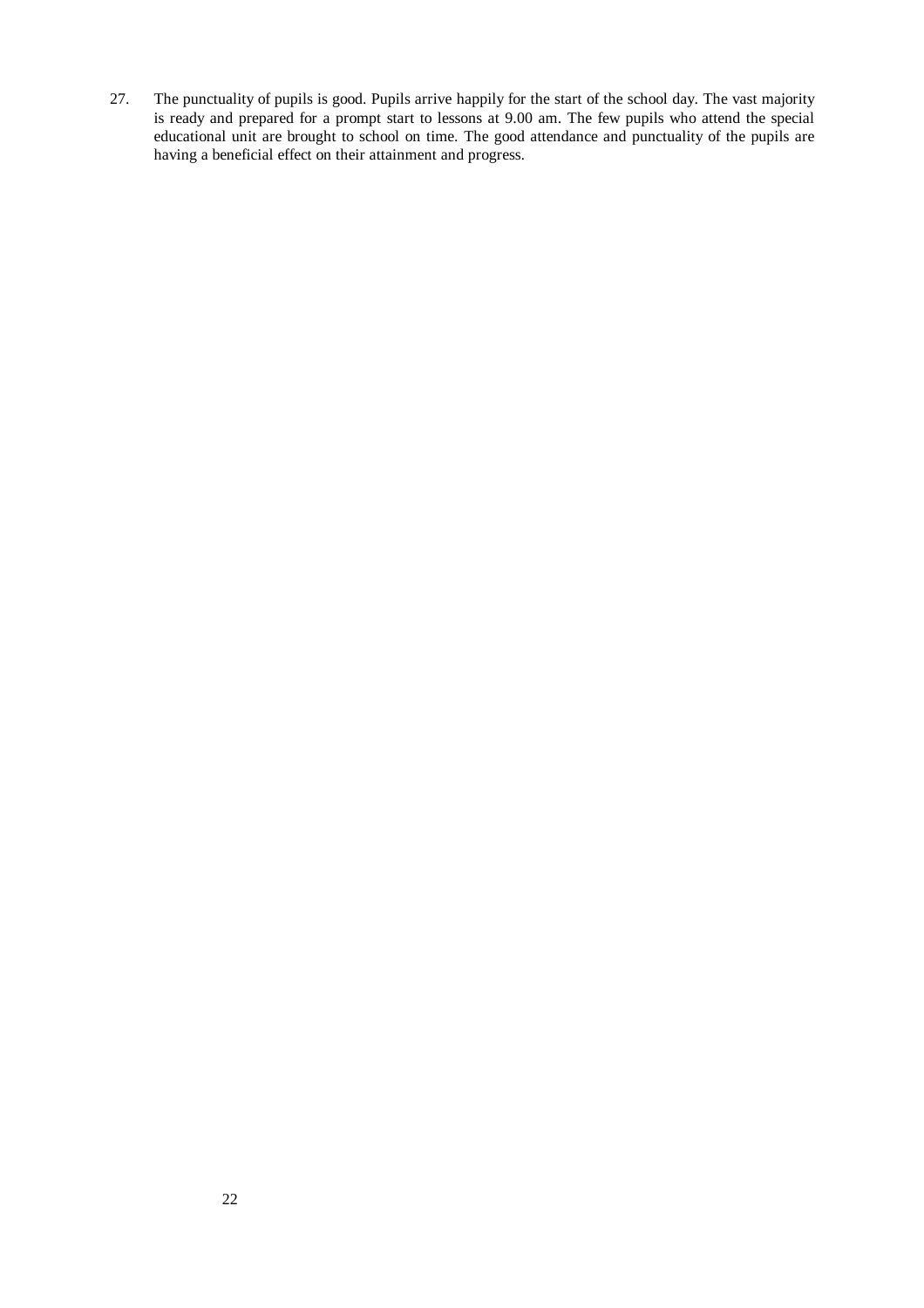### 34. **QUALITY OF EDUCATION PROVIDED**

#### 34. **Teaching**

- 28. At the time of the last inspection the quality of teaching was described as 'consistently good and often very good'. This remains the case. Teaching continues to have a positive impact on the good and often very good progress made by children in their lessons. The teaching was satisfactory or better in all lessons. In almost four out of ten lessons it was very good or excellent, and in eight out of ten lessons it was at least good. The highest quality teaching was observed in Key Stage 2 but teaching is impressively good across the school. The qualities of the best teaching were common across the different subjects and key stages.
- 29. The strategies for literacy and numeracy are taught well and are having a positive impact on standards. Pupils are becoming very adept with skills used in mental mathematics. The implementation of the literacy hour is being associated with an improvement in standards in reading over the last year. However in some lessons more attention is needed to work at word and sentence level and more opportunities given for consolidation by revisiting work.
- 30. Teachers' knowledge and understanding of the subjects they teach is very good overall, with the exception of physical education in Key Stage 1. The generally good subject knowledge enables teachers to have high expectations of their pupils. In the nursery children were invited to predict what might happen in a story and consider why characters behave the way they do. In Year 2 in science pupils were helped to organise their data so they can reach the higher levels of considering evidence. In Year 6, pupils were expected to understand the structure of Shakespeare's language. Common to these examples is a presentation of the work so that pupils are highly motivated, for example, by reading a story or play dramatically or investigating interesting scientific phenomena.
- 31. The best lessons are conducted at a brisk pace with the structure of the lesson being well conceived. This feature was also characteristic of teaching which supported children with special educational needs who were withdrawn from class lessons. Introductions to lessons vary. They may pose problems to engage pupils, for example, 'what happens to the water in a puddle', or build on homework, for example, following up measurements taken of people of different ages. Often at the beginning of such lessons you could hear a pin drop as pupils eagerly anticipated their activities. Resources are always well prepared so time is not lost. Plenary sessions at the end of effective lessons allow sufficient time for the pupils' learning to be explored and significant points to be reinforced. Almost without exception, lessons which were graded as satisfactory lacked the pace associated with the best teaching or the plenary at the end was rushed.
- 32. Another feature which contributed consistently to good quality teaching was the clear targets for the pupils' learning which gave a sense of purpose to lessons. Pupils were often briefed at the beginning of lessons about what was hoped to be achieved. Resources were used well to promote their learning, for example, analysing a poster of an industrial scene to identify all the functions served by the lights. In the reception class, a box of objects packed for a journey brought the function of a list alive, especially so when the children discovered the teacher had forgotten to pack her camera. In Year 1, pupils looked carefully at The Snail by Matisse, considered how he had achieved this masterpiece before attempting to engage in their own abstract work. The provision for homework is good overall, although at KS1 it is very strong. The home-reading system is particularly effective. At Key Stage 2 homework is set, marked and commented upon. Homework is used effectively to support class lessons in science.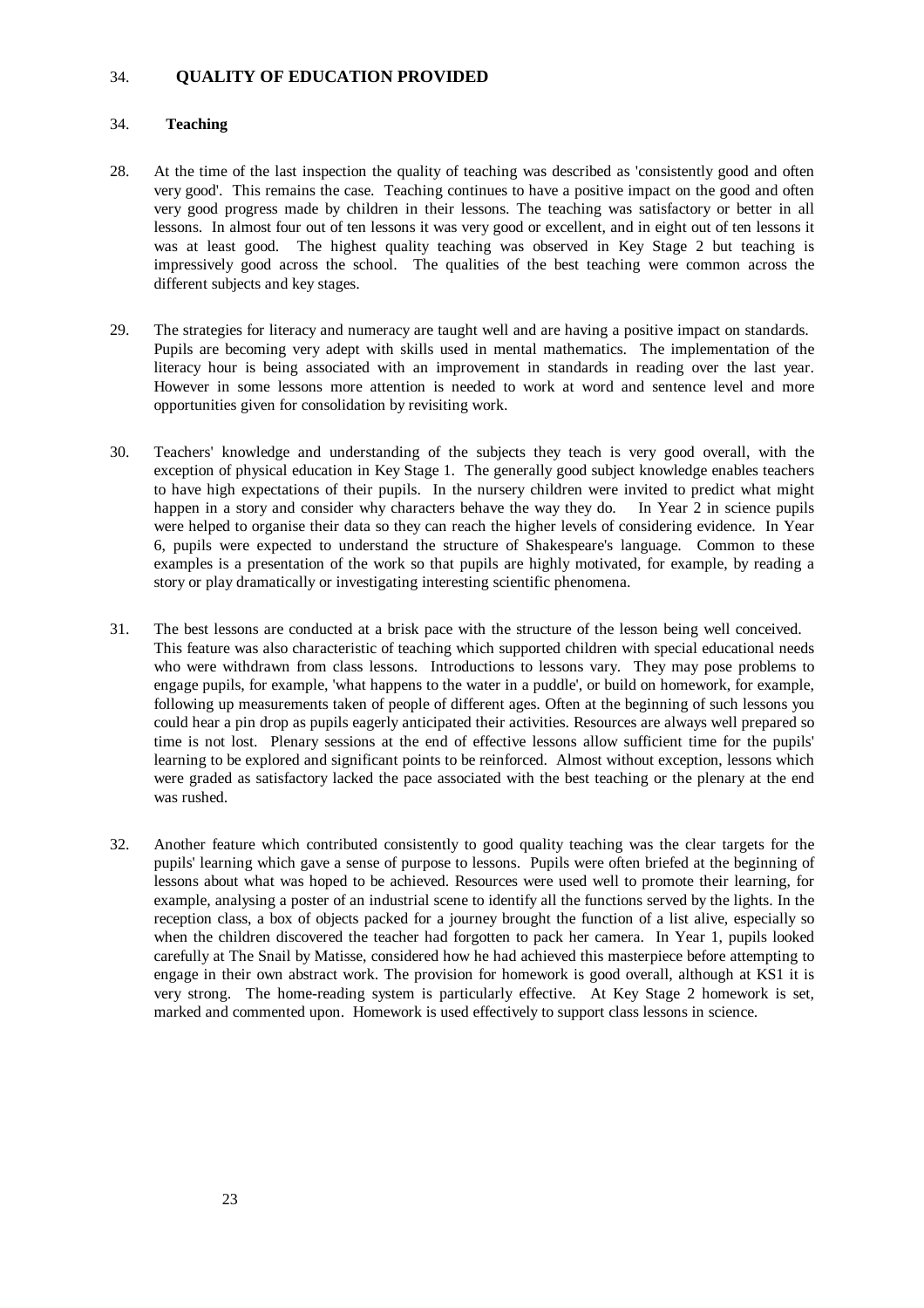- 33. The teaching of children under five is of good quality. Very strong features include the clear understanding of the personal and social needs of young children. This informs the way staff talk to children and plan their work. This planning is clearly based on the outcomes expected by five of all children in each of the recommended areas of learning. Careful attention is paid to the targets for children's learning and this contributes to the good progress they make. In the nursery, comprehensive assessments are formally planned for each child. Observations are also made of children as significant points in their learning occur. These are used to inform planning of future activities. During the inspection, baseline assessment was being completed in the reception class so other assessments were not observed. In both settings staff are very sensitive to the emotional needs of the children. There are examples of high expectations of children, for example, in the nursery of engaging with the stories told, and in reception in counting activities in number songs. During the inspection the breadth of activity available to nursery children outdoors improved significantly and this needs to be maintained and extended. There were good examples of questioning children and careful planning is made for language in dedicated activities. Occasionally these opportunities are missed in the incidental interactions with children.
- 34. At Key Stage 1, teaching in 67% of lessons was at least good. The quality of teaching ranges from satisfactory to very good. Teaching is very good in music and science. It is good in mathematics, art and history. Teaching is satisfactory overall in English and physical education. Too few lessons were observed in information technology, geography, design technology and religious education to make a judgement about the quality of teaching in these subjects.
- 35. At Key Stage 2, teaching is very good overall. It was at least good in 89% of lessons and very good or excellent in 55% of lessons. The quality of teaching ranges from satisfactory to very good. Teaching is very good in English, mathematics, science, art, music and physical education. It is good in history and satisfactory in religious education. Too few lessons were observed in information technology, design technology and geography to form a judgement about the quality of teaching in these subjects.
- 36. The quality of teaching in the unit is good. There is a broad and balanced early years and Key Stage 1 curriculum on offer to these pupils. This is timetabled and well planned. Within lessons, there is a high degree of differentiation to meet individual needs, which reflects the very good assessment and record keeping procedures. Children are set, and are aware of, targets for their behaviour and social development. Individual education plans are well constructed with learning objectives, success criteria and teaching strategies set each half term. Parents are involved in the setting of targets and their review. All teachers are aware of the needs of pupils who have special educational needs. They all have a folder containing pupils' individual education plans. All teachers plan activities which match the pupils abilities when appropriate in a range of subjects. The individual education plans are regularly and thoroughly reviewed. The plans of pupils with statements of special educational need are reviewed termly. The needs of individuals are well met either through support in class or through withdrawal from class for work on basic skills. Support staff are well briefed and effectively deployed to assist teachers and pupils mainly in literacy and numeracy lessons although support is given in other subjects when required.
- 37. Pupils who speak English as an additional language are well provided for by the teaching staff. When they arrive speaking no or very little English they are well supported either by the local education authority support teacher, support assistants or volunteer helpers. Once they have mastered the language and can take part in class activities support is given by class teachers who set them work which is appropriate to their language needs.

#### 44. **The curriculum and assessment**

38. The school offers a broad, balanced, relevant and stimulating curriculum that includes all areas of the National Curriculum and religious education. Particular strengths of the curriculum are the use and application of mathematics, the development of scientific knowledge and understanding, art and music. French is introduced in Year 6. The school promotes pupils' intellectual, personal and physical development very well.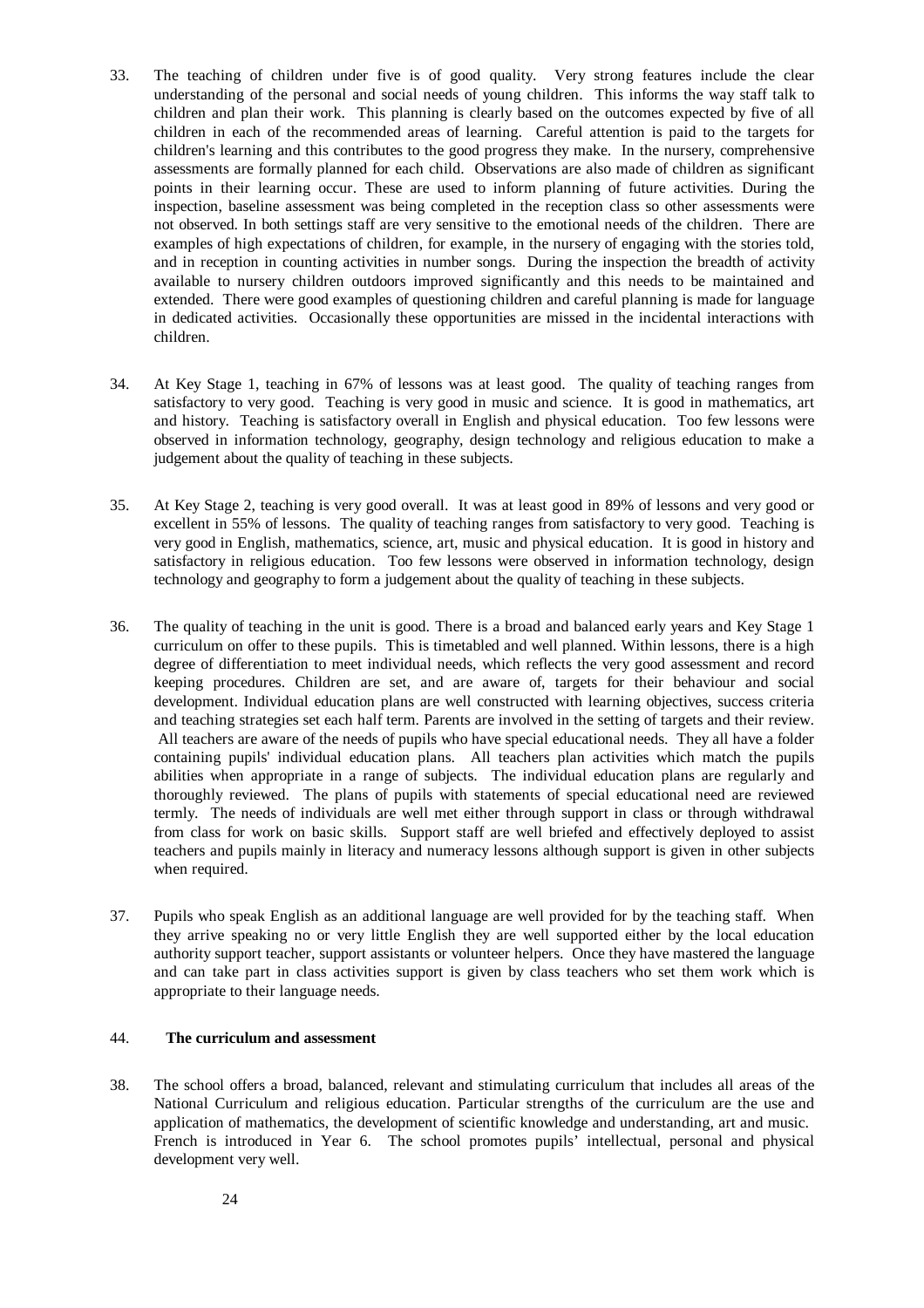- 39. The time allocation for subjects is appropriate with priority given to the national literacy and numeracy strategies. Extra time is allocated for the teaching of English to develop pupils' writing skills, mainly through links with the humanities curriculum. The timetables have been reviewed ensuring an appropriate balance of subjects. This was a key issue during the last inspection which has been effectively addressed. It has resulted in geography and history being taught in alternating blocks with a similar pattern for art and design and technology. There has been a reduction in the time allocated for the foundation subjects but all are taught. The school works hard at the end of every year to review and re-structure the curriculum according to the changing pattern of mixed ages of pupils in each class. This successfully ensures that all pupils have access to the full curriculum during their time at school.
- 40. The curriculum for the under fives is good. It offers a good range of experiences based on the 'Desirable Learning Outcomes' recommended for this age group. There is a good balance between teacher directed tasks and child initiated activity. In the reception class, as accommodation is too small to display the full range of resources and materials, opportunities for children to make choices in art and design work are reduced. Provision for purposeful play is good. However, provision for outdoor activities is not sufficiently developed because of the design of the building. The planned curriculum provides experiences that prepare children well for the National Curriculum.
- 41. Provision for pupils' personal and social education is good. It is taught both informally and formally through class discussions and personal, social and health lessons. Part of this programme contains sex and drugs education. Equality of access and opportunity is good overall for children under the age of five, but there is occasional evidence of gender stereotyping in their choices of activities. It is very good at Key Stages 1 and 2. Pupils are provided with sufficient opportunities to undertake tasks matched to their own levels of attainment and consequently make good progress. The setting of pupils according to their abilities in mathematics and the splitting of mixed age classes in upper Key Stage 2 for English are good features which enable pupils to achieve good standards. Curricular provision for pupils in mixed age classes is good through teachers' careful planning of activities that match the demands of the task with the abilities of the pupils.
- 42. Provision for pupils with special educational needs is very good and complies with the recommendations of the Code of Practice. Individual education plans are well constructed and reviewed regularly for those pupils who need them. Appropriate targets are set and pupils' progress against these targets is regularly evaluated. Additional assessments are carried out and carefully recorded. These are used well to plan future programmes of work. Extra specialist provision is provided from the local education authority when needed. The unit continues to make good use of its links with the school with integration in playtimes, lunchtimes, physical education and assemblies; the children go swimming very week. The provision for children in the special unit is good.
- 43. Provision for pupils who speak English as an additional language is good. The school co-ordinator liaises with the local education authority staff to plan programmes for pupils who have been identified as those in greatest need. Other provision for these pupils to access the curriculum is through carefully planned activities in the lessons, through the language support assistants and some volunteer help from the community. Pupils' progress is regularly assessed and written reports sent to parents at the end of the year.
- 44. The school has a comprehensive range of policies and schemes of work to guide teachers in planning what to teach. They offer effective guidance on sequencing development of pupils' knowledge and skills. Curriculum planning is through half termly plans which are well written. These plans are then broken down into detailed weekly plans. All planning is monitored by the headteacher and subject coordinators. The curriculum planning ensures that there is progression in what is taught, activities match the level of pupils' abilities and are correctly sequenced.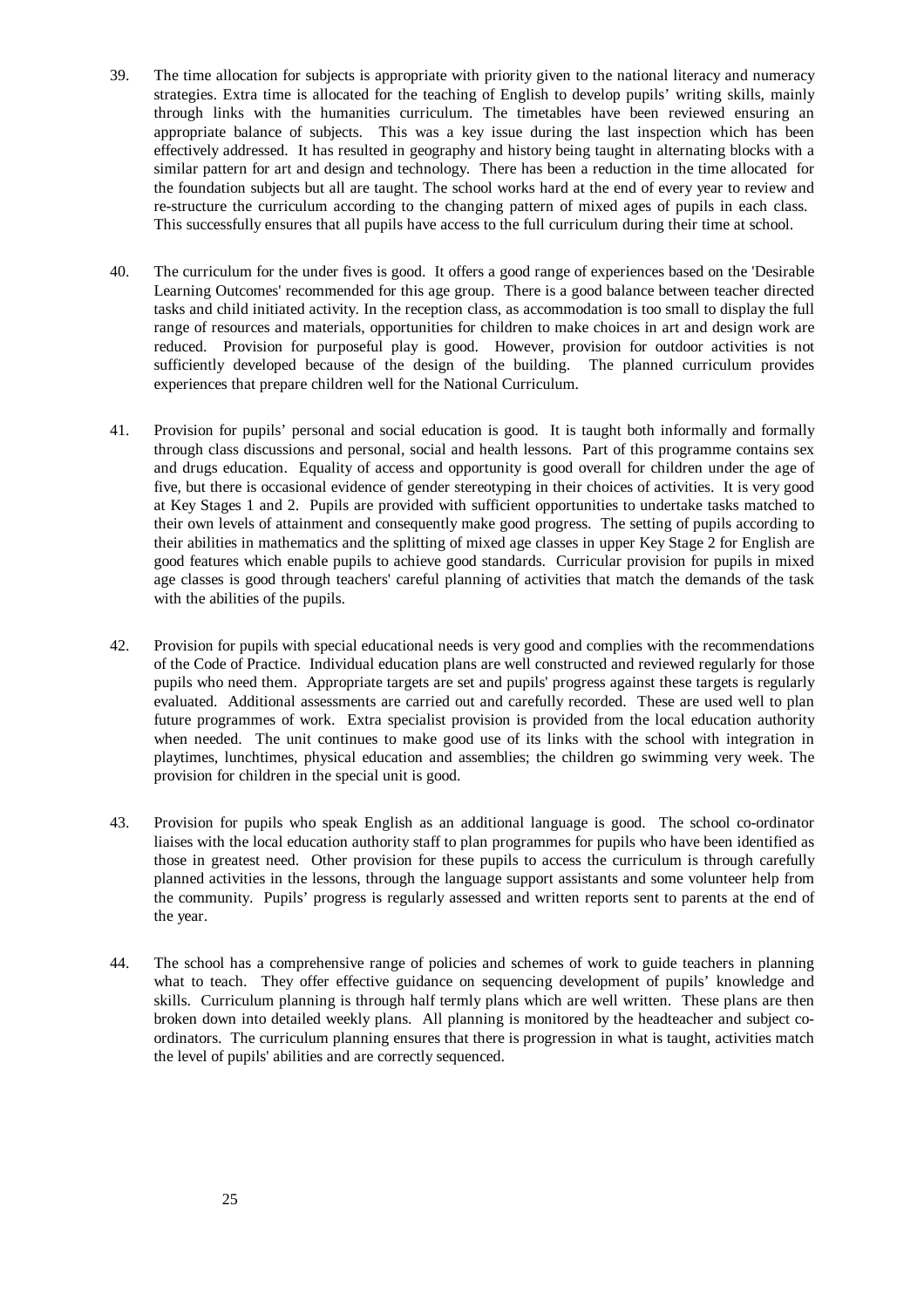- 45. The assessment of pupils was a key area for improvement identified in the last inspection report. Much development work has occurred resulting in a very effective system, enabling teachers to gather a considerable amount of information about pupils' attainment in all subjects of the National Curriculum and religious education. The assessment of English is a very strong feature of the school's assessment process. It is very detailed giving up-to-date information about pupils' achievements in all aspects of the English curriculum. Assessments in other subjects include marking, observing pupils' working, discussions as well as making judgements on the standards of individual's attainment at the end of units of work. Records of pupils' progress are maintained and used to inform the next stage of planning of the curriculum. Annual reports are clear and informative. Samples of pupils' work are kept in individual folders together with targets set for each pupil. These provide useful records of achievement and are greatly valued by the pupils. The school has portfolios of work for the three core subjects which have not been updated recently. The school has recognised that this needs renewed attention. Evidence from the national test data in 1998 showed that there is a tendency to underestimate pupils' attainment especially in writing at Key Stage 1 and in mathematics for the more able pupils. Since the introduction of baseline testing, there is now a comprehensive system of monitoring and tracking pupils' attainments and predicting end of key stage attainments by setting targets. This detailed process which is annually reviewed is beginning to make teacher assessments more consistent at the end of both key stages.
- 46. The quality of marking is positive across the school. Many exercise books contain useful comments and suggestions for ways in which pupils can improve their work. This is particularly strong in the upper school at Key Stage 2. Pupils respond to this and many set themselves realistic targets for improvement. The recently appointed co-ordinator has a vision for the further development of this important area.
- 47. A good range of extra-curricular activities enriches the curriculum. Activities cover a variety of sporting, recreational and musical pursuits and are much enjoyed and very well supported by pupils at Key Stage 2. The outstanding quality and frequency of educational visits is firmly embedded in the curriculum, these enhance and extend the curriculum and give the pupils a love of learning. These are strengths of the school.

#### 54. **Pupils' spiritual, moral, social and cultural development**

- 48. The provision for pupils' spiritual, moral, social and cultural development is excellent and is a strength of the school. This has been maintained since the last inspection
- 49. Provision for pupils' spiritual development is excellent. It is well promoted in assemblies, in religious education lessons, in the excellent ethos of the school and particularly in areas of the curriculum. Excellent opportunities for spiritual awareness are evident in the curriculum especially in art and music. All the work booklets that pupils take on educational visits contain aspects of spiritual development. For example, pupils when visiting the mausoleum of Sir Richard Burton drew detailed sketches and then recorded their own feelings after reflecting on their visit. Pupils are encouraged to reflect on the wonder and variety of the world around them. A good example of this was the use of crystals to demonstrate the prismatic colours when the sun was shining in the classroom. Pupils in Years 5 and 6 showed a sense of wonder and amazement when they used the computers in the new computer suite for the first time during the inspection week. Many opportunities are given to pupils for reflection and prayer during the daily act of collective worship. Assemblies are very good, well planned and pupils respond positively to them. Different themes and stories are explored from a range of multi-cultural resources. Through the study of other faiths in religious education lessons pupils are encouraged to celebrate different festivals. Appropriate music sets the mood for assemblies and there is a very good range played for pupils to appreciate. Pupils are able to share in assemblies through singing and reflecting through prayer from different faiths. For example, in one assembly a Buddhist prayer of peace was read by the teacher. Pupils' achievements are celebrated through their very good samples of work, certificates for their "reading safari activity" during a holiday and medals and badges for awards in swimming and football. The system of celebrating pupils' achievements has a very good effect in the school.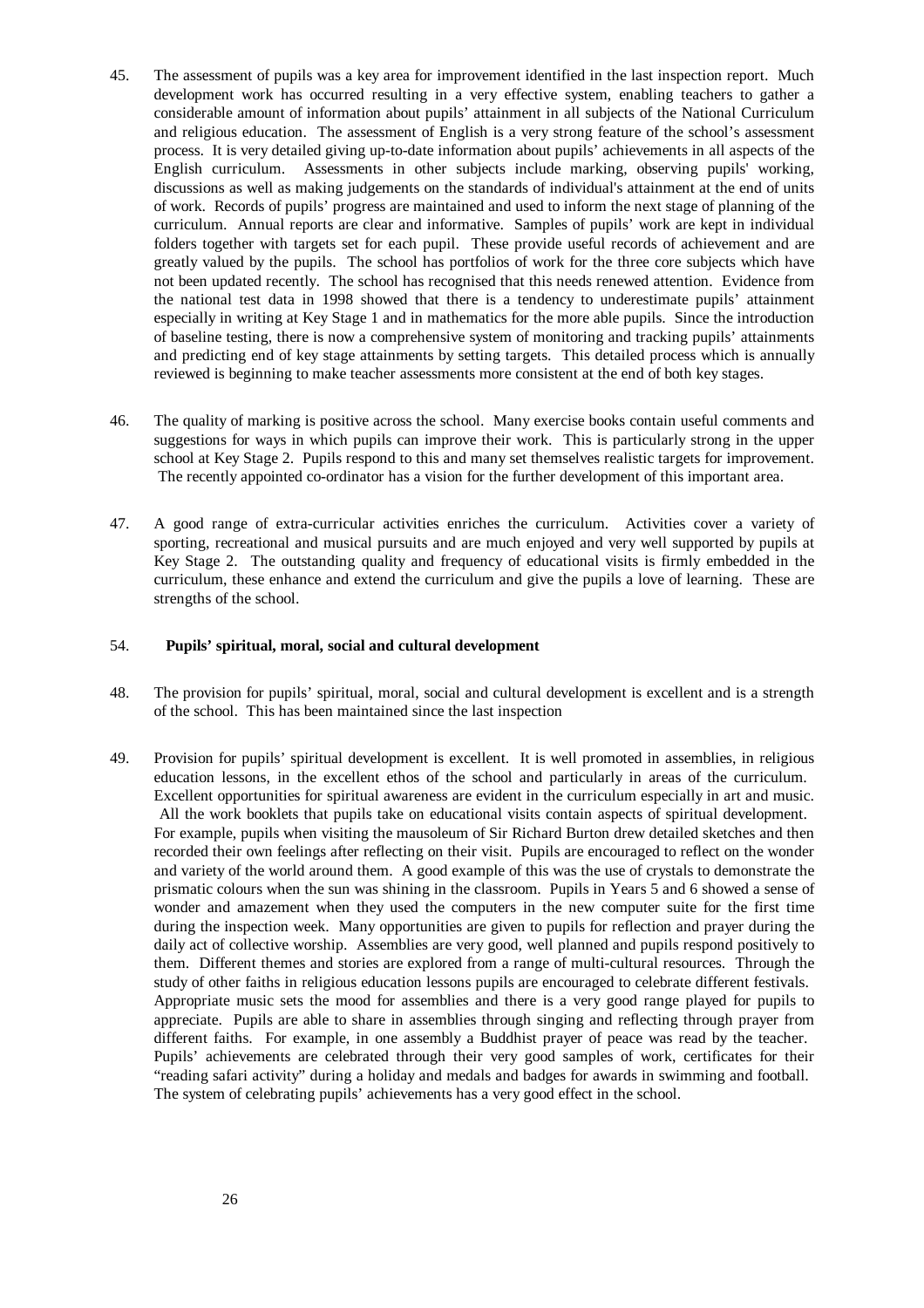- 50. The provision for pupils' moral development is excellent. There is an accepted code of respect for others and a clear understanding of right and wrong. All staff set excellent role models of behaviour and treat pupils with great respect. This has a positive effect on learning and the attitudes that pupils adopt. Staff are always available to listen to pupils and to offer support and guidance. Pupils are actively encouraged to relate very well to their peers, to teachers and other adults and to extend a welcome to all who visit the school. There is a very good approach to behaviour management and pupils are rewarded in the classroom for good behaviour, consideration for others and efforts in their school work. The school has been complimented many times on pupils' excellent behaviour when on educational visits. There are effective sanctions should inappropriate behaviour occur. The personal and social educational programme across the curriculum gives pupils the opportunities to discuss moral and social issues. For example, pupils in Year 3 through role-play acted out a moral dilemma based on finding an object which could be handed in or kept. All pupils agreed that the object must be handed back to the owner. Parents feel that pupils have respect for each other's work and confidence and self-esteem are well supported by the school.
- 51. Provision for social development is excellent. It is well promoted throughout the school, through classroom activities, assemblies, lunchtime arrangements, extra-curricular activities and visits beyond the school. From an early age pupils are encouraged to work collaboratively in pairs and groups, as well as independently. Class discussions are used effectively to promote social awareness by listening to others and waiting patiently to speak. Social development is also encouraged through the school council which then leads to pupils joining the Richmond Pupil Parliament. Any pupil can enter if they are prepared to speak effectively to a group of children and adults on any issue. As a result of this two pupils were voted onto the Parliament. One pupil was elected as the Pupil Mayor and takes part in borough functions. Pupils now have the opportunity to join the Richmond Children's University. All pupils are given responsibilities. For example, all pupils take turns as register monitors. Older pupils help at the assembly and in the nursery. In physical education pupils take responsibility for putting out apparatus and pupils are encouraged to tidy up their materials before leaving the classroom. All of these responsibilities have a positive impact on pupils' personal and social education. Pupils with special educational needs and those pupils in the unit are well integrated into the social life of the school. The school's excellent ethos provides the pupils with a safe caring environment in which to develop responsible attitudes and very good relationships towards each other.
- 52. The provision for pupils' cultural development is excellent. Pupils are given opportunities to strengthen their knowledge and to gain an insight into values and beliefs of their own and other cultures through assemblies, French, art, music, dance, history, geography and religious education. Opportunities to develop cultural awareness through art, music and dance are very well developed. For example, pupils learn to appreciate the music of great composers which they hear in assembly and they study the work of famous artists. Pupils have studied the works of Turner, Picasso, Cezanne and the Impressionists at the Barbican Centre. Recently pupils from Years 5 and 6 visited the Victoria and Albert Museum to explore and sketch some of the works of Donatello. An exhibition of pupils' work displayed in the hall enriched the pupils' learning and gave them a deeper insight into culture and art. Through West African dance in physical education and the very good display of African artefacts pupils become more aware of cultures beyond Britain. This is also reflected in the excellent displays of pupils' paintings of the Masai Mara National Park. Wider cultural awareness is developed through assemblies and religious education which focus on Hinduism and Judaism. The school successfully celebrates the festivals of Rosh Hashanah, Divali and Holi during the year. Visitors into the school include theatre groups and many workshop groups in the arts and music. There are many visits outside the school including visits to the local Synagogue, the Barn Church, museums, residential trips and other places of interest which are well supported by staff and parents. Displays around the school show an excellent sample of cultural experiences to support pupils' learning.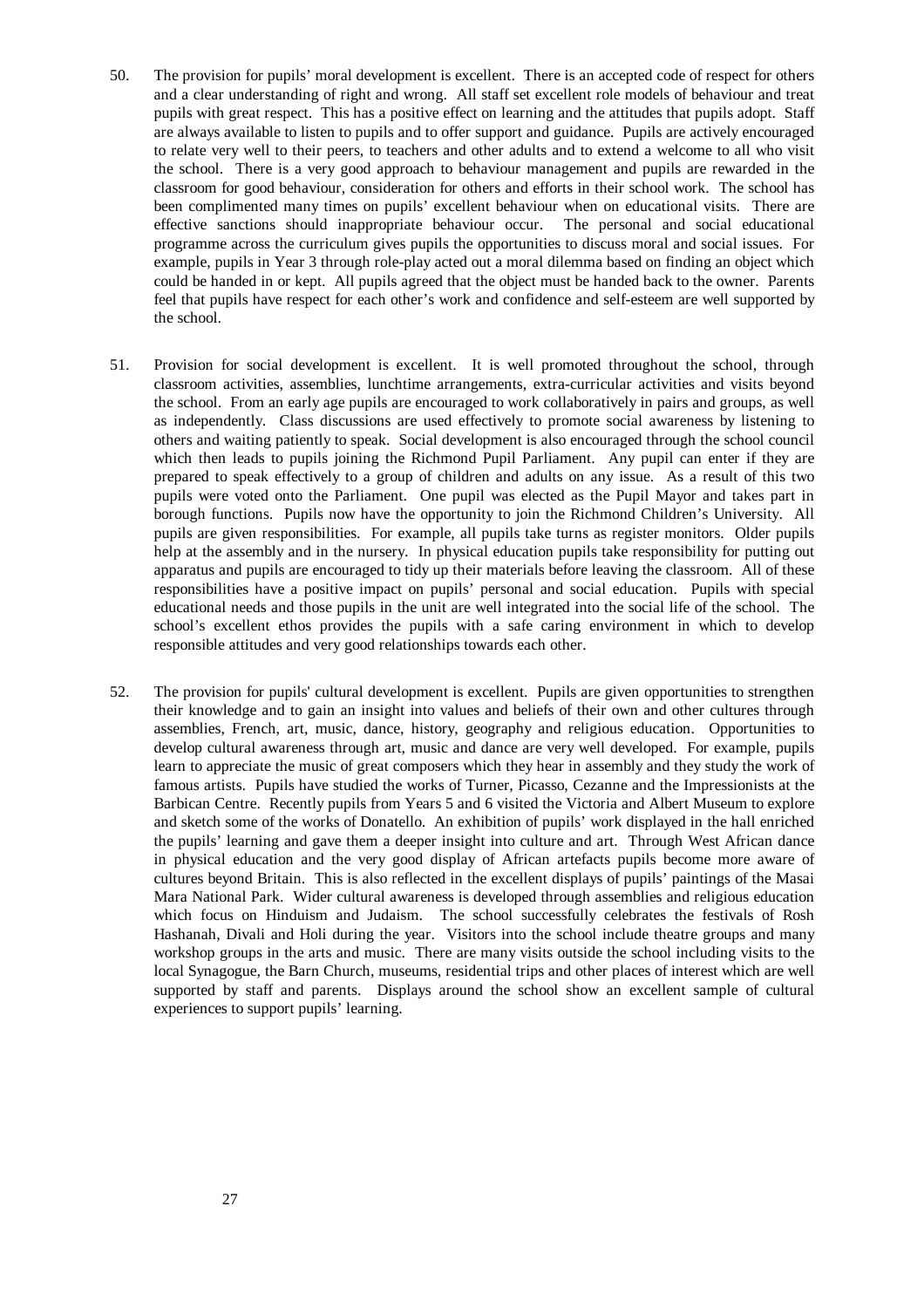#### 59. **Support, guidance and pupils' welfare**

- 53. The school's provision for the educational and personal support of all its pupils is very strong and remains so since the last inspection. There is a positive sense in the school that every pupil will succeed, whatever his or her talent. The school has excellent procedures for tracking each individual pupil to ensure that accurate and individual academic support is given. Teachers know exactly how each pupil is progressing in every subject of the curriculum. Pupils with special educational needs are supported very well, as are those for whom English is an additional language. Through the regular use of standardised tests, regular marking, and informal observations, teachers identify pupils who need additional support. Provision for pupils on the special needs register is carefully monitored by the special needs co-ordinator (SENCO) who liaises with specialist staff from the local education authority where appropriate. The records kept for pupils with special needs are good. Teachers work closely with the pupils who are in the early stages of learning English as an additional language. They contact the parents and invite them for an interview to draw up a learning programme. The school is working very well to ensure that able pupils are challenged, for example, by organising some subjects into sets and providing extended work as necessary.
- 54. The school gives very good personal support to all the pupils. All staff know the individual pupils well. Circle time and personal and social education lessons are timetabled for every class. This ensures that moral issues are debated and social awareness is engendered. Young children are settled in extremely well into the nursery. They visit in the term before admission to meet the teacher and get used to the new surroundings. Children in reception class are introduced gradually and effectively to school by only attending the mornings of their first term. Junior pupils are prepared well for life beyond school through effective sex and drugs education. Secondary transfer arrangements are strong. Most pupils confidently move on to Grey Court School knowing that their new school is well versed in both their academic and personal details. Pupils transferring to other schools are given a similar level of good support. The good range of extra curricular clubs, including the pupils' council, and the stimulating variety of outings are of great benefit to the pupils' personal development.
- 55. Procedures for monitoring and promoting discipline and good behaviour are excellent. There is a high expectation of good behaviour through out the school. Discipline is imposed calmly and unobtrusively through the school ethos and excellent role models of the staff. Success, whether in the class or outside the school, is celebrated at assemblies. During the Friday assembly certificates were awarded for swimming, football and events at the local library. Behaviour is monitored carefully. All staff are kept up-to-date with potential behaviour problems. Should unsatisfactory behaviour arise, the head teacher and staff deal with the problem sensitively and persistently until there is improvement. Pupils in the special educational unit are given clear and consistent support in improving their behaviour. Any incidences of bullying are dealt with extremely effectively.
- 56. The school has good procedures for monitoring and promoting good attendance. Parents are careful to notify the school of the reason for their child's absence. The school is quick to follow up any unusual absence. It has a good link with the educational welfare officer. The school asks parents to avoid taking holidays in the term time but this does not prevent a significant number of pupils missing lessons.
- 57. The health and safety of the pupils is very well promoted. During the inspection week, major building work was being completed. It had been carefully cordoned off and caused no hazards to the pupils. The premises officer keeps a good eye on the building and grounds and ensures all potential health and safety issues are dealt with swiftly and effectively. Staff regularly remind themselves and their pupils of procedures relating to health and safety. Procedures for child protection are effective. The school has a good link with the social services department and is proficient in dealing with child protection issues in practice. Staff are vigilant and know what to do should the need arise. The school caters for the welfare of the pupils very well. There is a good number of staff with first aid qualifications. They care for minor accidents well and ensure all accidents are recorded properly. Pupils with particular medical needs are very well looked after. The school ensures that all staff are aware of pupils with allergies and know how to react in an emergency. The school is a very safe, secure place for all its pupils.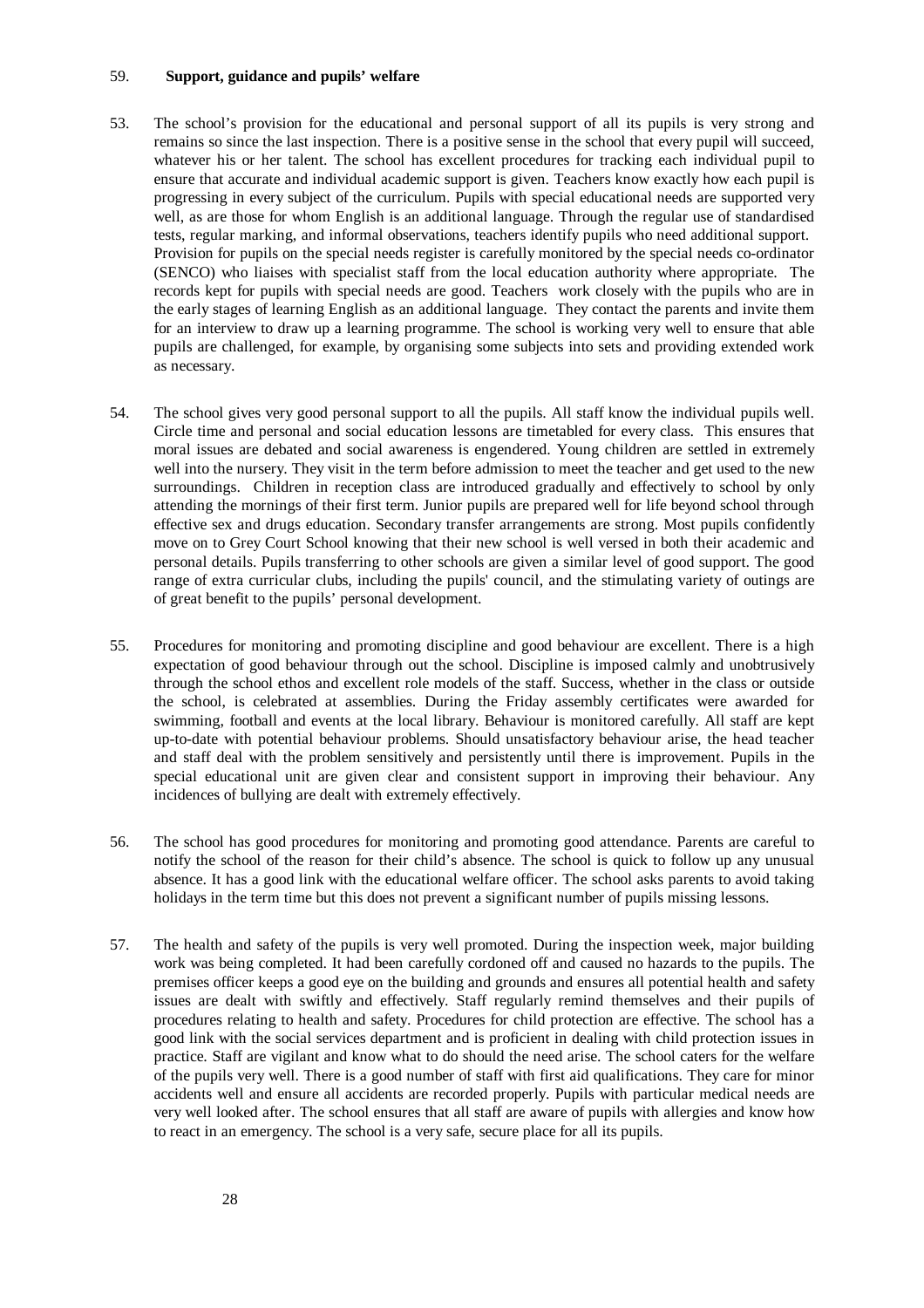#### 64. **Partnership with parents and the community**

- 58. The school has a very strong partnership with parents, to the benefit of all pupils. Parents are extremely supportive of the school. Both the pre inspection meeting and the questionnaires demonstrated that parents appreciate all that the school does and in return provide much voluntary support. The school maintains a file of letters from parents giving glowing endorsements of the education provided. The contribution and views of parents are highly valued by the school. Regular questionnaires are sent to parents to elicit their views on educational, pastoral and management matters. The school analyses the responses carefully and ensures that issues raised by the majority are considered for inclusion in the school development plan.
- 59. The quality of information provided to parents on the life of the school is very good. The prospectus and annual report are exemplary. They are friendly, informative and are an example of the school's strong public relations. The headteacher produces a keenly awaited weekly newsletter; it provides vital and interesting information on a whole range of school events and issues. Translation of any school documents is available to non-English speaking parents. The school is open and welcoming, allowing parents to feel part of the daily educational routine. Information given by the school on the work and progress of their children is very good. Parents receive details of topics to be covered in class for each half term. They are fully involved in discussing targets for improvement for their children at the spring and summer teacher meetings. End of year reports are detailed and perceptive, although some teachers do not give sufficient information about how the pupil has progressed since their last report. Pupils with special educational needs, including those with statements of special educational needs have clear individual education plans with specific goals that can be shared between home and school.
- 60. The involvement of the parents with the school is excellent. Parents are actively represented on the governing body and provide stalwart support for the school through the parent teacher association. They raise substantial sums each year towards resources and other educational requirements. The school grounds are well maintained by a keen band of parent gardeners. Parents are often seen in and around the school. During the inspection week parents held a coffee morning for new families, helped in the younger classes and catalogued the library books. Several parents accompanied an outing to the Victoria and Albert Museum and even took time to attend the earlier preparation day at the museum. Parents are very well involved in their children's work at home. The school provides plenty of good quality information on how to help children's learning. This is particularly effective in helping parents to provide very good support in reading for their children. Parents can pick up past mathematics work sheets to revise at home. Parents of pupils identified as having special educational needs are informed about their children's progress. They are invited to attend regular reviews to discuss the targets set in their children's individual education plans with the teachers. The liaison with parents of pupils who have English as an additional language is effective. Once a week a language class is provided by the community for the parents who do not speak English.
- 68. The school has a comprehensive homework policy and booklet for parents as well as informative letters and statements. Some parents are not clear about the arrangements, particularly when class teachers differ on the days on which homework should be returned. A few parents would like to know the outcomes when homework is marked.
- 61. The school has very good links with the local community. Pupils often visit places of interest locally to enhance their learning. They have recently been to Hampton Court and the Public Record Office as well as visiting the local church and synagogue for religious education. The nearby recreation ground provides much needed open space for physical education and school sports events. The school's high standing in the community attracts many visitors to the school to enliven the pupils' curriculum. Students from Brunel University, Roehampton Institute and Richmond College regularly do part of their training in the school. The Richmond Volunteer Bureau often provides assistants in the classroom. In return, pupils contribute to the community by donating their harvest gifts to a local charity for the homeless and perform for the elderly in a nearby residential home. The annual involvement of the school in the Richmond Fair and the Richmond Music Festival allows the pupils' enjoyment of the arts and music to be shared with the local community.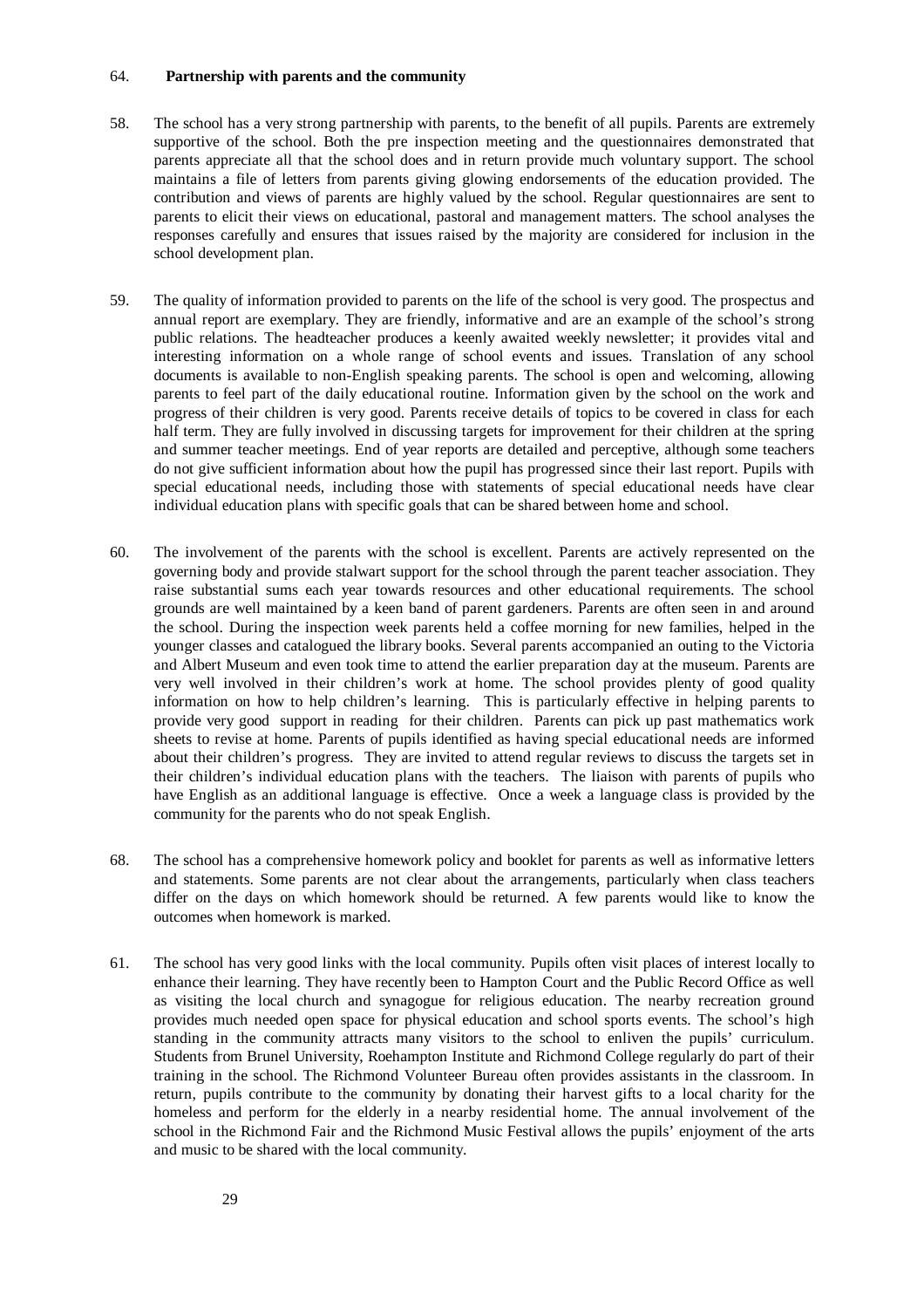#### 69. **THE MANAGEMENT AND EFFICIENCY OF THE SCHOOL**

#### 69. **Leadership and management**

- 62. At the time of the last inspection the leadership of the headteacher was outstanding and excellent support was provided by the deputy, staff and governing body. This is still the case.
- 63. The leadership provided by the headteacher is excellent. The headteacher and deputy headteacher, together with the school's administration officer continue to form a complementary team. In partnership with the school community a distinctive character has been forged for Darell Primary School. The school's aim to be 'an environment in which the best human qualities can be fostered, intelligence nurtured and skills acquired' is evident in all its activities and relationships. The ethos of the school is excellent in its striving for high standards in the broadest sense and in developing eagerness in the pupils to learn.
- 64. There are co-ordinators for each of the subjects and for early years, special educational needs and English as an additional language. Co-ordinators actively seek to improve their work and provide good leadership for the developments in their areas of responsibility. Each has drawn up a three-year plan setting out future developments. Recent curriculum initiatives have been driven by nationally set priorities to implement literacy and numeracy strategies. These strategies are having a positive impact on the children's learning.
- 65. The school development plan appropriately identifies the need to extend systems of monitoring and evaluation. At present, curriculum plans are monitored by the headteacher and shared with coordinators. The headteacher, chair of governors and governor with responsibility for literacy have observed the teaching of the literacy hour in every class. Plans are in place to extend this to the numeracy lessons in the current year and beyond this to other curriculum areas in subsequent years. The deputy headteacher carries out extensive analyses of assessment results to identify how attainment can be raised. The findings are communicated to staff so that the effectiveness of teaching is continually under review. The development plan includes success criteria and as part of the process to formalise monitoring and evaluation it would be beneficial to include the ways in which the success criteria will be monitored and evaluated at the planning stage. Very good progress has been made on the key issues raised in the last inspection report. Assessment procedures have improved significantly and are now a strength of the school. They give a comprehensive picture of children's attainment across the curriculum. An early years' co-ordinator was appointed and there is effective liaison between the nursery and reception classes and Key Stage 1. The review of time tabling arrangements has improved the allocation across the subjects. In addition, the high quality of teaching has been maintained.
- 66. The chair of governors is very experienced and the governing body highly skilled and well informed about their duties. Progress on the key issues raised in the last report is tracked conscientiously. Governors make a much-valued contribution to the running of the school. They are not complacent. Governors hold the school to account for the standards attained and are kept fully informed about the trends in results. Elections are held for parent governors because of the number of people eager to be involved in the management of the school. Induction procedures for the recently appointed governors include nominating mentors so that new members can quickly actively involve themselves in the school's affairs. School improvement is sought by surveying parents' views as their children reach reception class, Year 4 and as they leave in Year 6. The issues arising are discussed by the governing body, reported to the parents' association and published in the annual report to parents.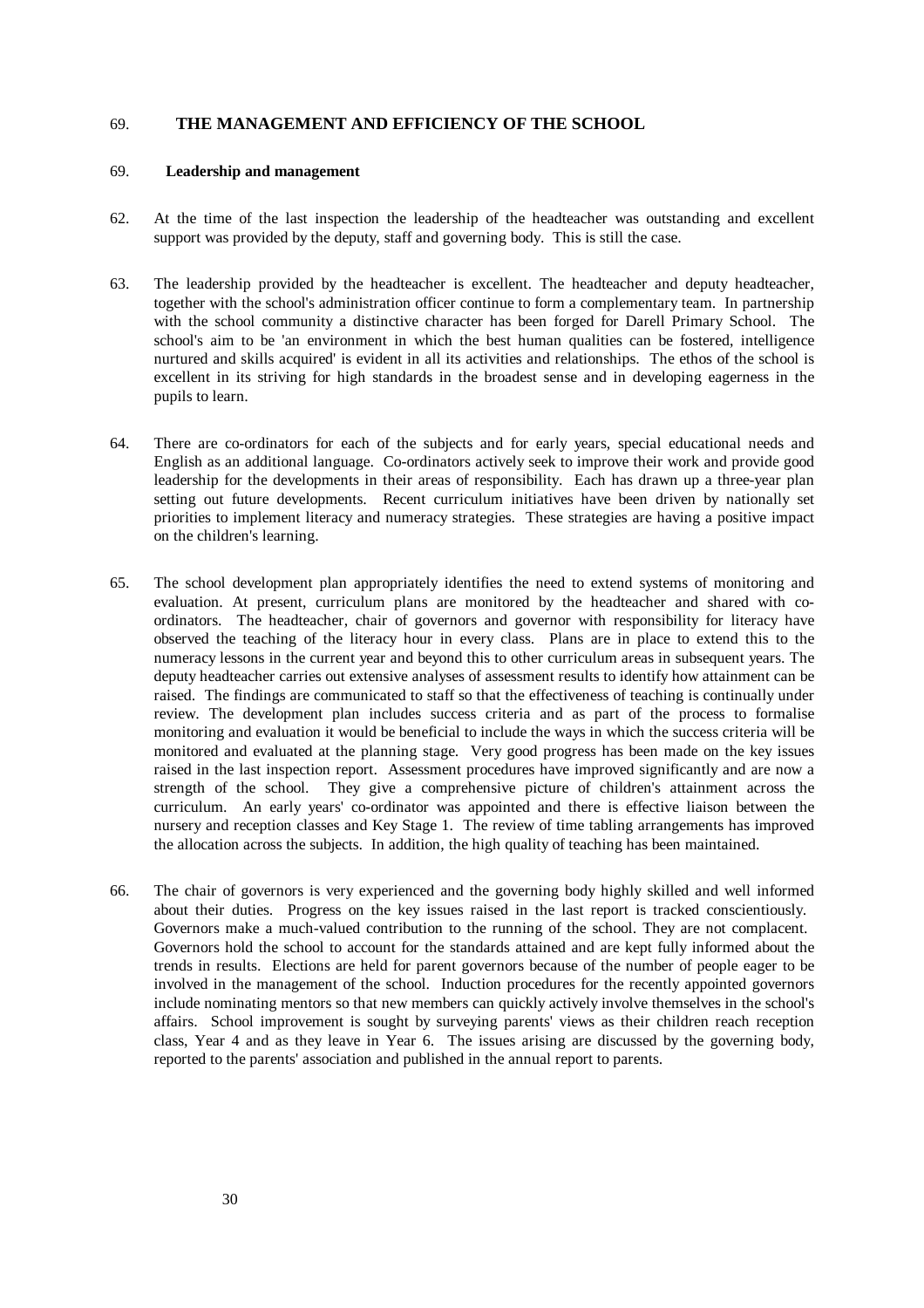- 67. The school is very successful in promoting equal opportunities for all its pupils. It complies with all relevant legislation. The whole ethos of the school is based on equal access within lessons, in extra curricular clubs and throughout school life. The school orchestra includes pupils who have professional lessons as well as enthusiastic pupils who have no tuition. A parent at the pre-inspection meeting voiced what many believe, that the main philosophy of the school is to promote equal opportunities for all. Every written policy either mentions the need for equal opportunities specifically or indirectly. Both male and female staff act as appropriate role models to pupils. Boys attain higher standards than girls in the core subjects of English, mathematics and science at Key Stage 2. The reverse was the case in Key Stage 1. The school is aware of these findings and ensures that each pupil is monitored as an individual, whatever their ethnicity, background or gender, to see that he or she achieves the highest possible standards. Children in the nursery sometimes choose gender stereo-typical activities and plans are in place to address this.
- 68. The excellent leadership, the support of the governors and the commitment of the staff mean that the school is well placed to maintain its high standards. Statutory requirements are fully met.

#### 76. **Staffing, accommodation and learning resources**

- 69. The school has enough teachers to cover the curriculum well. Their qualifications and experience are very well matched to the requirements of the curriculum and to the needs of the pupils. A positive feature of the previous inspection was the use of staff expertise to support the curriculum. This continues to be the case. Despite some staff turnover, there is high quality specialist teaching in music and information technology. The experience of the head and deputy is brought into play to lead the implementation of the numeracy and literacy strategies as well as to support the mixed age group classes. The nursery benefits from a qualified teacher and a trained nursery nurse. The school's provision for pupils identified as having special educational needs is very good. The special needs coordinator is suitably qualified, experienced and provides very skilled and valued support in Key Stage 2. She co-ordinates a team of dedicated support assistants and class teachers, who are fully aware of the individual needs of pupils in their classes, and a special educational needs teacher at Key Stage 1. The school has the support of a teacher for English as an additional language on a part-time basis from the local education authority. The language support assistants provide a valuable service in this area.
- 77.
- 70. Non-teaching staff are experienced and are seen to do an effective job in the school. These staff are respected and contribute much to the school. The nursery nurse is well trained for her work and participates fully in the work of the nursery. There is an experienced and well-qualified teacher in charge of the unit, working with a part-time colleague providing 0.3 cover to support administrative duties. The two support assistants are experienced and a speech therapist works in the unit for two half days each week. A strength is the team work and co-operation shown between unit staff, their awareness of their roles and dedication to their responsibilities. The cycle of appraisal has changed to a more informal pattern of annual interview and review of training needs. High priority in staff development has been given to the national literacy and numeracy strategies. The school's current focus on information communications technology is in line with the school development plan.
- 71. After a lengthy period of staff stability the school has experienced an increased turnover in the past two years. This has been managed well. It is clear that governors and senior staff have in place good recruitment and induction procedures. New staff are allocated a mentor. The newly qualified teacher is being inducted using the local education authority programme. She has an induction tutor and is given the appropriate amount of release time.
- 72. The school is a fine Victorian building. It has two two-storey blocks joined by a hall and adjacent connecting corridors. There are excellent specialist rooms for cookery and information technology. A new extension is in construction to re-develop the west side of the building with additional reception class space to accommodate an increase in school roll. Accommodation in the unit is good. The unit has its own room, with attached toilet and washing facilities and storage. With the current roll of four pupils there is adequate space, but with the full capacity of 10 pupils it would become cramped and unsatisfactory. There is no direct access to any outdoor space from this first floor accommodation, which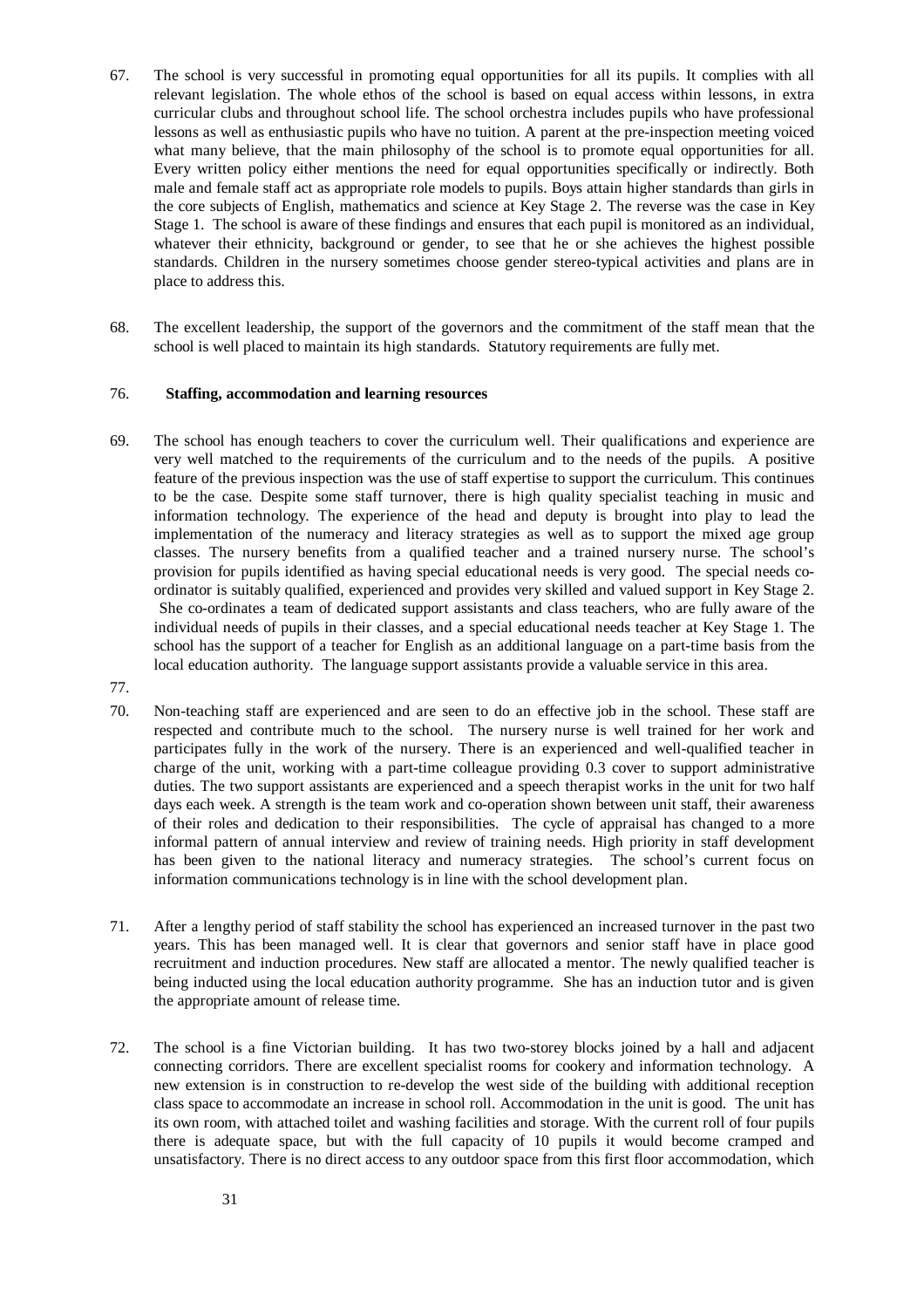would be beneficial to the children's needs.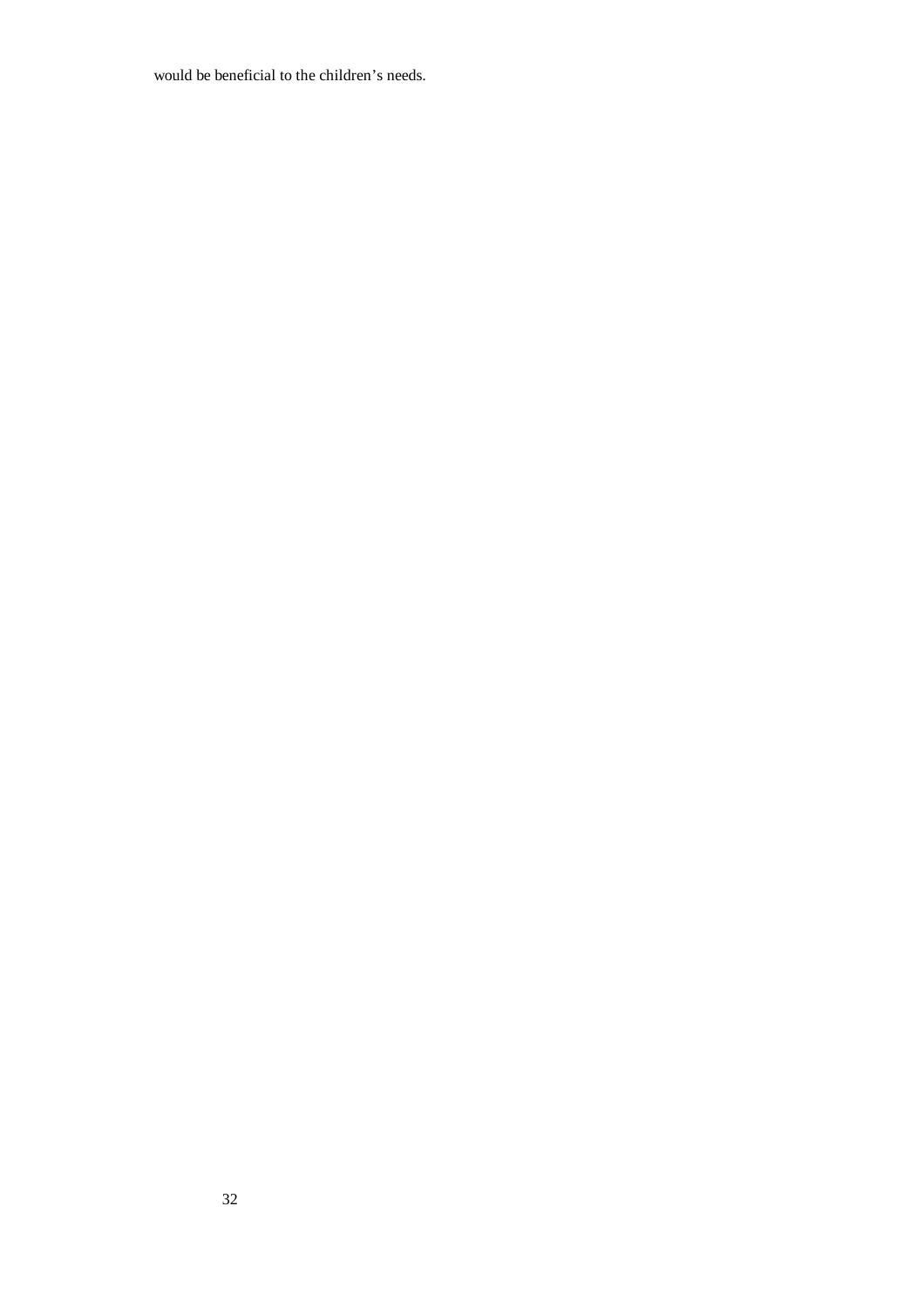- 73. A mezzanine has been added to provide additional space in three infant classes. However, whole class lessons are still congested on the lower floor and lack of space limits the range of resources which can be made accessible to the pupils. Overall, the accommodation remains cramped and cluttered. In particular, the office and reception area remains unsatisfactory as it was at the last inspection. The distance between the kitchen and the hall used for lunch means hot trolleys are wheeled past infant classrooms. There is no direct access to the outdoors for the present reception class and nursery children have to negotiate steps to go outside. There is an area in the corridor where Key Stage 1 pupils with special educational needs are taught. This is rather exposed and subject to some distracting noise. Outside, although the school has done its best to provide natural breaks, seated spaces and a climbing net, space is at a premium. The school continues to have use of the nearby recreation ground for games. The school works hard to overcome the difficulties of the accommodation and it is a feature of the school development plan that so many initiatives are premises–related. Whilst all available space is used, there is a storage problem; equipment is found along many of the walls in corridors and the large hall. This is affecting the movements of pupils in physical education lessons. Despite the annual rolling programme of redecoration of at least one classroom, parts of the school are in poor decorative order. The caretaker keeps the school grounds and building clean and well cared for.
- 74. There is good provision of resources for most subjects; provision for religious education is satisfactory and the school resources are supplemented by loans from the Brunel Centre. Music resources are excellent, with a wide range of tuned and untuned, percussive and ethnic instruments. Generally, learning resources are well organised and support the curriculum across the school. Resources to support special educational needs teaching are generally of good quality. The special teaching area used for special educational needs support is very small but adequately equipped including information technology provision. Nursery equipment is satisfactory overall but there is a lack of climbing, balancing and role-play materials from our own and other cultures.
- 75. The library has a wide range of books to support the curriculum and pupils have adequate access to make use of this resource. There is a need for a review of book provision as some books are becoming out of date or well worn. The very good displays of work, artists' prints and photographs combine to create an attractive and informative environment. Excellent use is made of resources beyond the school with visits to the Public Record Office, the Victoria and Albert Museum and Orleans House Gallery. The Parent Teachers' Association, with an annual donation to each class sponsors these visits. The teachers and children make excellent use of these opportunities as is seen in assemblies and the pupils' work.

#### 83. **The efficiency of the school**

- 76. In common with the findings of the last inspection, the school is run very efficiently. Educational developments are very tightly supported through careful financial planning. The headteacher has a clear vision for the school. This vision is carefully tied to the available budget within the school development plan. No plan goes ahead to spend money unless clearly for the good of the school and the pupils' education. The knowledgeable governors on the finance working party scrutinise spending decisions and check them carefully against the school development plan. There is very good communication between headteacher, staff and governors on financial issues. A regular review of past spending takes place to ensure that money has been well used and the success criteria have been economically met. Recent budget constraints have resulted in a much reduced contingency fund. However with the expansion of the reception class for next year, the budget, and hence the available contingency, will increase. Money raised by the Parent Teacher Association and provided by a trust fund is well spent for educational purposes.
- 77. The school makes very effective use of its teachers and support staff. Expertise is well matched to the needs of the pupils for the benefit of their education. The headteacher and deputy head teacher do not have class responsibilities. However, they make a very effective complementary management team and regularly teach across the school. The support staff directed to assist the less able are well deployed. The accommodation is very well used. The site is cramped, but every corner of the site is used for education or recreation. Very effective use is made of resources available. However, there is a significant amount of old or dated resources that has not been sufficiently audited in the recent past and is taking up valuable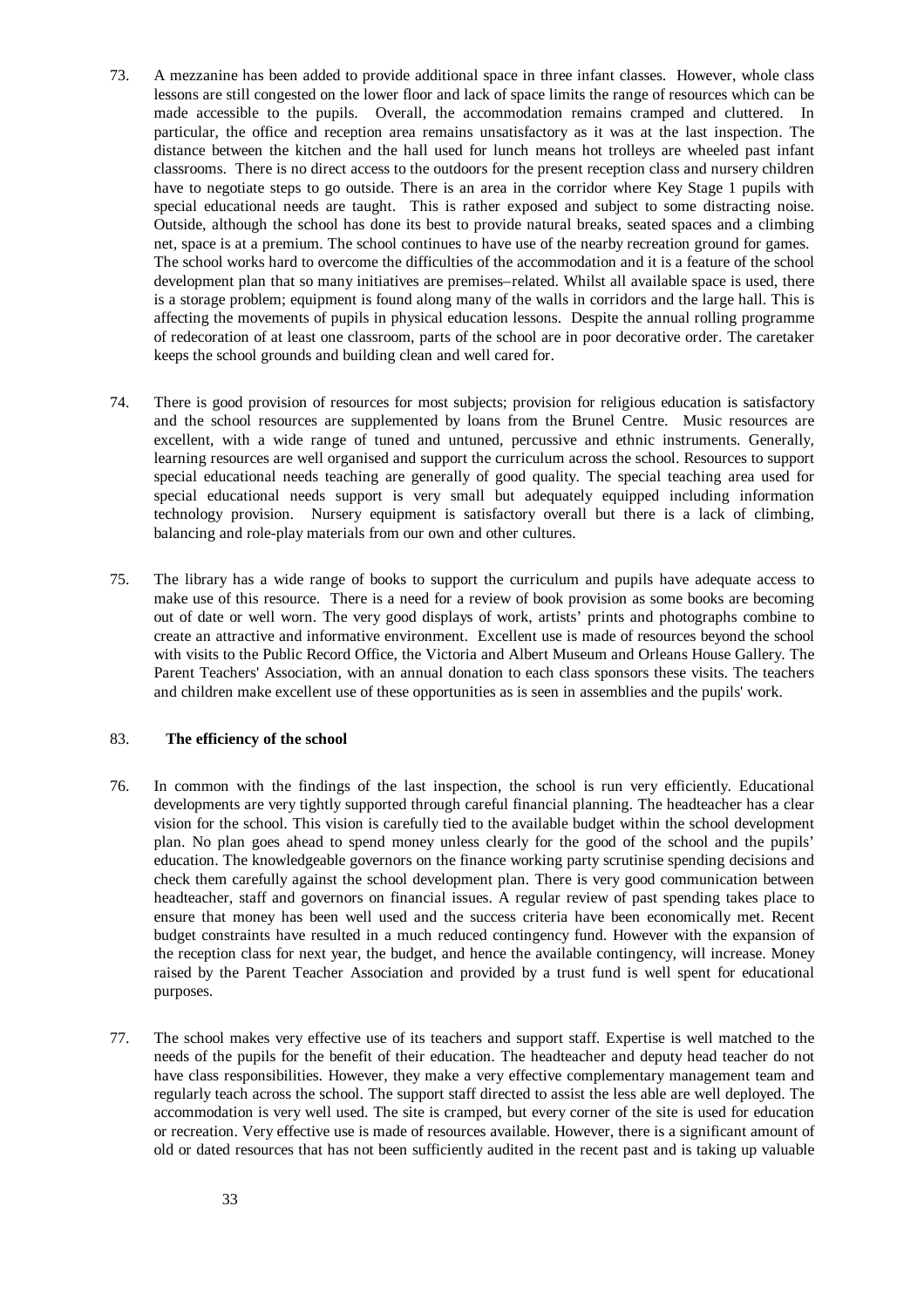space. Time is well used. Most lessons are conducted with a good pace and pupils are managed effectively to get the most out of their time in school.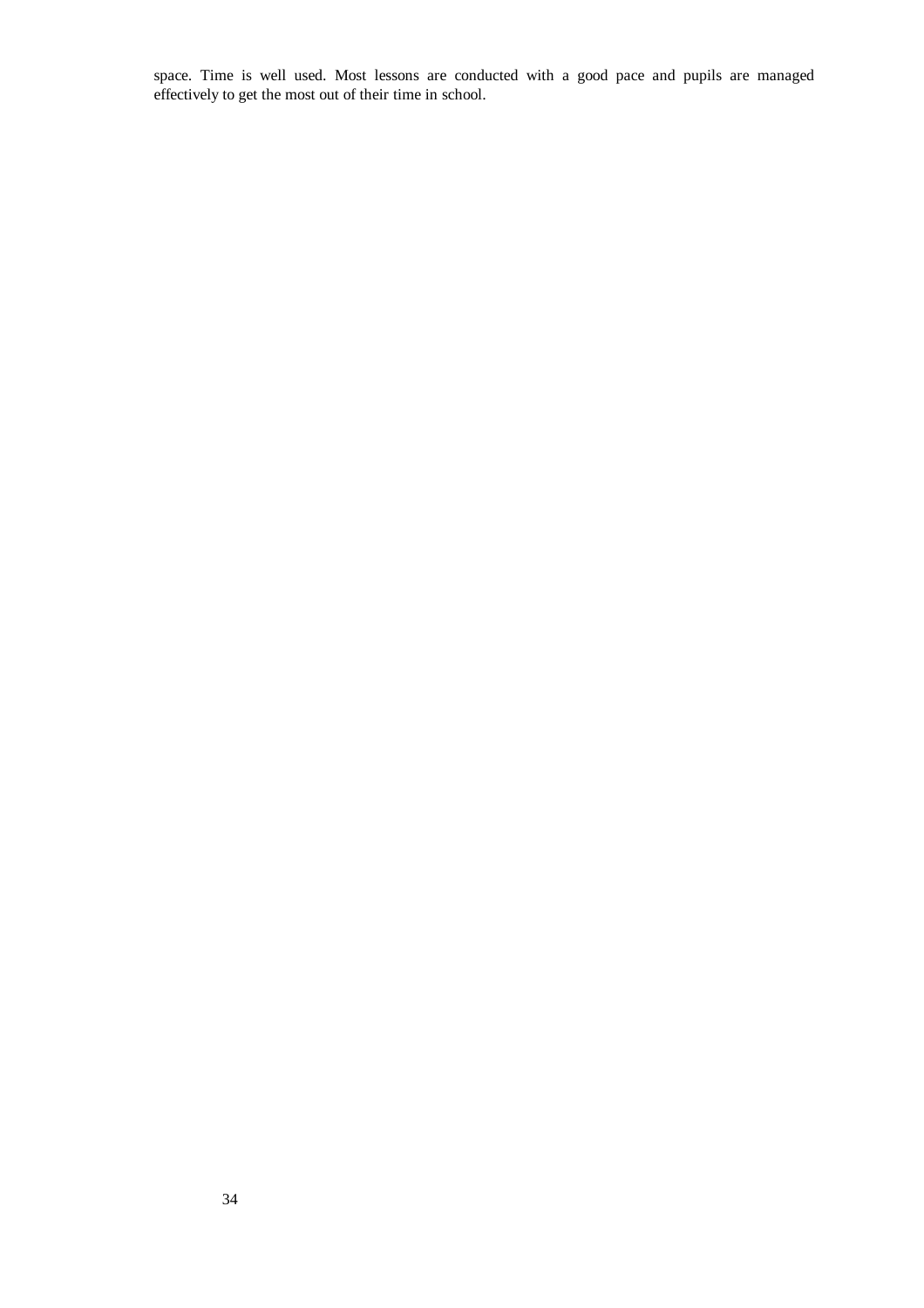- 78. The financial control and school administration are excellent. The very knowledgeable and dedicated school administration officer keeps firm control on all day-to-day spending. She has good support from the local education authority and has undertaken recent training in computerised finance for schools. The latest audit report only contained minor recommendations, which were swiftly acted upon. The administration officer, from her small, well-organised office, gives clear support for the central purposes of the school, allowing teachers to concentrate on the pupils.
- 79. Taking into account the broadly average socio-economic background of the pupils, their average attainment on starting school and the average unit cost of each pupil together with the good progress made, the very good attitudes and behaviour and the very good quality of education provided, the school provides very good value for money.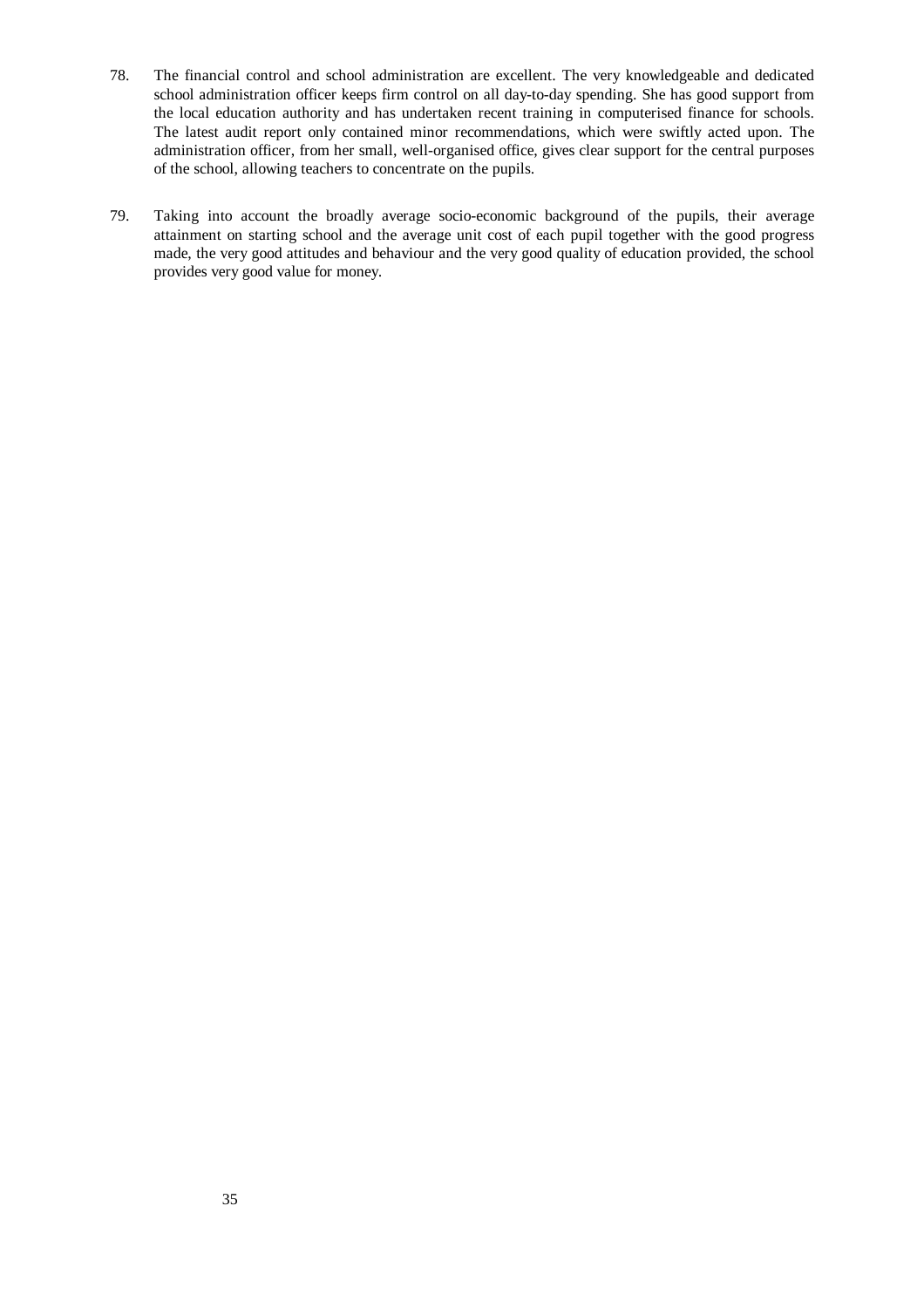#### 87. **PART B: CURRICULUM AREAS AND SUBJECTS**

87.

#### **Areas of learning for children under five**

- 80. At the time of last inspection, the provision for the children under five was good. Planning at that time was not sufficiently linked to the recommended areas of learning, liaison between the reception and nursery class and Key Stage 1 was not effective and it was recommended that a co-ordinator of the early years was appointed to achieve this. Opportunities for outdoor play were not fully exploited in the nursery and the opportunities for children in reception to create their own personal work in art were too infrequent. Much progress has been made. The co-ordinator is effective in creating links within and between the key stages. Planning is clearly linked to the areas of learning and is firmly based on targets for the children's learning rather than activities. Some improvements can still be made in developing the outdoor activities part of the curriculum.
- 81. During the inspection there were 30 children in the reception class of whom four were already five years old. The nursery class had enrolled 37 of its 50 children over the weeks preceding the inspection. All children in both classes had settled impressively well and were confident and happy in their new environment. The policy of visiting homes, arranging an initial visit to the school and staggering entry over a suitable period allow staff to give time to individual children to ensure they have a positive start to school life.
- 82. On entry to the nursery, individual children's attainment varies significantly and reflects their different pre-school experiences. Fifteen children speak English as an additional language. Ten of these children are at a very early stage of communicating in English and two have difficulties in their home language. Many children are more comfortable engaging in isolated play alongside others rather than playing with them. The attainment of children by the time they join the reception class is generally as expected in all areas of learning. Children make good progress in all areas except the development of balancing and climbing skills in the nursery. Progress is also good for children with English as an additional language and for children with special educational needs.
- 83. Children in the nursery come into school confidently with their carers. They are developing a sense of pride in their school. One declared emphatically that 'Darell is my school'. They are able to choose their activities and already show a remarkable ability to sustain interest in what they do. They do not wander aimlessly or flit from one thing to another. They behave well and are generally kind to one another. They take care of resources when they use them however they could develop this further by having more opportunities to tidy up their own activities. In the reception class, children are eager. They enjoy the increasing challenge in their work, for example, in the songs they sing to develop numeracy skills. Some show a very mature sensitivity towards one another. During one playtime a four-year-old noticed another standing alone so she invited the child to join her friends' game. Whilst opportunities are given to children to choose activities, the size of the accommodation limits the resources which are readily available for children to make selections in creative and design and making activities.
- 84. In language and literacy, children aged three have a wide range of speaking and listening skills. The higher attaining children can give simple opinions about books they like or describe what they did yesterday. Others are at an early stage of spoken communication. Children with English as an additional language do not say as much as they understand. Some children are confident in talking to the group about their experiences and would benefit from also asking questions of their friends at these discussion times. Most have a concept of print and know it reads from left to right. They treat books well and show great enjoyment in hearing stories. Some children are beginning to record their name and others regard their marks as writing. These early beginnings could be extended in role-play. By five, children listen well to one another in small and large groups. Many are confident in talking to the whole class about their work. Some children are developing phonic knowledge and can name letters. The higher attaining children are acquiring a sight vocabulary. Children can write their own name, are developing good habits in hand writing and some are attempting their own writing.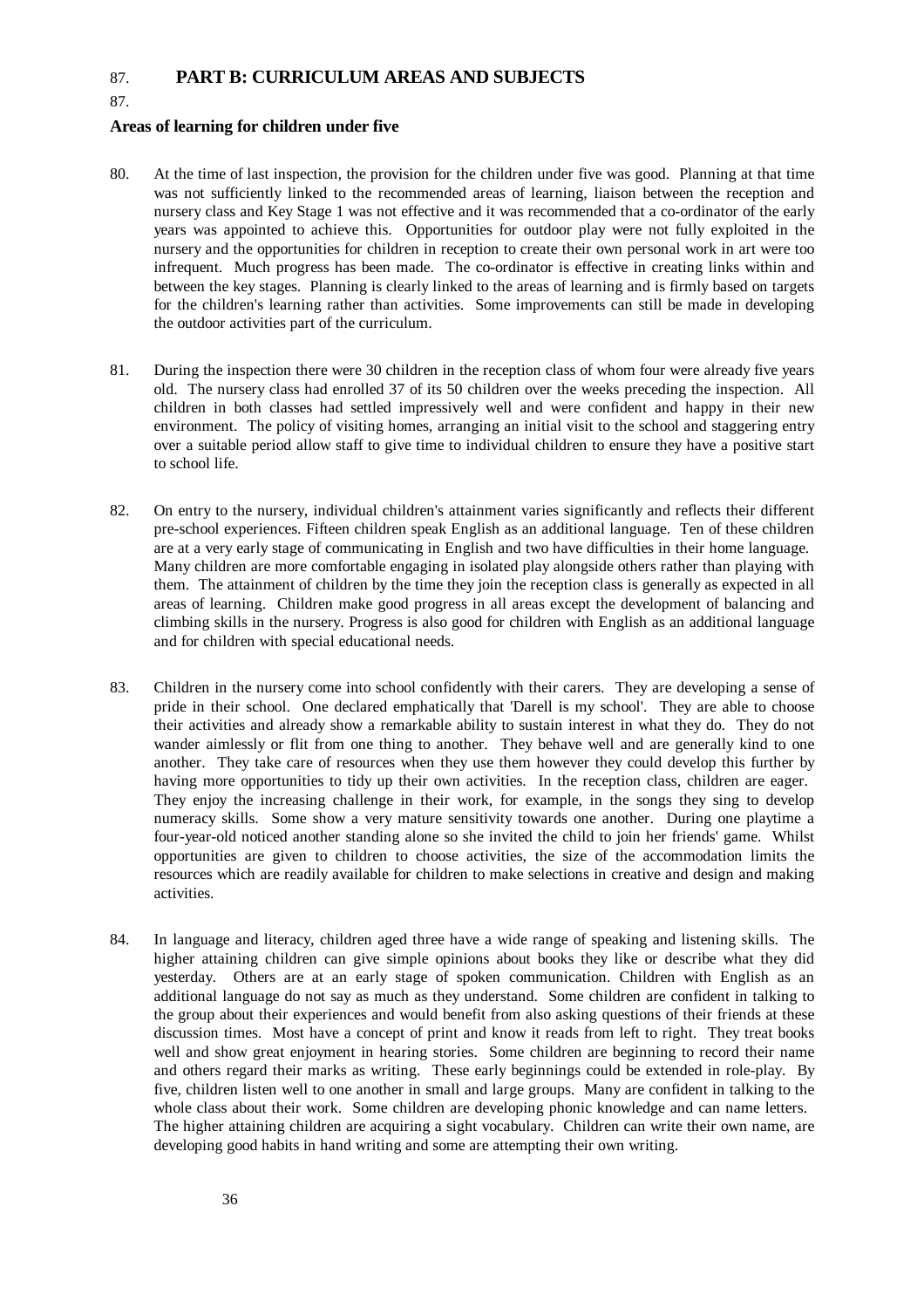- 85. Children in the nursery are developing numeracy skills well. Higher attaining children count to ten and recognise numerals. The lower attaining children know the names of a few numbers but do not recognise numerals or count in the right order. The children can name circles and squares. By five, children can add and subtract using objects, use the comparative language bigger and smaller and positional language such as underneath and on top. They can sort using colour and size. Some children count well beyond ten. They show enjoyment in singing number songs at the beginning of numeracy sessions and respond well as the demands of these songs gradually increase. These sessions are great fun.
- 86. There is good provision for developing knowledge and understanding of the world. In the nursery children are taught to use computers, sometimes by parents, to support their learning across the curriculum. They can talk about their family members and many name the road in which they live. They use play mats with vehicles and can identify the crossings, roads and buildings. Boys in particular enjoy this activity. Children under supervision use saws, hammers and nails in design and making activities. A particular strength of the provision is the time children are given to explore different materials which are changed on a daily basis, for example, sparkling play dough, jelly, coloured water and different sands. Children show initiative in their play, experimenting, for example, by passing bean bags and rings down the slide. These experiences provide a very strong foundation for the later development of scientific concepts. By five, children are developing ideas of towns and country, they can identify what they may need to take on a journey and which clothes are suitable for different kinds of weather. They talk about special events in their lives such as birthdays. They recognise vegetables which grow above or below ground. Designing and making skills are affected by the difficulty of giving children a wide range of choice in materials because of lack of space to accommodate a permanently sited self-service resource bank.
- 87. In the nursery children learn to handle a range of tools and careful intervention ensures individual children use appropriate scissors. They develop control and skill in throwing bean bags and rolling small rings. Children in reception class move with control and can hop, jump, run and skip. They are taught to hold pencils correctly and extend the good beginnings made in the nursery in using scissors and other tools. Children's physical development is negatively affected by limitations of the building and resources. Access to the small outdoors area in the nursery is down several steps and there is no climbing and balancing equipment. The reception class has no access to the outside directly from the classroom. Consequently, whilst children make good progress in developing finer physical skills, the development of balancing and climbing skills is unsatisfactory.
- 88. In the nursery, children enjoy singing songs, dancing to music and creating their own products. Some are very responsive to music and are developing a strong sense of pulse. They would benefit from more opportunities to devise their own movements to music. Good quality role-play is restricted by the lack of resources, for example in the home corner. During the inspection this area was used mainly by girls. Children are confident in developing their own ideas. They may decide to paint the wooden products they have nailed together or take different containers to the sand area to try out new ways of exploring the material. The children respond with wide-eyed wonder to stories. By five, children have learned a large repertoire of songs and use reference books to support their role-play, for example, blasting off into space. They enjoy painting and collage and are very engaged by the stories they hear.
- 89. Overall, teaching is of good quality. Very strong features include the clear understanding of the personal and social needs of young children. This informs the way staff talk to children and plan their work. This planning is clearly based on the outcomes expected by five of all children in each of the recommended areas of learning. Careful attention is paid to the targets for children's learning and this contributes to the good progress they make. In the nursery, comprehensive assessments are formally planned for each child. Observations are also made of children as significant points in their learning occur. These are used to inform planning of future activities. During the inspection, baseline assessments were being completed in reception class. In both settings staff are very sensitive to the emotional needs of the children. There are examples of high expectations of children, for example, in the nursery of engaging with the stories told, and in reception in counting activities in number songs. During the inspection the breadth of activity available to nursery children outdoors improved significantly and this should be maintained. There were good examples of questioning children and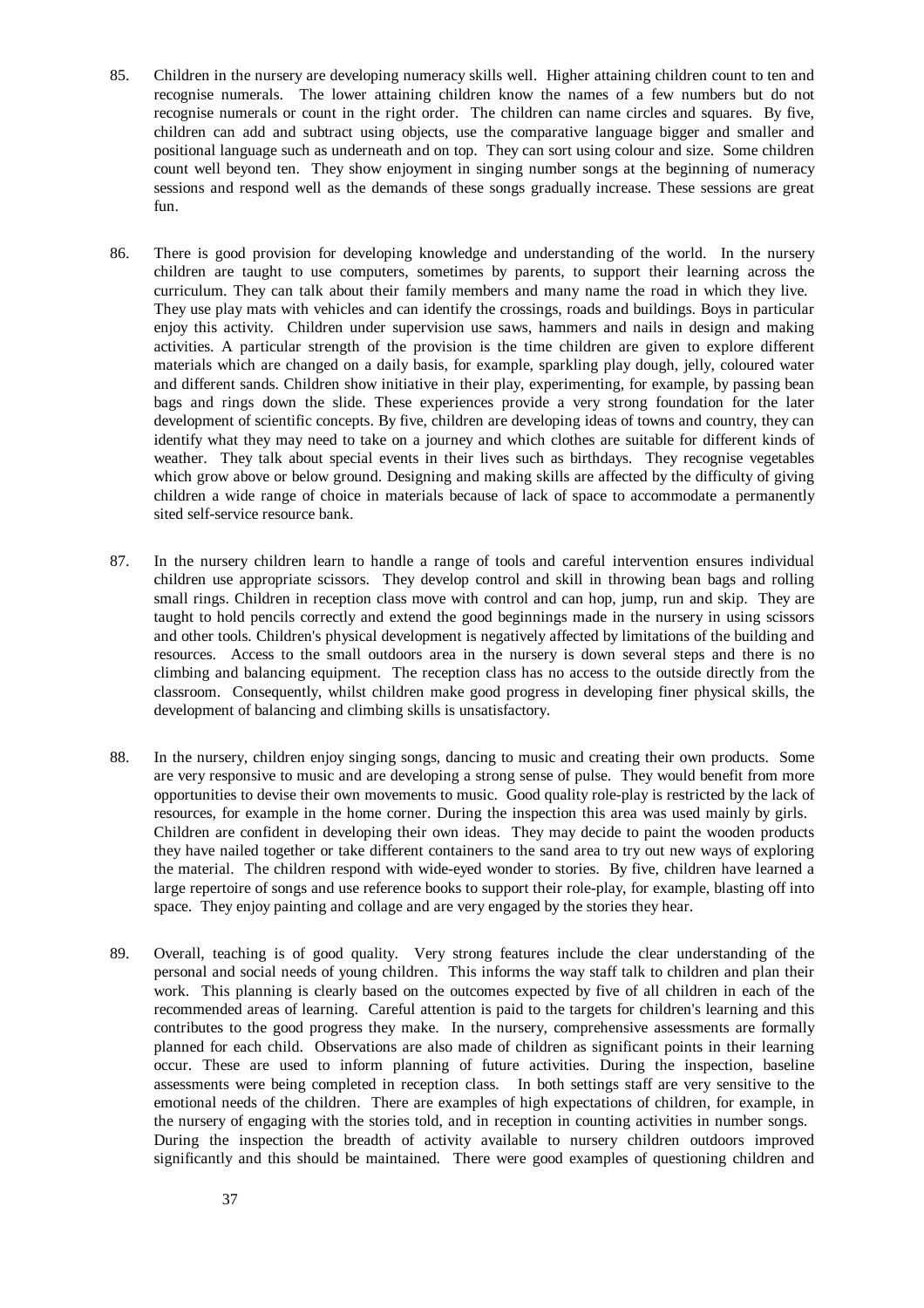there is careful planning for language development in dedicated activities which could be extended in incidental discussions with children.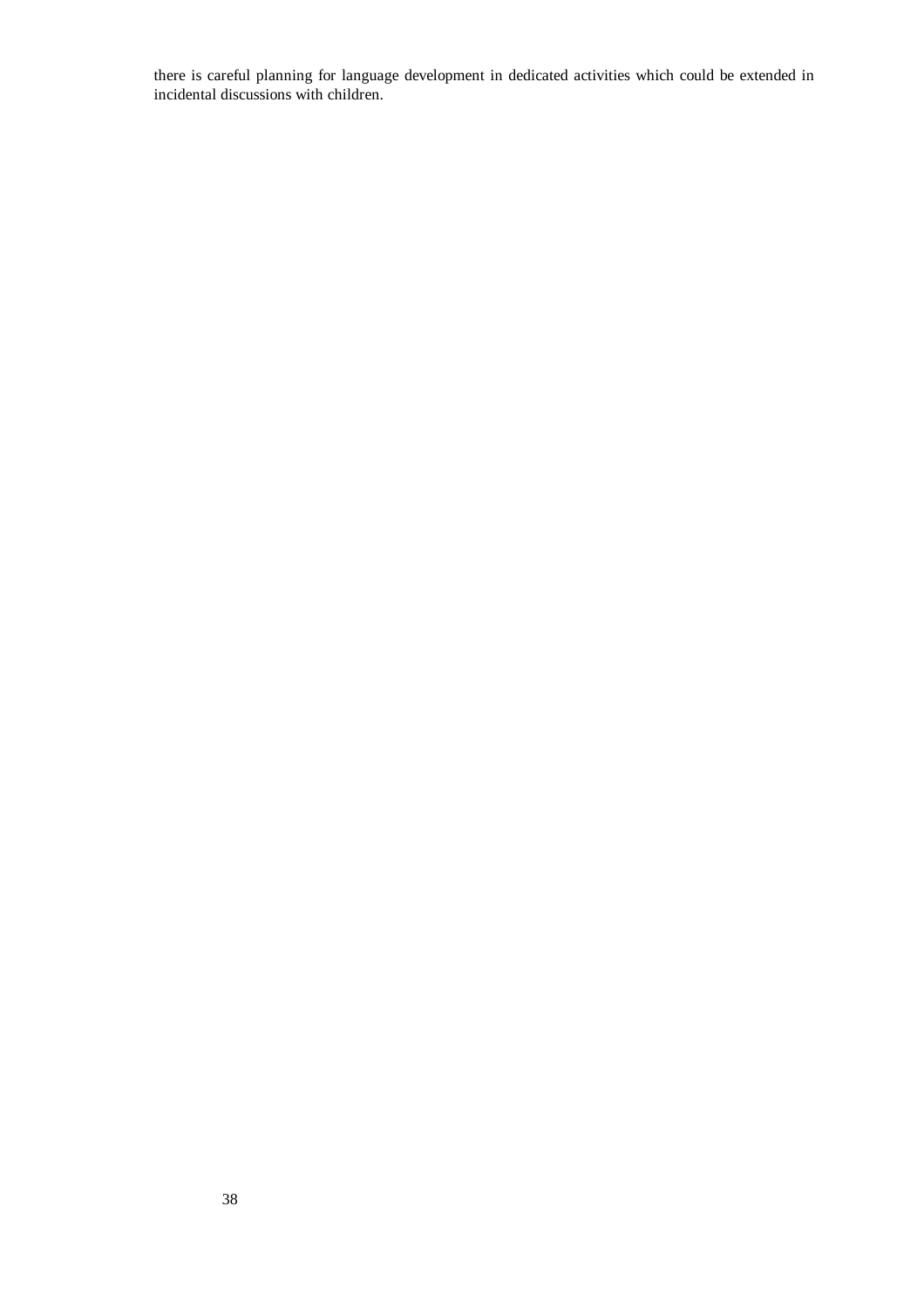90. The co-ordination of the early years is very good. An appropriate development plan is in place and good liaison and relationships are evident among the staff. The curriculum is broad and relevant to young children. The weakness relates to the development of children's climbing and balancing skills. Limitations of the building are affecting children's progress in creative and physical development. Resources are satisfactory in most respects, however many are well worn. Climbing and balancing equipment is needed for nursery children and the resources for role-play are poor.

# **ENGLISH, MATHEMATICS, SCIENCE, INFORMATION TECHNOLOGY AND RELIGIOUS EDUCATION**

98.

#### **English**

- 91. In the 1998 tests, the proportion of seven year-old pupils reaching the expected level was below the national average in reading but at the national average in writing. The percentage of pupils reaching higher levels was close to the national average in both reading and writing. Teachers' assessments showed that the proportion reaching the expected level in speaking and listening was below the national average.
- 92. When compared nationally with the results of schools with similar intakes, the percentage of pupils reaching the expected level at the end of Key Stage 1 was in line with the average in reading and well above the average in writing. The school's average points scores were in line with the average for similar schools in writing but below in reading. These comparisons do not take account of pupils learning English as an additional language or having special educational needs. The overall trend in school results is close to the national figures except for a drop in standards of attainment in writing in 1997. This improved in 1998 and the improvement was maintained in 1999. In Key Stage 1, girls perform better than boys in reading and writing.
- 93. In the 1998 English tests, the proportions of 11 year olds reaching expected levels and higher levels and the school's average point score were all above the national averages. The performance of the boys in two of the last three years shows that they have performed better than girls, against the national trend. From 1996-1998, the boys' performance is well above the national average for boys whereas the girls' performance is close to the national average for girls. The results are well above average in comparison with schools with similar intakes. The school has maintained the standards of attainment in English for the last three years. In 1999, overall test results in English improved.
- 94. Speaking and listening skills are well developed at Key Stage 2. With a satisfactory start at Key Stage1 more opportunities are offered for public speaking through the school's council and the Richmond Children's Parliament. Pupils from as young as Year 2 are encouraged to speak to a variety of audiences. This year the children's mayor for Richmond was selected from the school, following a series of public speaking opportunities. Drama and role-play effectively contribute to the development of speaking and listening and boost pupils' self esteem. There is good progression in the drama activities in the school.
- 95. The full range of inspection evidence shows that by the end of Key Stage 1, the attainment of most pupils is at the nationally expected level in reading. Higher attaining pupils read fluently with expression using a wide range of strategies to identify unfamiliar words. Most pupils can read simple text. Pupils with special educational needs can identify individual words and some are beginning to read short sentences with simple words. Pupils make satisfactory progress overall. The literacy hour has produced an improvement in reading standards. There are many reading books to encourage pupils' enjoyment of reading. However in some lessons more attention was needed to work at word and sentence level and more opportunities for consolidation by revisiting work.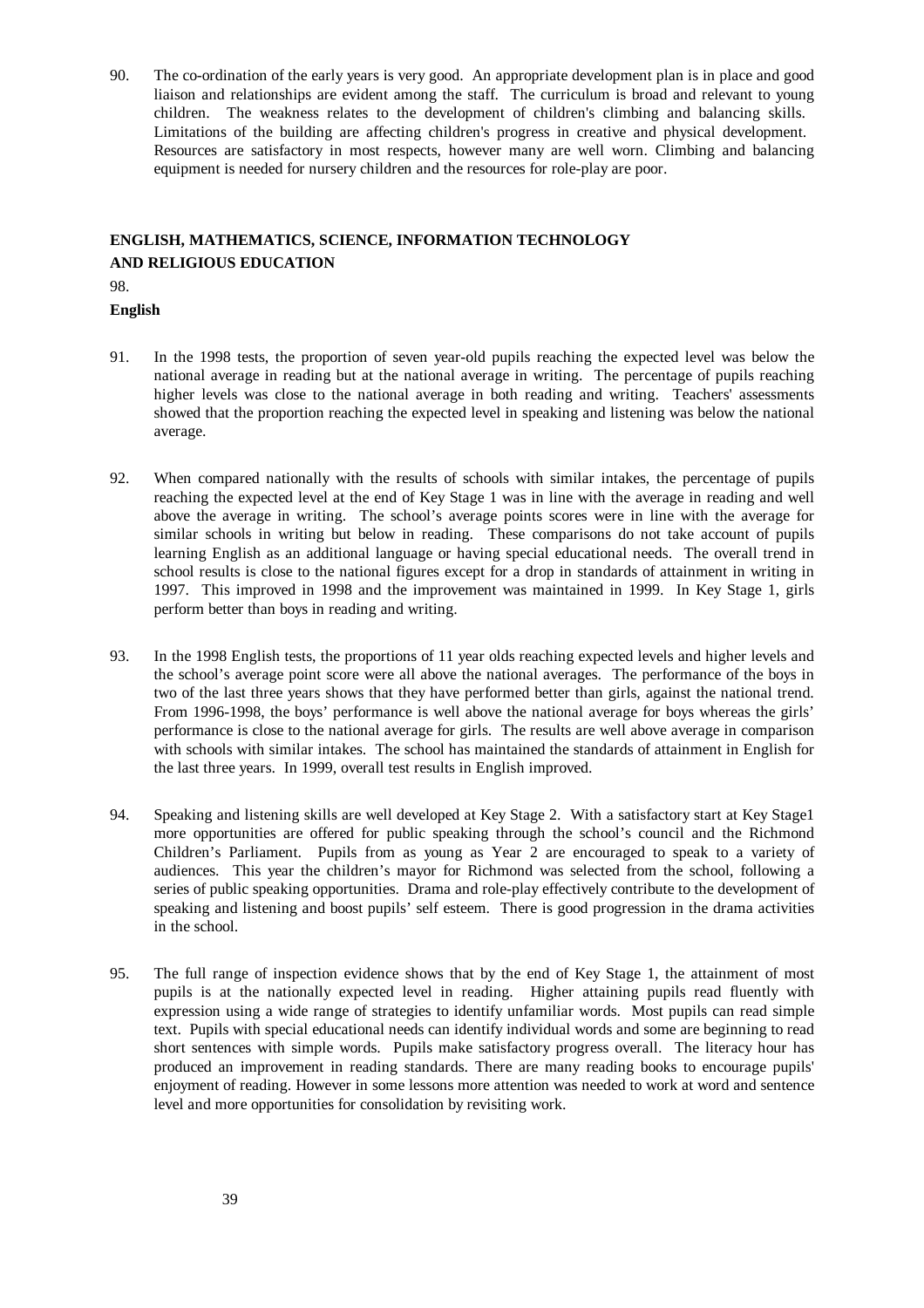- 96. At the end of Key Stage 2, pupils' reading ability is above the national expectation. Average and higher attaining pupils read fluently with expression and correct themselves when necessary. All pupils can locate books in the non-fiction library using the Dewey system. They can use a content page, index and glossary and skim read to find information. Lower attaining pupils read books which are suitable for their level of ability. They can read simple stories and other varieties of texts with interest and understanding. Pupils with special needs are given extra support with their reading and writing. Pupils' progress at Key Stage 2 is good. They are encouraged to take reading books home to the end of Key Stage 2. They maintain an effective home/school reading log. In Years 5 and 6 the majority of pupils become independent readers. They keep their own records of reading and complete a book review when they finish a book. This is displayed in the fiction library. Readers at all levels in Years 4 and 5 are able to read fluently with some expression and find information in non-fiction books efficiently.
- 97. At the end of Key Stage 1, pupils' attainment in writing is in line with expectations. Year 2 pupils produce sentences to illustrate spelling patterns. They are beginning to plan and write their own stories. They can also write accounts of historic events. They have sound knowledge of capital letters and full stops. Simple, monosyllabic words are usually correctly spelt by average and higher attaining pupils in writing. Pupils develop a flow for writing, often their work is complied into class book form and put in the corridor for display for other pupils to enjoy. Pupils at this stage make good progress in writing. However, handwriting could be neater. Pupils are given good opportunities to draft their work onto the computer. In a Year 1/2 class pupils were shown how to use the digital camera to accompany their written descriptions of themselves. This was particularly effective.
- 98. Attainment in writing at the end of Key Stage 2 is above national expectation. Pupils gain an understanding of writing for different audiences and purposes. They can revise and re-draft their own and other's writing effectively. They gain confidence in making their written work grammatically correct and have good strategies for adding interest and colour such as including adjectival clauses in compound sentences.
- 99. Lower attaining pupils understand a variety of ways of connecting sentences and can understand how these connections can alter meaning in a sentence. More able pupils while studying "The Tempest" can translate Shakespearean text into today's language. Good opportunities are offered weekly for extended writing. This supports the work done in history and geography. A scrutiny of work revealed that many older pupils take pride in the presentation of their work and write independently in a range of styles for different purposes. Progress is good, accelerating to very good by the end of the key stage. Progress could be better in handwriting. The presentation of some of the pupils' work at the start of the key stage needs greater rigour.
- 100. Pupils' attitudes and behaviour in English are very good throughout the school. From the youngest children onwards, pupils show sustained attention and respond well when learning as a whole class. At both key stages pupils co-operate successfully in pairs and in group activities. The majority of pupils take pride in their work and have a positive views about their learning in English. Pupils with special educational needs and those who have English as an additional language demonstrate the same positive attitudes to their work and make similar progress to their peers.
- 101. Teaching at Key Stage 1 is satisfactory overall with some good teaching. At Key Stage 2, teaching is consistently very good. Very good teaching was characterised by very high expectations of pupils' learning and behaviour and a lively pace. Interesting and challenging activities matched to the levels of pupils' abilities, highly effective introductions focused on recapitulation of previous work and highly effective use of reviews of learning at the end of the lessons. Lessons which were graded as satisfactory lacked the pace associated with the best teaching. Teachers' marking throughout the school is regular, helpful and consistent. The best marking clearly indicates how pupils can improve their work.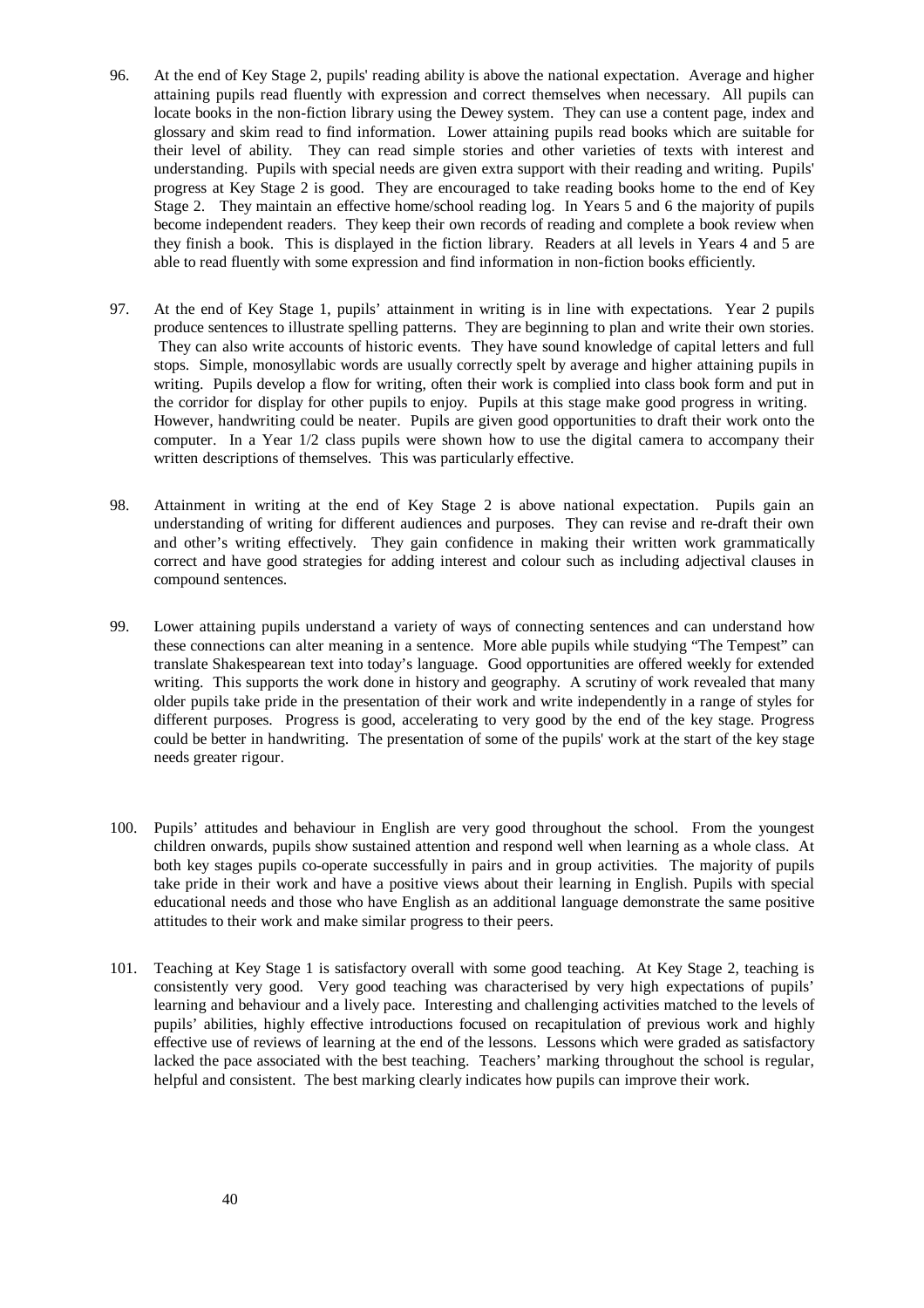- 102. The English curriculum is good throughout the school. The very good policy produced by the coordinators, at present in draft form, gives direction on how English is organised and taught. Planning is based on the National Literacy Strategy. Teachers' lessons follow the recommended literacy hour format. The curriculum is reviewed annually and re-structured for the next year. Literacy action plans are drawn up. Training in literacy was provided for the teachers, classroom assistants and the literacy governor. The literacy hour has been very well implemented and its effectiveness has had a positive impact on the standards of attainment. Time for English is generous. Additional time is allocated to developing pupils' writing across the curriculum and literacy contributes well to other subjects. The English curriculum is enhanced by the annual book week. Last year a link was made with music under the title "Tune Into Books" and was a very enjoyable feature of the schools' year. Other major events are the visits from the theatre groups such as The Orange Tree where children perform with actors, and often perform at the theatre itself.
- 103. Assessment strategies are very good at both key stages. Profiles include details of pupils' progress in all aspects of literacy through observations of pupils' work, phonic records, word lists, reading and writing competencies. Records of pupil and parent conferences are included together with parental comments on pupil's reading at home. Standardised reading tests are administered regularly. An assessment booklet is maintained for each pupil. At any time a detailed picture can be obtained about each pupil's performance and progress. Detailed information is given in the annual report to parents and data from the national tests is analysed.
- 104. The leadership and management of the subject by two co-ordinators is extremely good. A development folder has been well maintained. The headteacher and co-ordinators undertake monitoring of teachers' plans and teaching of the literacy hour has been monitored by the headteacher. Resources for literacy are very good and effectively managed even though space is at a premium. With the emphasis on the National Literacy Strategy the fiction library has been somewhat neglected in terms of replenishing books. Although there are sufficient books for the number of pupils, many books are dated and well worn. The non-fiction library is more spacious and doubles as a classroom for literacy and numeracy. All classes have been timetabled for a weekly visit. Each class also has a programme for the development of skills in research and independent learning. Parents conscientiously complete their child's home reading record and play an important part in their progress.
- 105. Since the last inspection standard of attainment has fallen in English in Key Stage 1 from being above expectation to being in line. This reflects the lower starting points of pupils as revealed by falling results in baseline assessment. Standards of attainment in Key Stage 2 have been maintained.

#### 113. **Mathematics**

- 106. In the 1998 National Curriculum test and assessments, the proportion of pupils attaining the expected grade at the end of Key Stage 1 was broadly in line with the national average, but the proportion reaching the higher level was below the national average. The average points score for the school was similar to the national average. Results over three years indicate that pupils' performance in mathematics was close to national average and that girls are performing better than boys. The attainment of pupils at the end of Key Stage 1 was in line with the average for schools with similar intakes. Inspection evidence after lesson observations and a thorough scrutiny of work indicates that by the end of Key Stage 1 pupils' attainments are broadly in line with national expectations. These judgements differ from the findings of the previous inspection report in 1996 which highlighted higher achievement at the end of Key Stage 1. Data provided by the school shows that results in the 1999 tests dipped in comparison to 1998. Evidence indicates that there was a significant change in the profile of pupils in 1999 as this group has a high proportion of pupils identified as having special educational needs.
- 107. At the end of Key Stage 2 in 1998, the percentage of pupils attaining the expected level was above the national average and the proportion of pupils attaining higher levels was well above average. When the results are compared with schools in similar circumstances, the attainment of pupils at the end of Key Stage 2 is well above the national average. Performance data from 1996 show that standards at Key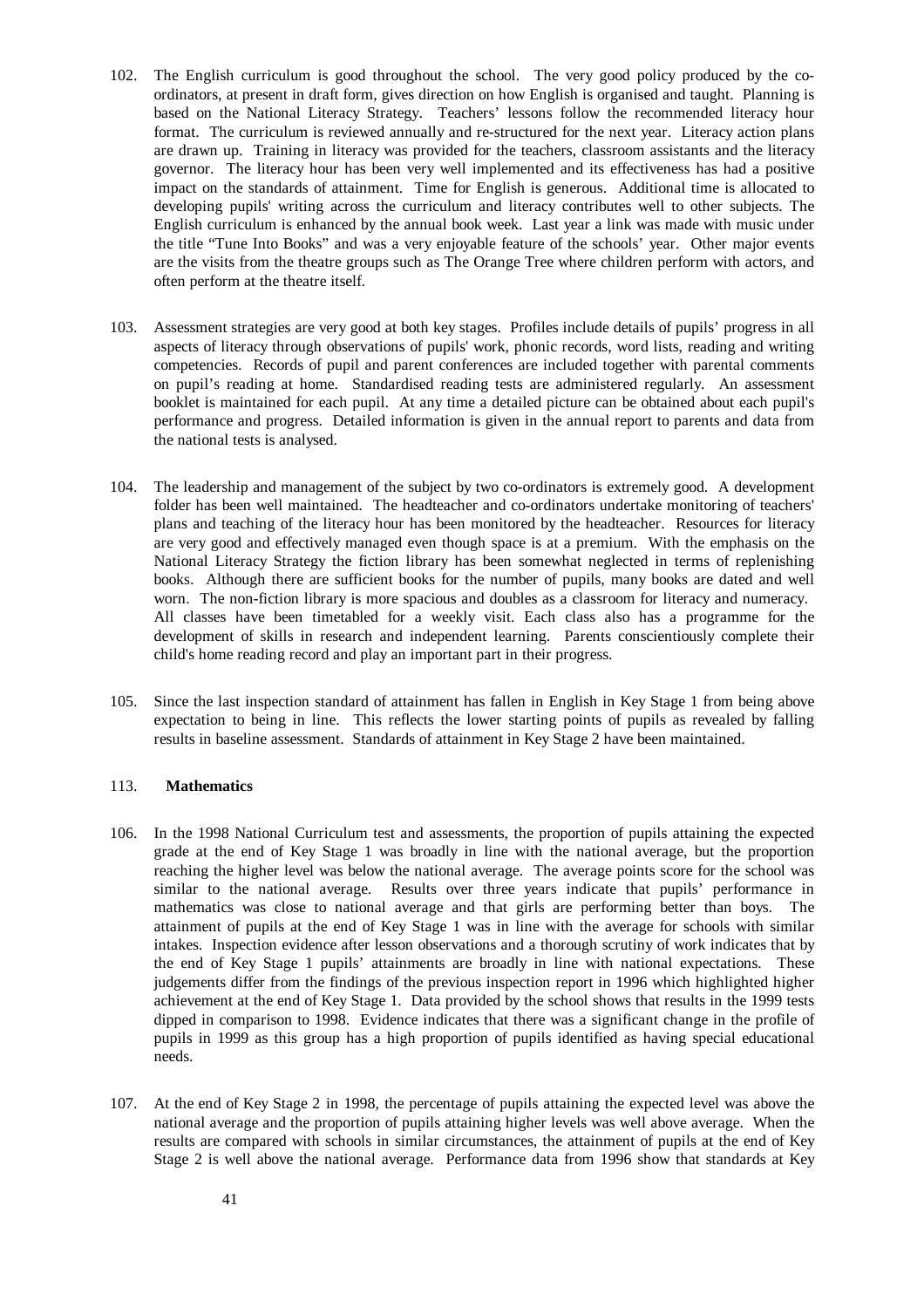Stage 2 were above national figures over three years with a dip in 1998. Boys are scoring higher points on average than girls, contrary to the national trend. Evidence during the inspection from the work scrutiny and lesson observations indicate that attainment of pupils is above the national average and is similar to the findings of the previous report. Results of the 1999 tests are broadly similar to those of 1998, which shows that standards have been maintained.

- 108. Attainment at the end of Key Stage 1 is in line with national expectations. Pupils in Key Stage 1 are able to add and subtract numbers confidently up to 50 and beyond. They recognise the importance of place value to one hundred. Pupils use mental recall of the two, five and ten times tables. Pupils show good skills in measurement and begin to use standard units for length, mass and time. For example, pupils were comparing different sizes of ribbon using, strips of paper, cubes and rulers to find accurate measurements. Pupils also measured their large paintings of sunflowers in standard units of centimetres. Pupils know the names of two-dimensional shapes and can identify their properties. For example, pupils sorted different flat shapes into sets according to corners and edges. Pupils can successfully add various coins together to make fifty pence and beyond. By the end of Key Stage 1, pupils' skills in mental mathematics are improving steadily.
- 109. Attainment at the end of Key Stage 2 is above national expectations. Pupils in Key Stage 2 are given a wider range of activities. They successfully apply the four rules of number and effectively use their knowledge and understanding to investigate and solve problems. They identify equivalent fractions and describe proportions of a whole. For example, higher attaining pupils confidently convert fractions to decimals and then to percentages mentally as they play a 'fraction bingo' game. Pupils show a clear understanding of measurement and use this knowledge to find the perimeters and areas of twodimensional shapes. Pupils calculate degrees accurately. They are familiar with acute, obtuse and right angles. For example, lower attaining pupils in Year 5 and 6, were able to successfully identify angles with the correct number of degrees using a clock face. Pupils understand and interpret block graphs recording data efficiently. By the end of the key stage, pupils' skills in mental mathematics are particularly well developed and the emphasis placed on this aspect during the numeracy hour contributes to the above average standards attained.
- 110. Pupils in Key Stage 1, make good progress from a low starting point on entry to the key stage and prior attainment. The baseline assessment results of the present Year 2 were below average overall. The scrutiny of pupils' work in Key Stage 1 shows satisfactory progress. However, during lesson observations the good quality of teaching and the pupils' good attitudes to learning have a positive impact on the progress of all pupils. Lower attaining pupils and those identified as having special educational needs make good progress. Pupils regularly consolidate their previous knowledge and are gaining more skills in mathematics.
- 111. Progress across Key Stage 2 is very good. Evidence from the scrutiny of pupils' work indicates that progress over time is good. However, the provision of very good teaching in Key Stage 2 has increased pupils' progress at a very rapid rate. Pupils with special educational needs who receive additional support make good progress. The school places a very positive emphasis on developing numeracy skills and in this area in Key Stage 2 progress is very good. Pupils use their skills in other subjects. For example, pupils use line graphs in science, timelines in history and Venn diagrams to record vocabulary used in the literacy hour.
- 112. Pupils' attitudes to learning are very good. They listen attentively, sustain concentration and work hard to complete tasks. During mental mathematics, pupils are very eager to answer questions accurately. Pupils work well on their own, in pairs and small groups. It is noticeable that pupils in all lessons show sensitivity towards others, sharing equipment sensibly and supporting each other as they work. Relationships between staff and pupils are very good. Behaviour is consistently very good in all lessons. Learning resources in lessons are used appropriately and carefully. Most pupils take a pride in their work and they show care and precision in recording. However, from the scrutiny of pupils' work presentation varies in Key Stage 2 and some examples of work were untidily presented.
- 113. The quality of teaching in mathematics is very good overall and is in line with the findings of the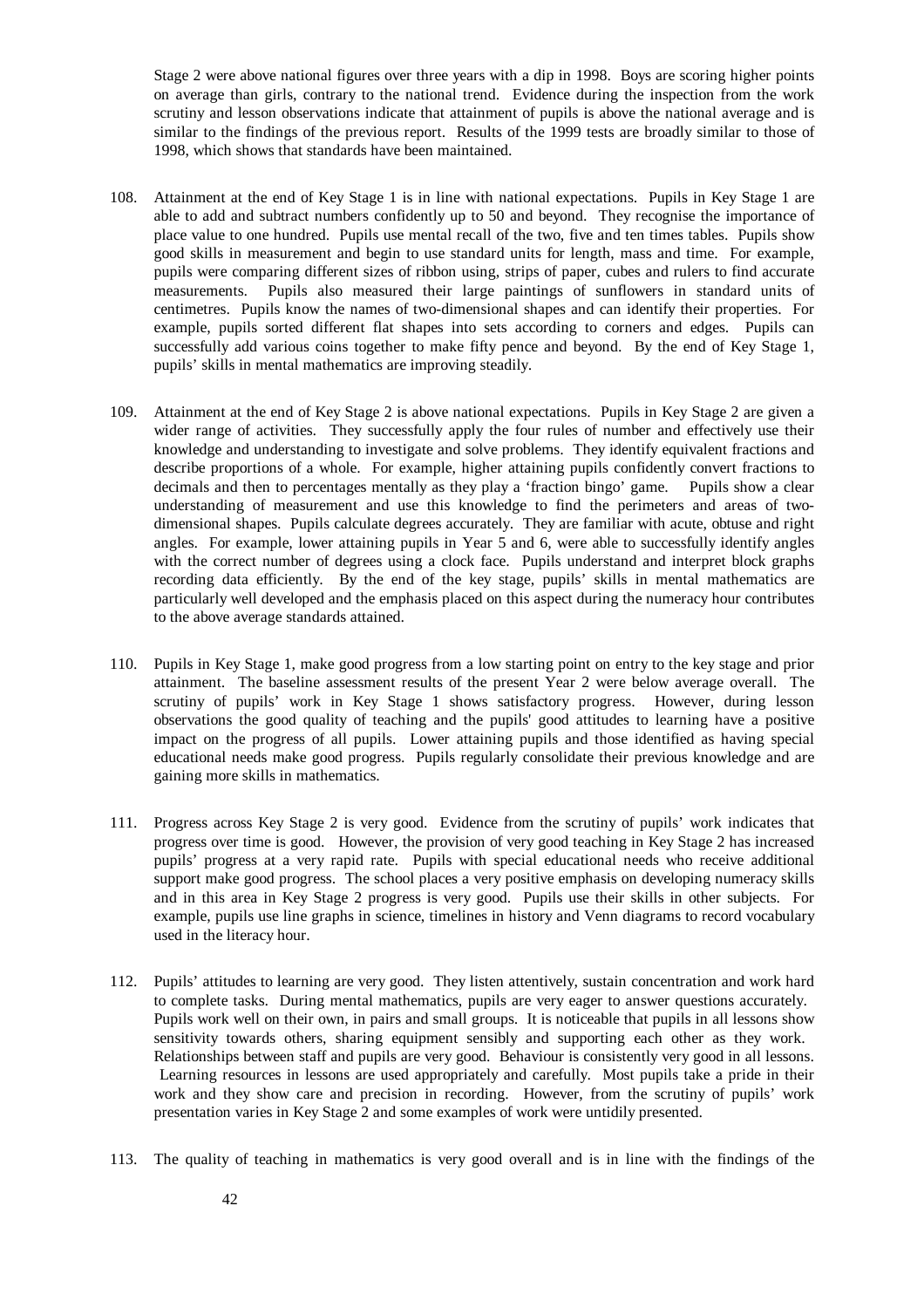previous inspection. Teachers have good subject knowledge and understanding and in the most effective lessons, communicate this well to the pupils. Lessons are well planned with clear learning objectives, effective questioning, good pace and momentum and appropriate, challenging work for all pupils. Teachers offer strong support to all pupils and there are very high expectations of pupils' behaviour. Support staff, when available are used well to support pupils' learning. Activities are well planned for support staff to undertake during the lesson. Good use is made of time and resources. However, on occasions the plenary session at the end of lessons is too brief and does not effectively reinforce pupils' learning. The 'setting' arrangements of ability groups is promoting pupils' learning and giving more challenge to the higher attaining pupils in the school. Homework is given consistently throughout the school.

- 114. The curriculum in mathematics is very good and is broad, relevant and well balanced. It is well planned with an allocation of five hours using the National Numeracy strategy framework. An appropriate policy is in place. There is very good coverage for using and applying mathematics, number, shape, space and measures. Aspects of handling data are included and the school intends to link this more effectively using information technology as pupils gain more access to the new computer suite. The use and application of mathematics is very well developed and is a strength of the curriculum alongside number work. There are no significant weaknesses in the curriculum. Pupils with special educational needs have their requirements met through the individual educational plans and good support from both teachers and support staff.
- 115. Very good assessment procedures are established and information from assessment is used to inform curriculum planning. The teachers keep detailed records, which allows the progress of pupils to be tracked effectively across the school. Teachers mark pupils' work consistently. Their comments are evaluative and positive and they promote pupils' progress effectively. The school at present does not keep a collection of pupils' work annotated and matched against National Curriculum levels. This is a future development.
- 116. Leadership in mathematics is very good. The co-ordinator is very experienced, well qualified and works hard to motivate the staff and pupils. She monitors teachers' planning and has an action plan to monitor teaching in the classroom when day release time is allocated. Resources are good and accessible and are used effectively by all the staff. Mathematical software is available and is used to full advantage in all lessons.

#### 124. **Science**

- 117. In 1998, teachers' assessments showed that the percentage of pupils reaching or exceeding the expected levels at the end of Key Stage 1 was broadly in line with the national average. It was above the average for schools with similar intakes of pupils. A steady trend is maintained over three years. Teacher assessments suggest not enough pupils achieve the higher levels in the strand of experimental and investigative science. However, a very high proportion of pupils achieve these in studying natural processes, materials and forces. The percentage of pupils reaching the expected levels or higher levels in the 1998 tests at the end of Key Stage 2 was above the national average and well above the average for similar schools. The percentage of pupils reaching the higher levels was very high as compared to the national average. The average level score follows a similar pattern and a steady trend has been maintained over three years. Observation of lessons, interviews with pupils and a scrutiny of work show that pupils' attainment at the end of Key Stage 1 is above national expectation. At the end of Key Stage 2 it is well above expectation. Standards in science were well above expectation at the end of both Key Stages at the time of the last inspection. In 1999, the test results were similar to 1998 for Key Stage 1 and improved for Key Stage 2. The difference between the present standard and those of the last inspection for Key Stage 1 is reflected in the overall lower starting point of the present cohort.
- 118. Attainment at the end of Key Stage 1 is above national expectations. Pupils by the age of seven can describe differences between living and non-living things and know what is needed to be healthy. They can group animals by simple features, for example, whether they live in the sea or can fly. They describe characteristics of different materials and how they can be changed with heat. They know the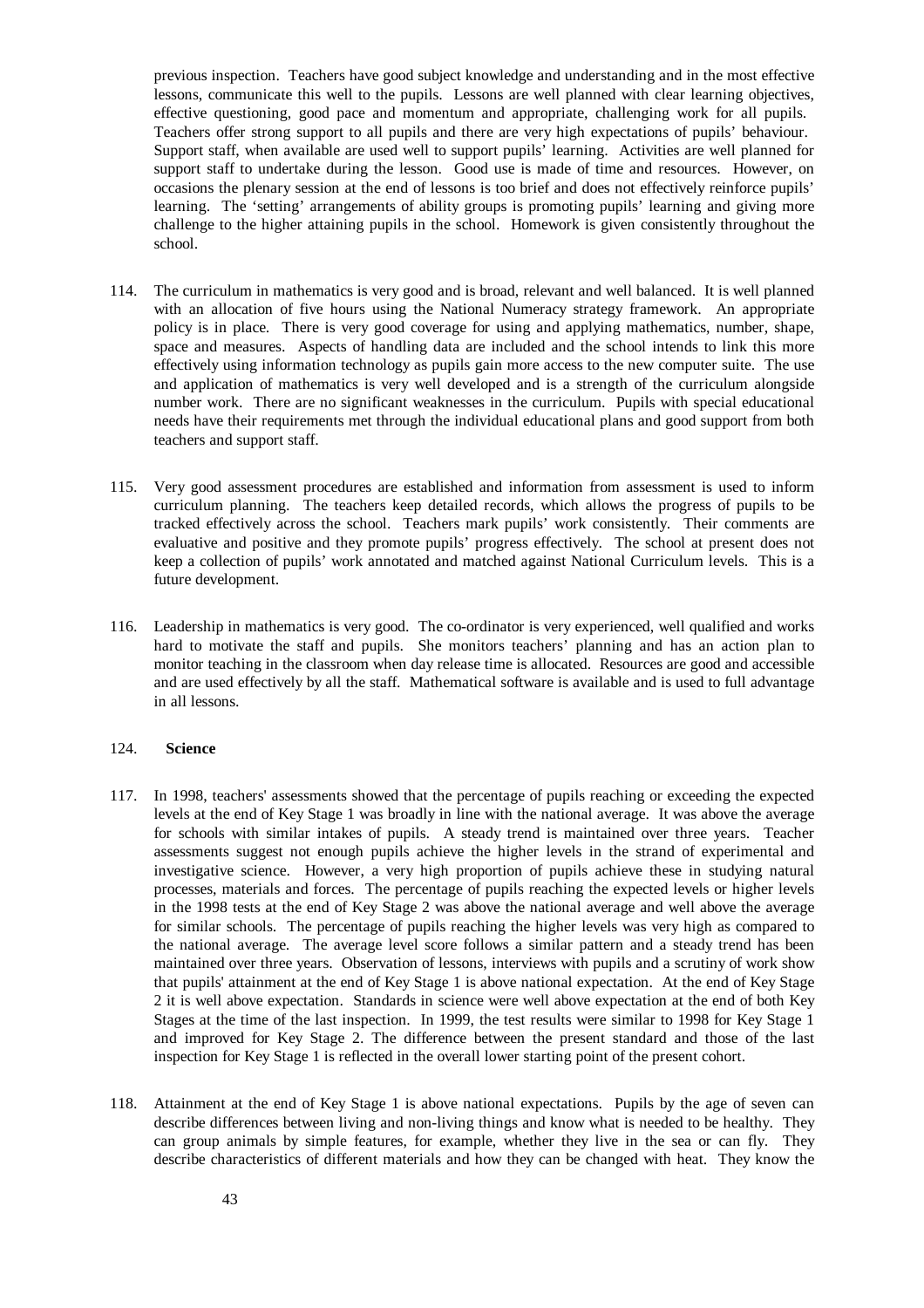many everyday uses of electricity, can construct simple circuits and understand how to make bulbs burn more brightly or dimly. They know sound is a vibration and talk about the different ways sounds are created on musical instruments. They are able to identify patterns in observations and give simple explanations. However, they are not familiar with the concept of fair testing.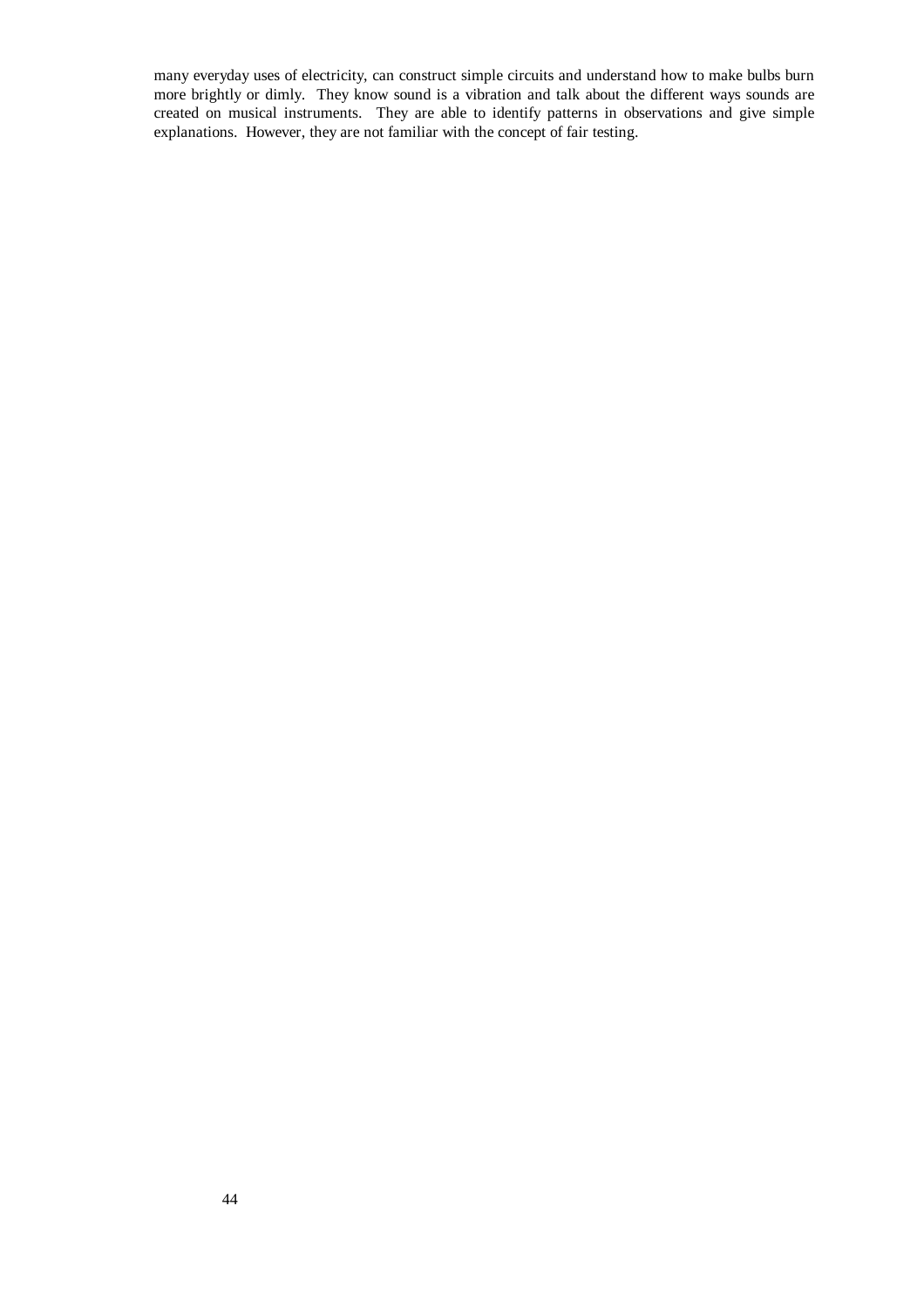- 119. Attainment at the end of Key Stage 2 is well above national expectations. Pupils' knowledge of scientific facts is impressive and is more strongly developed than aspects of independent experimental and investigational skills. They consider evidence very well and are able to use their knowledge to draw conclusions and make predictions. Planning skills are less well developed, for example, the need to consider fair tests. Pupils have a clear understanding of what science is and the contribution it has to make in our everyday lives. They describe the seven characteristics of living things and how these differ between animals and plants. They can identify and explain the function of different organs. Pupils use the words solid, liquid and gas to describe the state of materials. They are familiar with different ways of separating mixtures and know the chosen method can depend on the size of the particles or whether constituents are magnetic or soluble. They understand the process of evaporation and how the ambient temperature can affect this. They draw circuits using diagrams and explain the dimness of electrically generated light relates to voltage.
- 120. Pupils in Key Stage 1 make good progress. Pupils with English as an additional language are well supported by the specialist teacher who successfully helps them integrate and acquire and use scientific vocabulary. Very good progress is made in Key Stage 2. Progress is most marked where teaching plans very carefully for the range of ability in a class, adapting questions and expectations for recording and discussions accordingly. As a consequence, pupils with special educational needs perform at high levels in science. The curriculum plan has also been carefully engineered so that pupils' potential and progress are not negatively affected by being in classes of mixed year groups.
- 121. Pupils' attitudes to their work are very good overall at both key stages. Pupils listen very well in lessons and are clearly very interested in science. Relationships are good and they work well together in discussing ideas or constructing circuits. They are confident in articulating their emerging ideas and theories because of the sensitive way that the teachers receive their contributions.
- 122. Teaching is very good overall. Teachers' knowledge and understanding of the subject are very secure. The most effective teaching in both key stages involves lessons which are well structured, beginning with useful recap of previous knowledge and stimulating introduction to the task, for example, posing a problem, and a plenary which fully explores the pupils' learning and challenges their thinking. Pupils are strongly encouraged to use scientific vocabulary in these lessons, for example, predict, circuit, conductor and insulator in Year 2 and absorb, dissolve, evaporate, condense, vapour, state, liquid and solid in Year 6. The resources are well prepared and the pace of lessons is brisk without rushing the time given to discussion and thinking. The teaching probes pupils' understanding through careful questioning or written responses to questions such as 'what happens to the water in a puddle, or the dampness of recently washed hair'. Their responses are taken up in class discussion and used to take pupils' learning forward. Planning is very good with clear learning objectives. Homework is used well to support learning, for example, the measurements taken of limbs of a child, baby and adult were presented on bar charts at school to analyse the differences. The scrutiny of work shows numeracy skills are applied well in science lessons.
- 123. A co-ordinator has been appointed to take up responsibility for science in Summer 2000. Satisfactory arrangements are in place in the interim. The curriculum is good overall but the development of pupils' competence in the higher levels of planning in experimental and investigative science needs more emphasis. The curriculum meets the statutory requirements for science and makes an excellent contribution to the pupils' spiritual development. Procedures for assessment are good and track pupils' attainments across the strands of the curriculum. Targets are set for pupils' attainment through careful analysis of their performance in baseline, Year 2 and Year 4 tests. The use of staff is very effective in providing smaller classes for teaching science in Years 5 and 6. Resources are satisfactory in range and quantity to meet the needs of pupils at both key stages. Accommodation is cramped in most classes in Key Stage 1 but is adequate on the first floor of the school.

#### 131. **Information and communication technology**

124. Pupils' attainments at the end of both key stages are in line with national expectations. This has been maintained since the last inspection. During this inspection computers were used effectively in all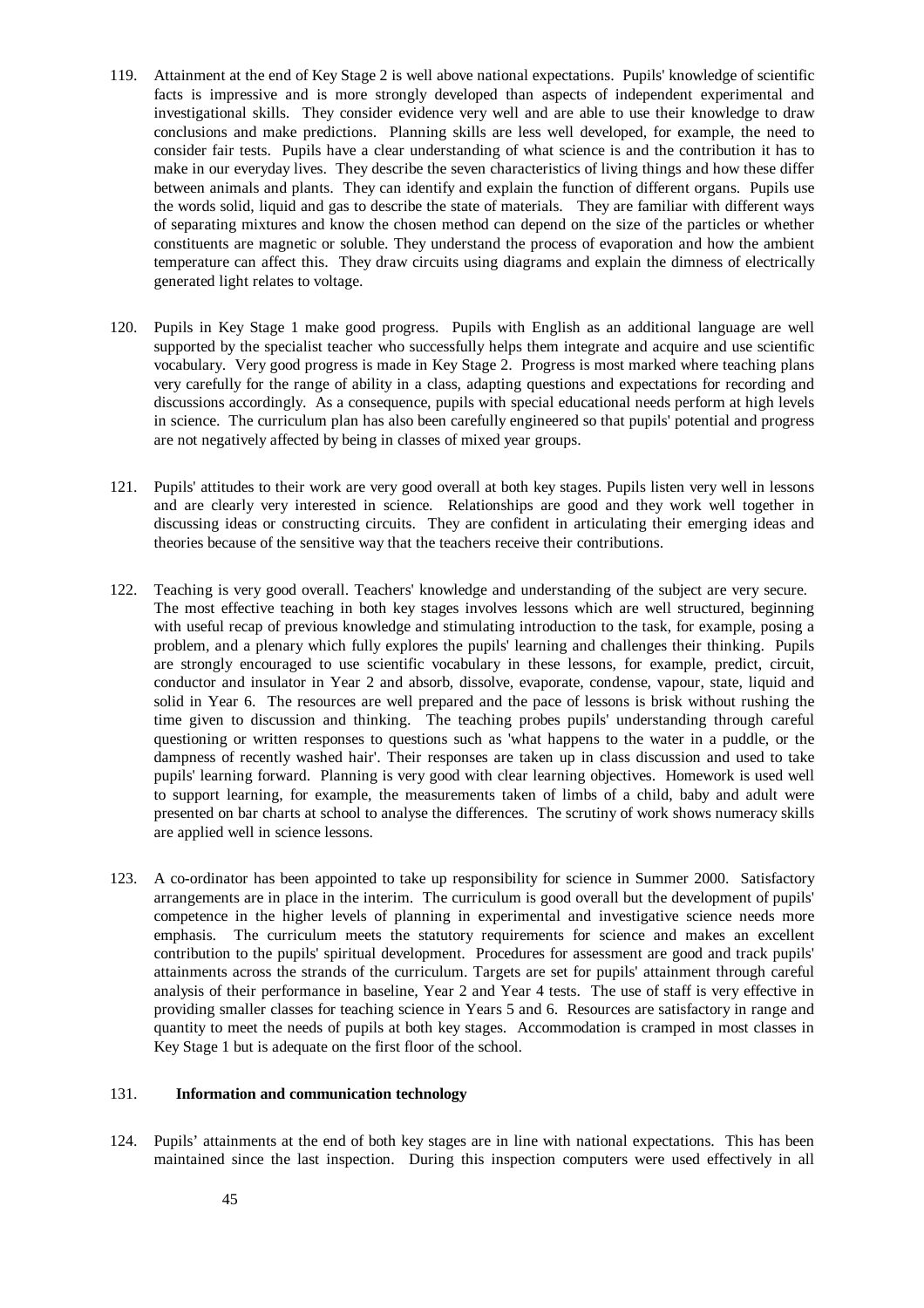classrooms and on one occasion in the newly established computer suite. Computers were also used to support work in both the literacy and numeracy hours. Judgements are based on the observation of lessons, a scrutiny of pupils' work, displays around the school, teachers' planning and discussions with the co-ordinator.

- 125. By the end of Key Stage 1, pupils are very familiar and comfortable in using computers. Pupils have sound keyboard skills. They type and edit texts, use the mouse well to 'drag and drop' features on the screen, print and save work with some support. They are able to change the size and font. Pupils successfully work in control mechanisms using equipment such as the 'Turtle Roamer' and programs such as 'Logo'. They use commands to move the roamer in chosen directions. Pupils follow instructions carefully to select colours and to 'drag' the paintbrush across the screen using good control. They arrange large and small mathematical shapes on the screen using the mouse effectively to ensure that shapes are placed alongside each other in a logical sequence. In handling information pupils access information from a CD ROM to support work in other subjects. Pupils enter a small amount of text into the word processor and then save and print. For example, a digital camera is used to take images of each pupil and then pupils confidently type up text to go alongside their photograph.
- 126. Pupils at the end of Key Stage 2 are able to use computers confidently and to help each other where appropriate. They have good control, move icons around the screen and become more aware of the keyboard. They select different fonts and size from the menu using the correct terminology. They use word processing skills to work on historical accounts for inclusion in their history studies. Through controlling and monitoring they design and make tiling patterns in the style of William Morris linked to their work on the Victorians. Using the screen turtle, pupils competently arrange mathematical shapes concentrating on squares and then building up other squares around them to make a pyramidal design. Pupils search CD Rooms to find information relevant to their work in science, history, geography, art and music. By the end of the key stage, pupils use some data handling in recording graphs and tables. This area of work and modelling is to be further developed when the computer suite is fully functional and the new scheme of work is established.
- 127. Most pupils make sound progress in both key stages with some good progress seen from pupils with special educational needs. The growing strength of the subject is the way in which it supports other subjects, especially during literacy sessions to reinforce and extend pupils' skills. In most mathematics lessons computer programs are used to reinforce number skills. For example, lower attaining pupils in Year 5 and 6 were using a roamer robot to plot directions and angles. This reinforcement to their learning helped their understanding and good progress was seen during the lesson. Pupils have very good attitudes to learning and behaviour is very good in all lessons. Most pupils are very enthusiastic when using computers. They work carefully and show respect for the equipment. Pupils co-operate very well, share ideas readily and enjoy very good relationships. It was noticeable that pupils took turns and supported each other without any fuss.
- 128. Too few lessons were observed to reach a judgement on teaching overall. No direct teaching was observed on information technology in Key Stage 1 but teachers' planning and the quality of a sample of pupils' work suggest a sound approach and curriculum overall. One whole-class lesson observed in Key Stage 2 was taught well. Most teachers were seen interacting with pairs of pupils working on computers during lessons. Teachers are confident and show sound subject knowledge. There have been training sessions for the governors, staff and parents to increase knowledge and expertise. Teachers give clear instructions and simple demonstrations of what is required to complete the tasks set. Planning is good in most lessons and teachers place an appropriate emphasis on developing skills, knowledge and understanding in the subject. All teachers keep a record of computer usage to ensure equality of opportunity. Good support is given by all staff to pupils with special educational needs. There is a new scheme of work which will be introduced in the very near future. It is very good and provides for the progressive development of skills. An appropriate policy is in place and is due for review. Assessment procedures are good and work is well planned to meet the needs of pupils of differing levels of attainment.
- 129. The co-ordinator has experience, interest and enthusiasm and works very hard to take the school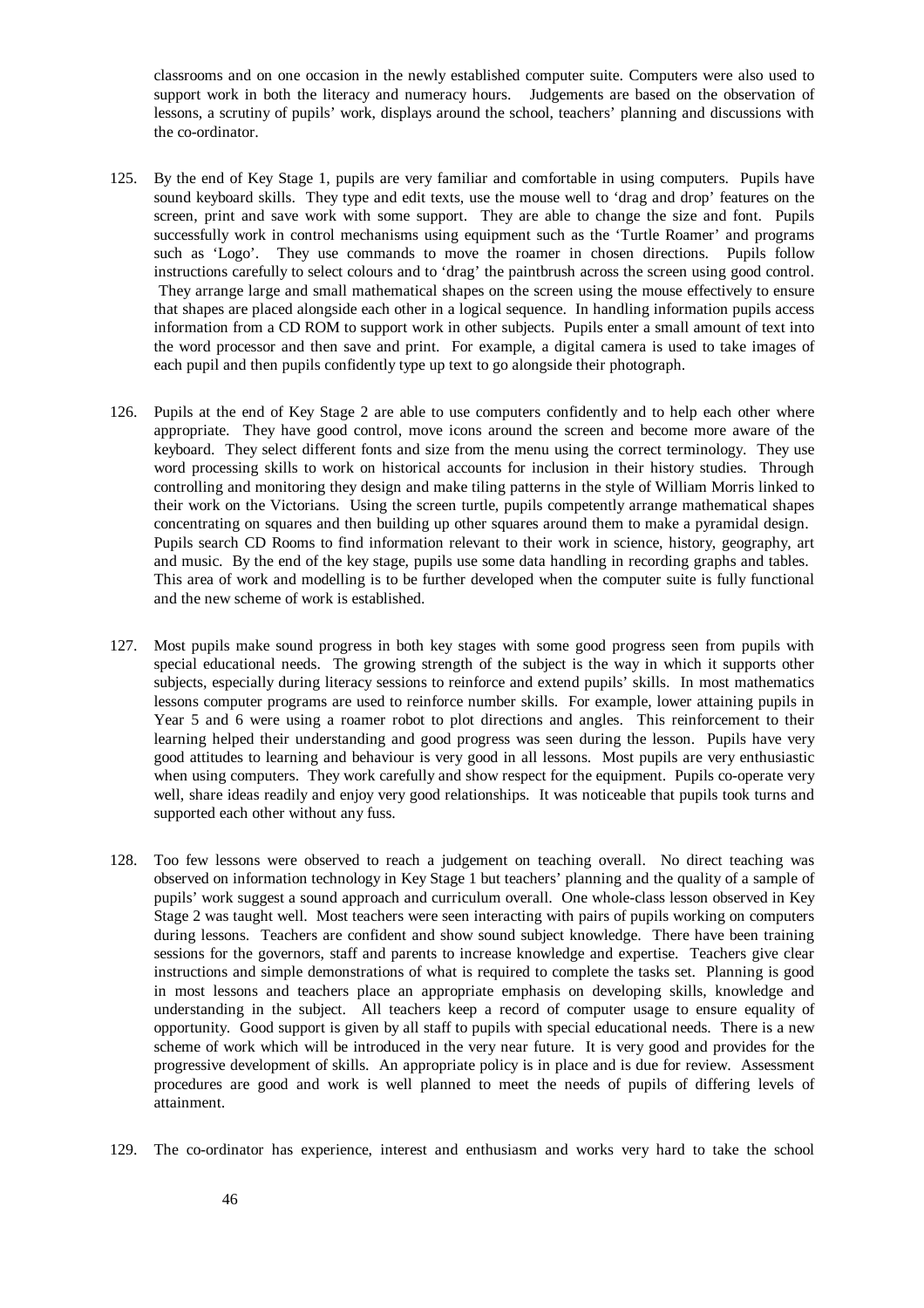progressively forward in information technology. He shows very good leadership qualities. He monitors the planning and the teaching of the subject consistently.

130. Resources are very good both in the classroom and in the new computer suite. There is a very good range of software available for all year groups. The computer suite is set up with compact window box models with networked computers and internet access. The school is hoping to add further machines with software. This computer room which was seen during the inspection is helping to raise the status of information technology across the school. All pupils have access to this room and are given the opportunity to work in pairs effectively to promote their attainment and progress.

#### 138. **Religious education**

- 131. Attainment at the end of both key stages is in line with the expectations set out in the Hampshire Agreed Syllabus which is used by the school. At the time of the last inspection attainment and progress were good.
- 132. In Key Stage 1, pupils are given a sound understanding of both Christianity and Judaism. They understand that people have different beliefs and that these beliefs affect the way they behave towards others. Pupils know about the festivals and some rituals associated with Christianity and Judaism. For example, pupils learn, through the use of good artefacts, about the celebration of Shabbat in the Jewish home. They are helped to identify the meaning of this special time and the significance of the exodus from slavery in Egypt. Pupils gain good knowledge of the ritual and identify the importance of candles, the kiddush, the bread, and the special meal celebrated in a Jewish family.
- 133. Pupils in Key Stage 2, look closely at Christianity and some aspects of Hinduism. Through the parable of the Good Samaritan, they link this story to everyday life and how the moral could be applied to their lives. Pupils study the importance of water in Hinduism. They learn that the river Ganges is where the ashes of those cremated are scattered. Pupils are able to identify gods and goddesses that are important objects of worship in Hinduism. Pupils look at special people in the world including the life of Mother Teresa.
- 134. Progress across both key stages is satisfactory. Pupils with special educational needs make good progress. Most pupils learn to appreciate the messages in religious stories and are able to make good links between stories heard and everyday life. Pupils' attitudes to learning are good. They are eager to contribute to show they have learned and also to add information from their own experiences. For example, a pupil in Year 2 showed a cardboard model of a table set for a meal when celebrating Shabbat and explained why it was important to her and her family. Pupils concentrate well and respond well to new facts presented or previously learned facts being explored in greater depth. Behaviour is very good in all lessons. Pupils generally present their work tidily.
- 135. The quality of teaching is satisfactory overall in Key Stage 2. Only one lesson was observed in Key Stage 1 which was well taught. Lesson plans set out clear learning objectives and the activities chosen match the pupils' abilities. Expectations of pupils' behaviour are high. Relationships are very good and an atmosphere of mutual trust is clearly established that makes it easy for pupils to respond well and make sound progress. Teachers give good opportunities for pupils to talk about their feelings and ideas and this makes a good contribution to the development of their speaking and listening skills. Occasionally, the balance of time in lessons is not always sufficient for pupils to complete their tasks successfully.
- 136. The school at present follows the Hampshire Agreed Syllabus until the new locally agreed syllabus has been fully approved. Relevant parts of the syllabus are given to each teacher and the content is taught well. Assessment is carried out by observations and marking.
- 137. Religious education strongly supports the spiritual, moral, social and cultural development of all pupils.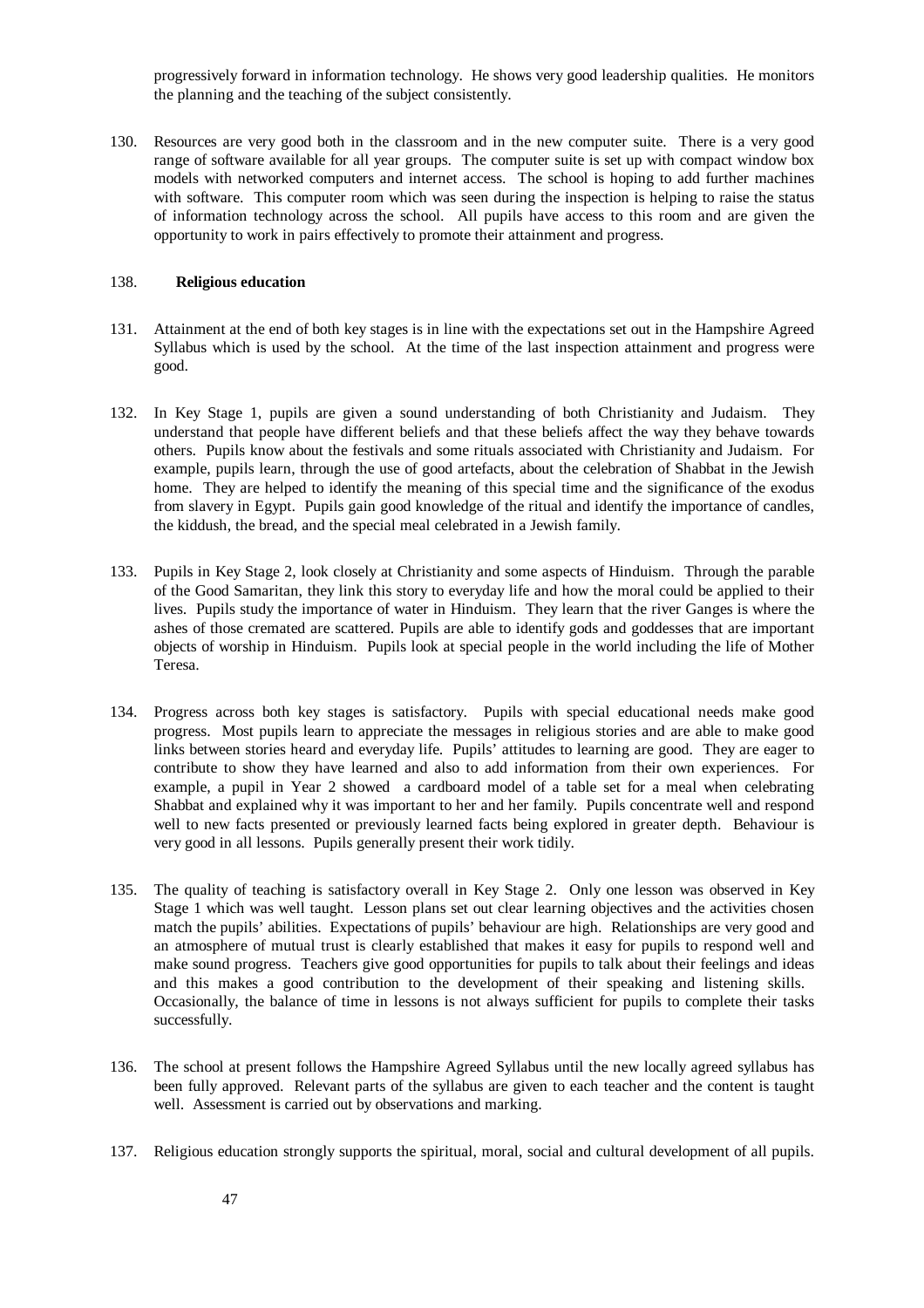The school celebrates many cultures and religions well and provides opportunities for all pupils to gain sound knowledge and understanding. There is a positive link between assemblies and the religious education taught in the school. For example, in one assembly, the headteacher told one of the stories about Rama and Sita which linked effectively to the study of Hinduism at Key Stage 2.

138. The co-ordinator provides good leadership and monitors teachers' plans. She is working hard to continue to raise standards and to give the subject a higher profile. There is a satisfactory range of school-based resources. The available resources are easily accessible and well used. These are enhanced by loans of artefacts from the Brunel Centre. Visitors into the school included a parent who came to talk about the Jewish faith. Visits beyond the school are made to the local Barn Church and the Richmond Synagogue. Statutory requirements for the subject are met.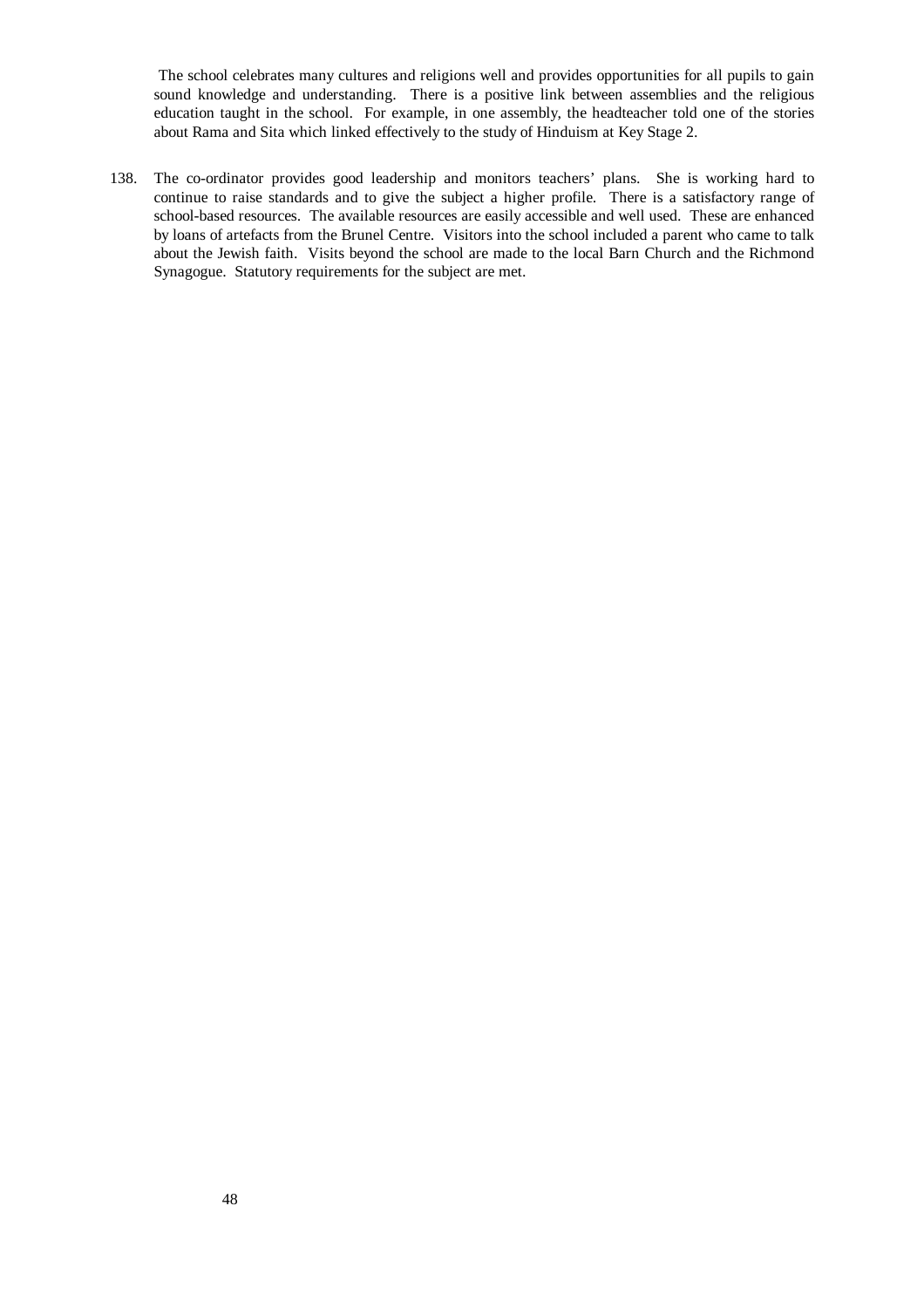#### 146. **OTHER SUBJECTS OR COURSES**

#### **Art**

- 139. Art is a strength of the school. During Key Stage 1, pupils make good progress because they gain experience of a wide range of media and are introduced to many techniques which they use in their work. Their work with pastels is particularly effective. Year 1 pupils show progress in manipulative skills. They can cut shapes and understand elements of abstract design in artists' work such as Matisse. With this knowledge they skilfully produce their own designs with spirals. Pupils in Year 2 develop their ability in design through the more advanced techniques of laying card and fabric cut outs, then making a print of this by rubbing wax crayons over fine paper. They also develop skills in manipulating clay by creating a plaque of a baby's face showing features which are carefully joined or scored with a modelling tool.
- 140. Pupils make very good progress in Key Stage 2. The range of work produced using different media and techniques increases. Very good progress is made with observational drawings in a variety of media from pastels in Year 3 depicting fruit, to work in Years 5 and 6 executed in a variety of media such as charcoal, coloured pencil, crayon and soft pencil. A particular strength is pupils' development of work with fabrics, for example, printing an exquisite wall hanging combining individual pupils' prints stimulated by African designs. Further developments include large batiks, tie and dye and lino printing. All pupils at Key Stage 2 have sketch books, which are used for preliminary ideas. Pupils throughout the school have a very good attitude to art and are excited about what they are doing. They are pleased to talk about their work and explain their ideas.
- 141. Teaching at Key Stage 1 is good. Teachers are secure in the knowledge of the subject and plan interesting activities enabling pupils to use an increasingly wide range of tools and develop a knowledge of techniques. No lessons were observed at Key Stage 2. Scrutiny of work shows the techniques of older children become more refined and their experiences are widened. The strong assessment strategy enables teachers to build upon pupils' prior knowledge and skills. Resources are plentiful and of good quality. The school contains a large quantity of good quality reproductions of artists' work which are displayed around the school and used frequently within lessons.
- 142. Strong links are made with topics studied in other subjects such as history and geography. A wide range of artistic experiences is offered to pupils at both key stages leading to the production of high quality work. The experiences are widened by an outstanding range of visits to art galleries, museums and exploration in the locality. The preparation for these visits is meticulous, involving parents, teachers and governors. Much documentary work is produced as guidance materials for teachers and helpers as well as questions and activities for pupils. During the week of inspection, Year 5 and Year 6 pupils studied the Victorians at the Victoria and Albert Museum where their experiences included not only history but art activities in observational drawings of Victorian sculptures based on the work of Renaissance artists and sculptors. Pupils learned how sculpture developed from Early to High Renaissance. Some groups studied the artistic influence of other cultures which inspired Victorian art. There was much evidence of the contribution made to pupil's spiritual, social and cultural development. The pupils produced some outstanding pieces of observational drawing.
- 143. Since the last inspection the school has made very good strides in improving and learning teaching in art. Attainment and progress have improved from satisfactory to very good. The quality of display enhances the school environment in classrooms and communal areas. Key Stage 1 classrooms contain lively colourful art displays. Key Stage 2 displays are more selective and refined. Work on display is carefully labelled. Pupils are given at appropriate times sufficient opportunities to select their own materials when engaged in their own representations at both key stages. This is an improvement since the last inspection. The subject has developed very well in the last three years. Assessment strategies have moved forward and planning is monitored.

151.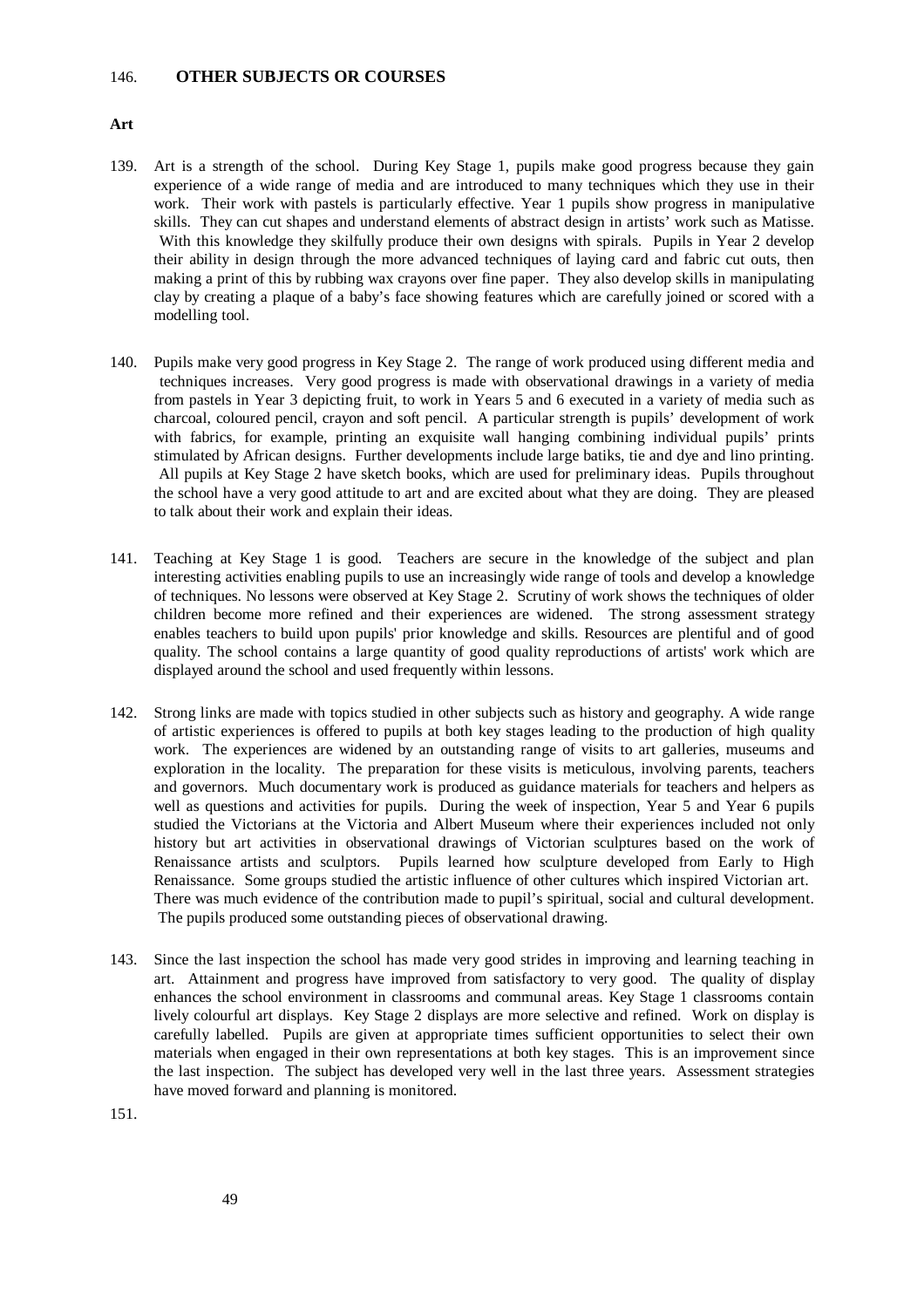#### **Design and technology**

- 144. It was not possible to observe any lessons in design and technology during the inspection week. Judgements are based on a scrutiny of work, photographic evidence of previous years' work, the scheme of work, displays and an interview with the temporary co-ordinator. On this basis, it is evident, that despite the limited time allocated to this subject because of national priorities, the pupils still make good progress throughout both key stages. Although the overall number of design and make activities has decreased, the work shows that skills are taught progressively, ideas are developed, refined and evaluated through both key stages. At Key Stage 1, pupils can evaluate and amend their products. At Key Stage 2, more formal designing occurs with opportunities to amend designs while work is in progress. Pupils at this key stage skilfully test and evaluate their products. Pupils at Key Stage 1 investigate simple design and solve problems using a suitable range of materials and tools. For example, when designing shields, Year 2 pupils selected a variety of rigid card in many colours and added their own decorations. They also selected fabrics of varying colours and textures when making a coat for Joseph. The good progress continues into Key Stage 2 where pupils are offered challenging and stimulating tasks such as designing and making model insects using mouldable material, moving toys and their own version of harps in two and three dimensions. Key Stage 2 pupils can modify their designs after testing prototypes such as bridges to support model cars.
- 145. Pupils at both key stages enjoy their design and technology lessons. When questioned the pupils spoke enthusiastically about products they had made. No judgements could be made on the quality of teaching in either key stage. Teacher's planning is based on the Design and Technological Association's schemes of work which contain many design and make projects as well programmes for teaching skills. Much in-service training has occurred in recent years giving teachers security in their knowledge of this subject. Resources for the subject are sufficient but tools in particular need greater care in storage. At present, the headteacher maintains an overview of the subject as there is currently no subject coordinator. An action plan has been written which will take the subject forward. Since the last inspection the good standards and progress have been maintained.

#### 153.

#### **French**

146. During the inspection only one French lesson was observed. In common with the findings of the last inspection report good use is made of the local authority scheme of work for French. Pupils are developing correct pronunciation and are supported in this by good use of a French parent. All pupils make good progress. Teaching is thorough in ensuring pupils acquire the targeted vocabulary and they are keen to participate. Good use of resources and video material supports the pupils' learning well.

#### 154. **Geography**

- 147. During the inspection only one geography lesson was observed, therefore judgements are based on teachers' planning, scrutiny of work, display and interviews with the subject co-ordinator.
- 148. Pupils in Key Stage 1 know that a passport is needed to travel to another country and recognise that a holiday destination is another place and different to home for a range of reasons. In Key Stage 2, pupils at Year 3 can match objects on a map to symbolic representations using a key and use photographs as a source for comparing and contrasting Kenya and the United Kingdom. Pupils in Year 4 can discuss the reasons for siting a settlement near water and all understand that there are many countries with a variety of cultures.
- 149. In the work scrutiny the limited evidence of geography meant that a judgement on progress in geography at Key Stage 1 was not possible. In the one lesson observed in Year 3 pupils made good progress. Their responses to the lesson showed they were making links between past lessons, and were able to improve their understanding of the scale of a map of Kenya and that of a Kenyan farm in representing different information.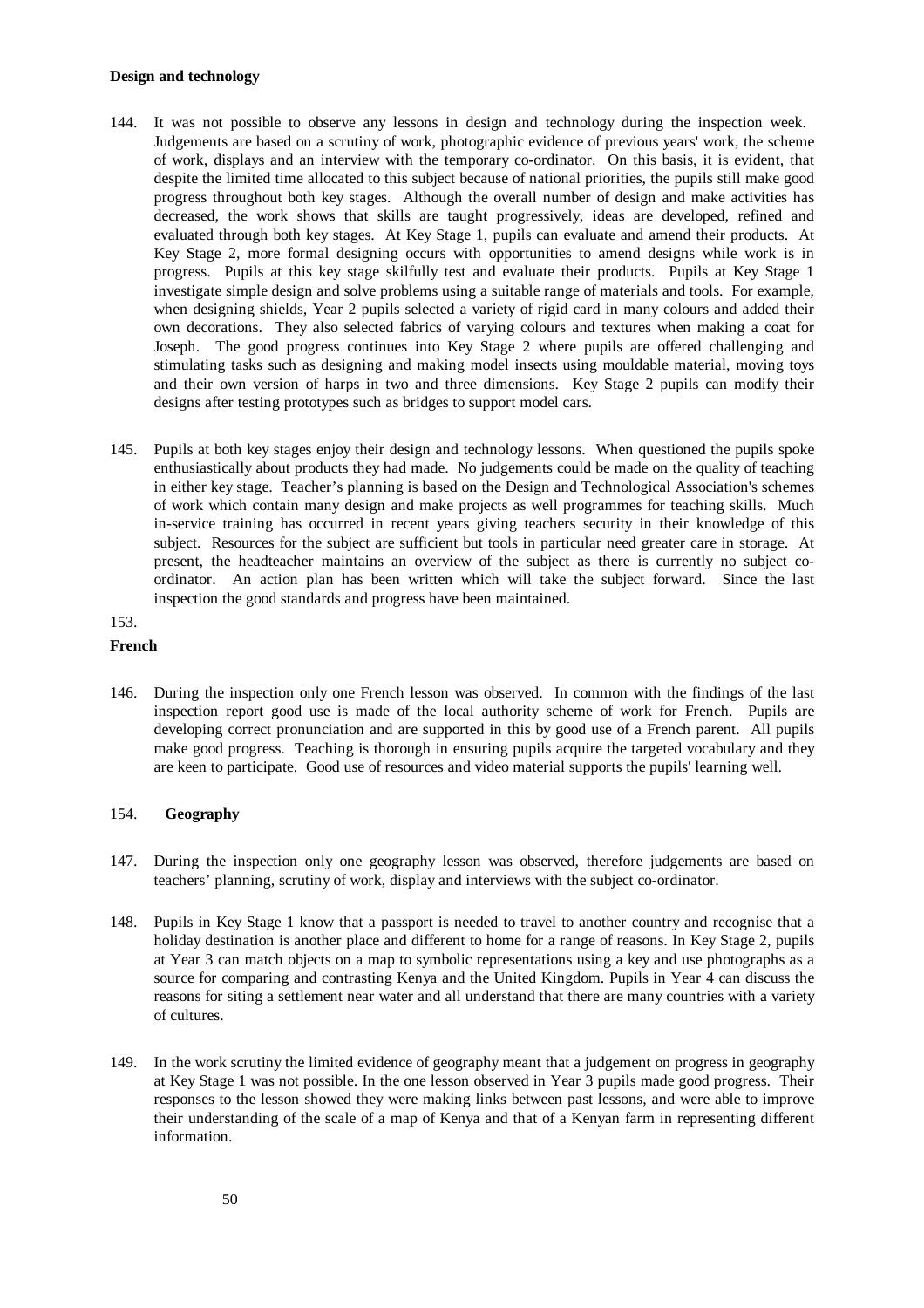- 150. The pupils' good attitudes to learning have been maintained since the last inspection. They listen carefully, attentively and respond appropriately, asking sensible questions. They show perseverance and have good relationships with each other and their teachers. This was evident with pupils who were working co-operatively and researching Aztec buildings. In the lesson seen the quality of teaching was good.
- 151. There is a clear policy and scheme of work. The co-ordinator monitors individual planning and reviews the subject curriculum annually. Individual pupil assessments, made by the teachers, are used to inform planning and show progress over the term.
- 152. Throughout the school, resources for geography are plentiful, these include globes, maps and atlases. This is an improvement on the last report. The library has a wide range of geography books to support the curriculum and pupils have adequate access to make use of this resource. There was an excellent African display in one classroom. It combined original artefacts, photographs and paintings, books and pupils' work as well as questions to improve the quality and value of the display. The geography curriculum with its very good link to visits, the use of artefacts and first hand evidence makes a very good contribution to the spiritual, moral, social and cultural development of the school.

#### **History**

- 153. The majority of history observed during the inspection was within Key Stage 2, and so judgements about standards and quality at Key Stage 1 are based on teachers' planning, scrutiny of work, display and interviews with the subject co-ordinator. Overall, a positive picture of teaching and learning have been maintained since the last inspection.
- 154. In Key Stage 1, pupils show an understanding of chronology, the passing of time and the ordering of events with the use of timelines. They can reflect on the differences between life in past times and today by describing castle life and comparing it with modern life. Pupils can distinguish between past and present in their own history by contributing to a Patchwork Quilt book describing a memorable event in their personal history. They demonstrate factual knowledge by knowing that the present queen is Elizabeth and her father was King George.
- 155. In Key Stage 2, pupils can recognise similarities and differences between periods, describing Victorian life in diaries as children of the time. They can select and combine information from sources to produce a newspaper report on conditions in a Victorian workhouse. In Years 3 and 4 pupils could describe temples as 'religious buildings with a squared-based stepped pyramid design'. In Year 5 they can order pictures of the Tudor monarchs and arrange a family tree annotated with appropriate dates using information gathered at the Public Record Office. Pupils achieve high standards. In Year 6 they can make value judgements reflecting on Disraeli's 'two nations' speech.
- 156. All pupils, including those with special needs and English as an additional language, make good progress. Evidence from the classroom observations, displays and samples of work show progression across the key stages. Pupils have good attitudes to learning. This is characterised by enthusiasm, perseverance, good listening skills and good relationships with each other and their teacher. The pupils' personal and social attitudes are a strength. A feature of successful lessons was the group and collaborative work. In one class pupils were working co-operatively with shared resources. They showed sufficient confidence to be able to empathise about life in Aztec times raising sympathetic and thoughtful questions. Pupils with special educational needs respond well to work matched to their abilities. In Years 2 and 3 they were able to make up their own sentences of a simple nature without copying.
- 157. The quality of teaching across the school is good, with some very good teaching at Key Stage 2. Very good teaching came from detailed planning, high expectations, brisk pace, with a range of teaching strategies and methods of organisation.
- 158. There is a good policy statement for the subject indicating aims and implementation. The school's planned curriculum covers the requirements of the National Curriculum. Individual assessments are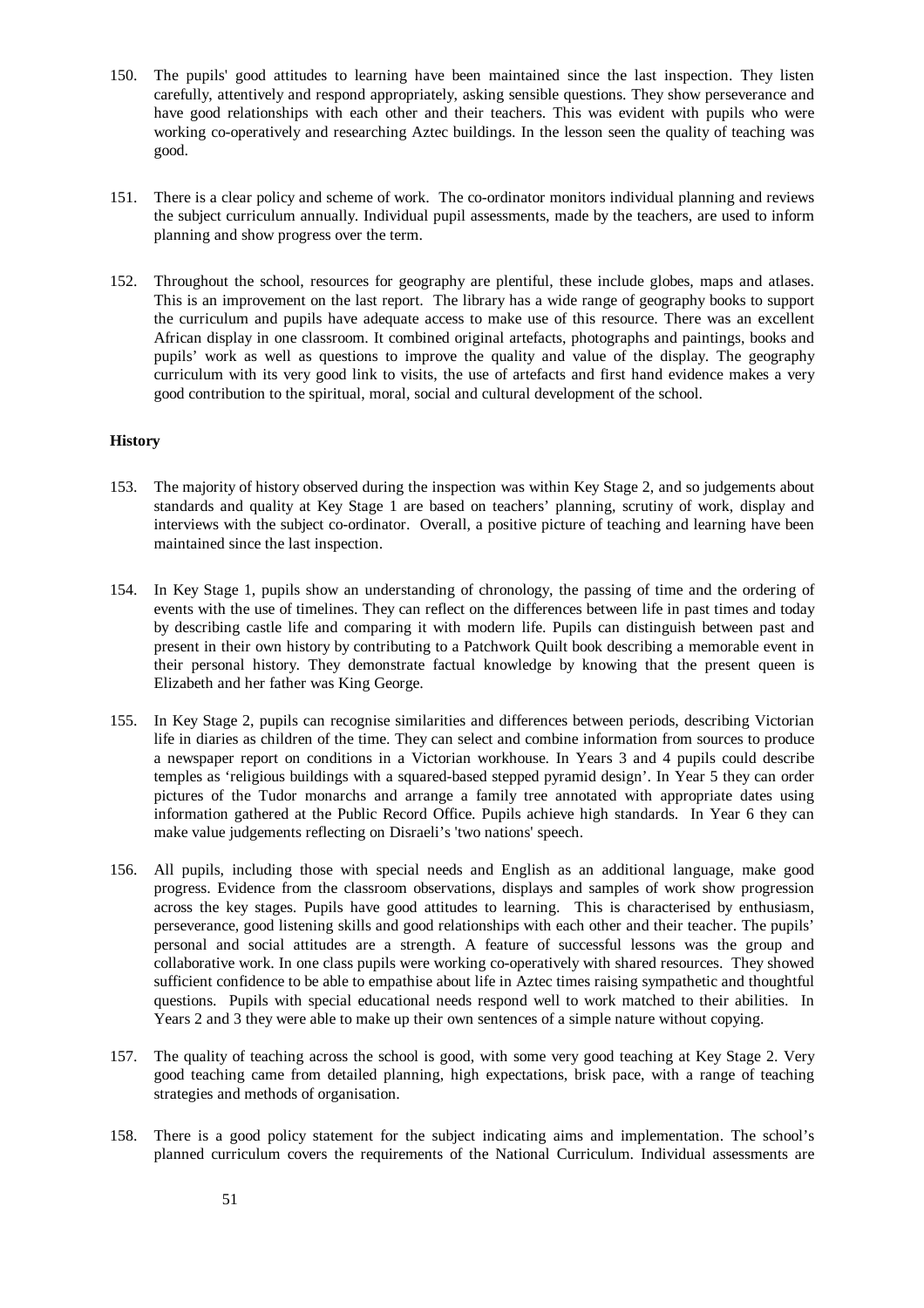made at the beginning and end of themes. These inform teaching and are effective forms of evaluation. The experienced co-ordinator monitors individual planning and annually reviews the curriculum to support the mixed year group structure.

- 159. Throughout the school, resources for history are plentiful. There are excellent displays in classrooms combining original artefacts, photographs and paintings, books and pupils' work. The library has a wide range of history books to support the curriculum and pupils have adequate access to make use of this resource. There are also resource boxes covering the main units for distribution according to the annual plan. The very good displays of work, artists' prints and photographs combine to create an attractive and informative environment. Excellent use is made of resources beyond the school, with recent visits to the Public Record Office, the Victoria and Albert Museum and Orleans House Gallery.
- 167.
- 167. **Music**
- 160. Music plays an important part in the life of the school and consequently pupils make very good progress. They respond sensitively and with great enjoyment to the music woven through their school life. In lessons they are able to collaborate very well in their music making. During the inspection they entered and left assembly silently, listening carefully to the harp music which was playing. They can sing soulfully to a moving Chilean ballad, vigorously with actions to rousing songs and are learning a wideranging repertoire of songs. In the reception class, children enjoyed singing a range of number songs. In Year 3, pupils showed a strong sense of rhythm in singing, dancing to and playing African music. Pupils in Year 4 sang well in two parts. In Year 6, they played Pachelbel's canon in parts on tuned percussion. They use the terms soprano, bass, alto, descant and are becoming increasingly familiar with standard notation. In the leavers' concert many children confidently sang a solo to a very large audience.
- 161. The teaching of music is generally very good and sometimes excellent. Lessons are taught to all classes by a music specialist. Excellent features of the teaching include the depth of knowledge of the subject, high expectations and careful planning for a wide range of pupils' attainments including those with special educational needs. The stimulating pace of lessons keeps pupils eager and hard working. Detailed records are kept of pupils' attainment and experience and are used to inform planning of lessons. The content of lessons also takes full account of the pupils' studies in other subjects and makes meaningful links.
- 162. The recently appointed and successful co-ordinator has already begun a review of the scheme of work and liaises very effectively with class teachers. Resources are well managed and cared for. The range of music and tuned and untuned instruments available to the pupils is excellent. They reflect the multicultural diversity in musical tradition. In keeping with the school's ethos of valuing every individual, pupils, whether trained or not, are encouraged to join the recently established school orchestra. There is also a school choir which contributed magnificently to the leaver's concert of Perseus and the Gorgon Medusa. Parents who are musical make a much-valued contribution to the extra curricular opportunities available to the pupils. Community links and contacts with the English National Opera, London Symphony Orchestra and Covent Garden impressively enrich the curriculum. Pupils participate in the Richmond Victorian Evening, the May Fair and perform at a local old people's home. This strong provision has been maintained since the last inspection.

#### 170.

#### **Physical education**

163. The previous inspection reported that standards in physical education were good with some pupils exceeding national expectations. Evidence from this inspection indicates that standards have been maintained overall, with pupils at the end of Key Stage 2 exceeding national expectations. During the inspection week, pupils participated in a range of activities including games, gymnastic activities, dance and swimming. Athletic activities and outdoor adventurous pursuits were not included on the timetable for this term. All pupils benefit from all these activities.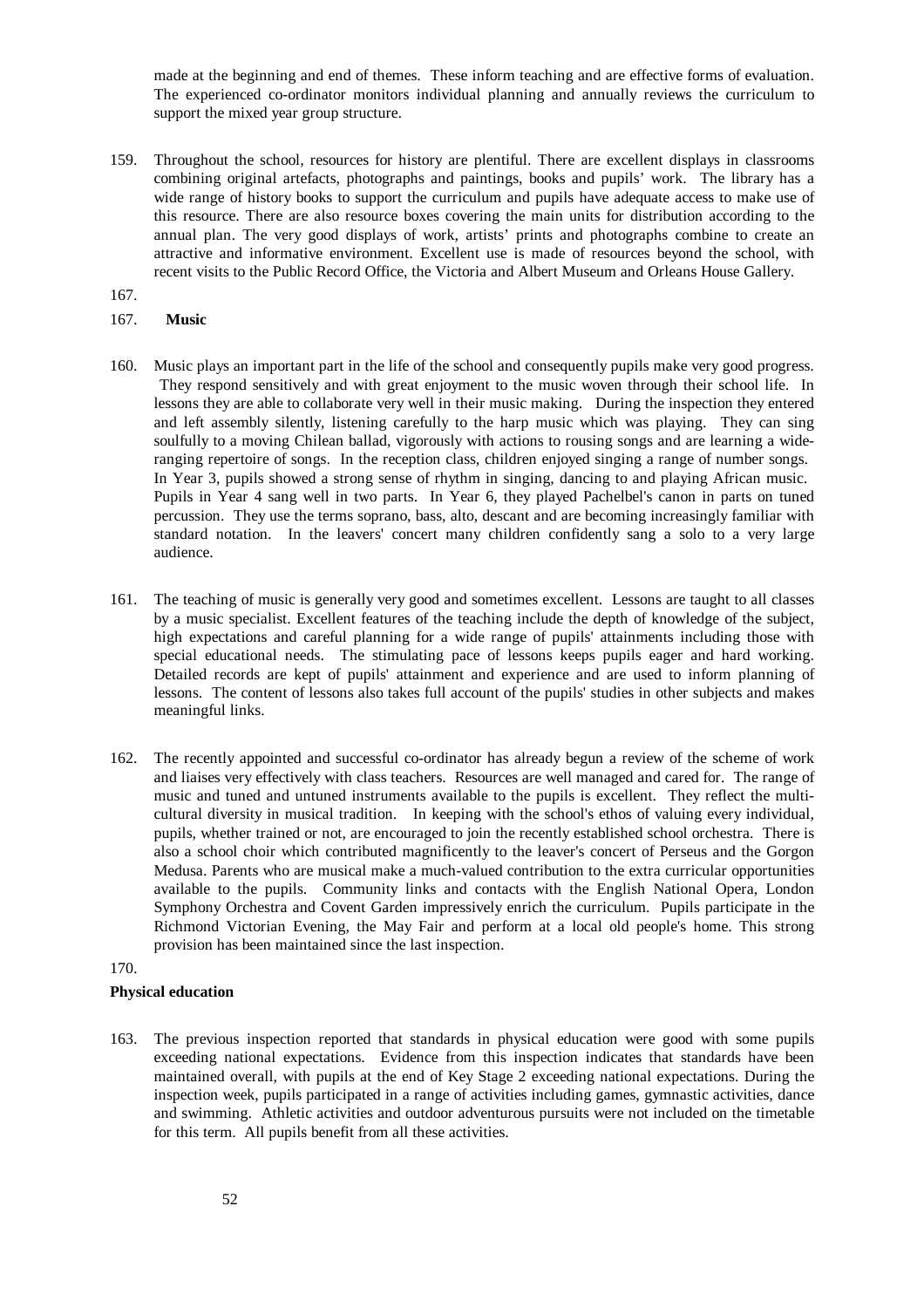164. Pupils in Key Stage 1, begin to understand the reasons for warm-up and cool-down exercises. They show good co-ordination in their movements during warm-ups. They are improving their skills in throwing and catching bean-bags accurately while walking around the hall and in a stationary position. By the age of seven, pupils are becoming more aware of their physical development and are improving their hand and eye co-ordination as well as balance.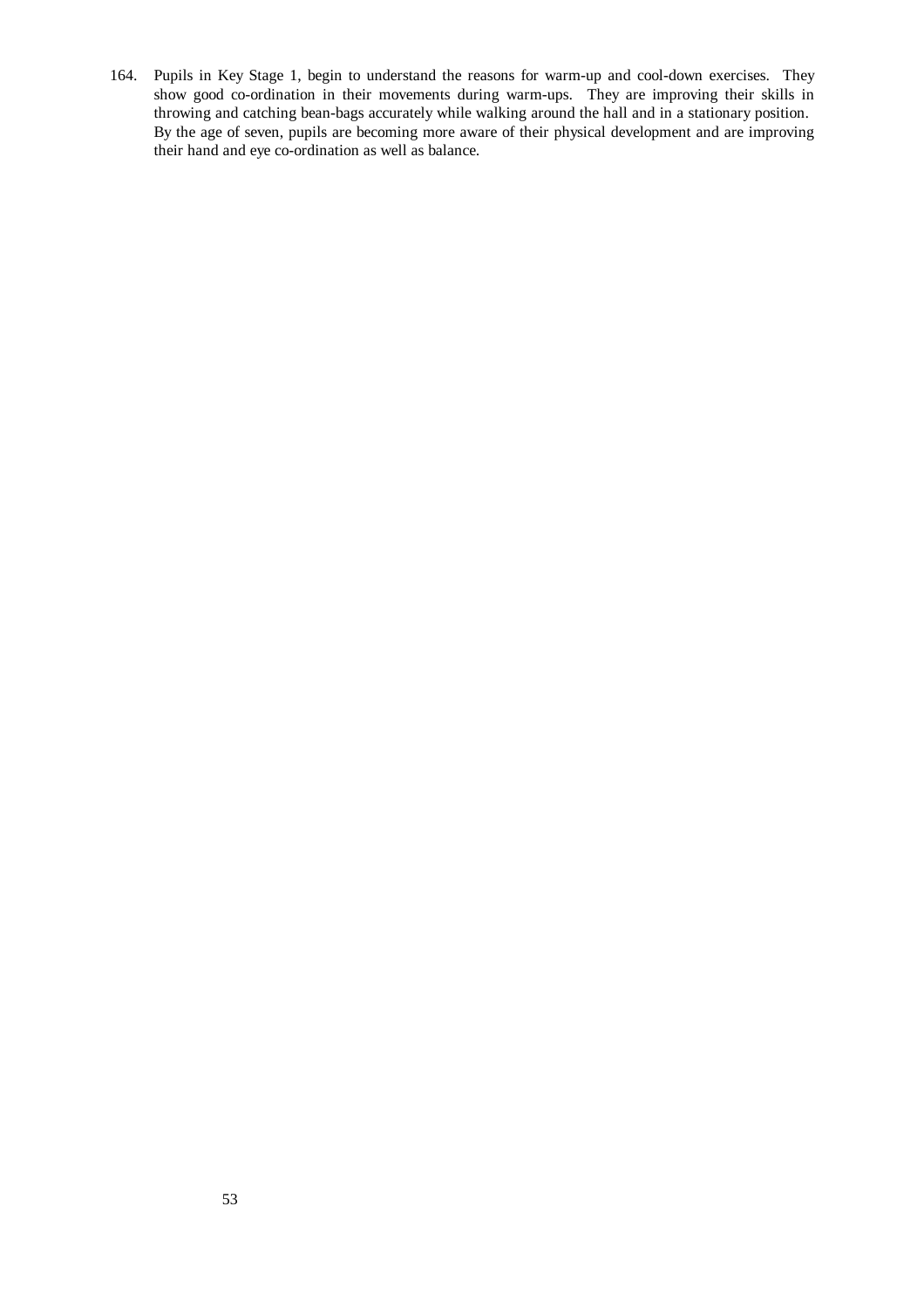- 165. In Key Stage 2, pupils participate well in a range of activities. In gymnastics, pupils move around the hall developing spatial awareness. Pupils are given the opportunity to plan and perform their movements on the floor and on the apparatus and they initiate their own ideas when performing travelling movements. For example, pupils worked together in pairs on the apparatus and then performed on the floor showing a range of balance, poise and jumps to link a sequence of movements together effectively. In dance, pupils learned a challenging series of steps to perform a dance from West Africa. They learned to interpret different moods and feelings as they moved in time to the music. Pupils are learning the appropriate skills in football and rugby. They show very good control in passing, dribbling and kicking. In small team games they become aware of finding space and marking opponents effectively. Swimming is undertaken by all pupils in Key Stage 2. By the end of Key Stage 2, pupils are gaining good body control and skilful movements which promote their attainment and progress.
- 166. Progress is satisfactory in Key Stage 1 and very good at Key Stage 2. Pupils with special educational needs make good progress. Pupils work hard and are keen to improve their performance. They learn through the overall good quality of teaching and the importance of concentrating and practising in order to make progress.
- 167. Pupils are enthusiastic in lessons and their overall attitude to learning is very good. They listen attentively, answer questions and are confident in performance and appreciate each other's good efforts. They change quickly and pupils arrange equipment efficiently with due attention to health and safety issues. All staff are correctly attired for teaching physical education. Pupils treat each other with respect and relationships are very good. In all lessons seen pupils' behaviour was very good.
- 168. The quality of teaching is good overall. In Key Stage 1 teaching is satisfactory. In Key Stage 2 teaching is mostly very good with one lesson excellent. Where the teaching is satisfactory, there is some insecure knowledge of the subject which prevents pupils making better progress. The pace is much slower and momentum not sustained throughout the lesson. Where the teaching is good or better, teachers have good knowledge and momentum is sustained throughout the lesson with challenging activities for all pupils. All teachers set a very good example by their active participation in all lessons.
- 169. There is a policy and good scheme of work which is used throughout the school. Planning shows good coverage of all areas of activity. The co-ordinator offers very good leadership and the curriculum is monitored through teachers' planning. Assessment is established with self evaluation undertaken by pupils in Key Stage 2. Observational techniques are used by all teachers during lessons to reinforce assessment which supports curriculum planning. Extra-curricular activities including football, gymnastics and net-ball are well attended by the pupils in Key Stage 2. The gymnastics club provides the pupils with high expectations of learning.
- 170. The halls provide a small area for indoor physical education and the playground and nearby recreation ground offer good facilities for outside activities. Resources are good but there is no storage space for physical education equipment. Due to this and all the other furniture in the main hall pupils' movements are restricted. The subject contributes effectively to pupils' spiritual, moral, social and cultural development. This is very evident in lessons when pupils share, respect and support each other particularly in team games.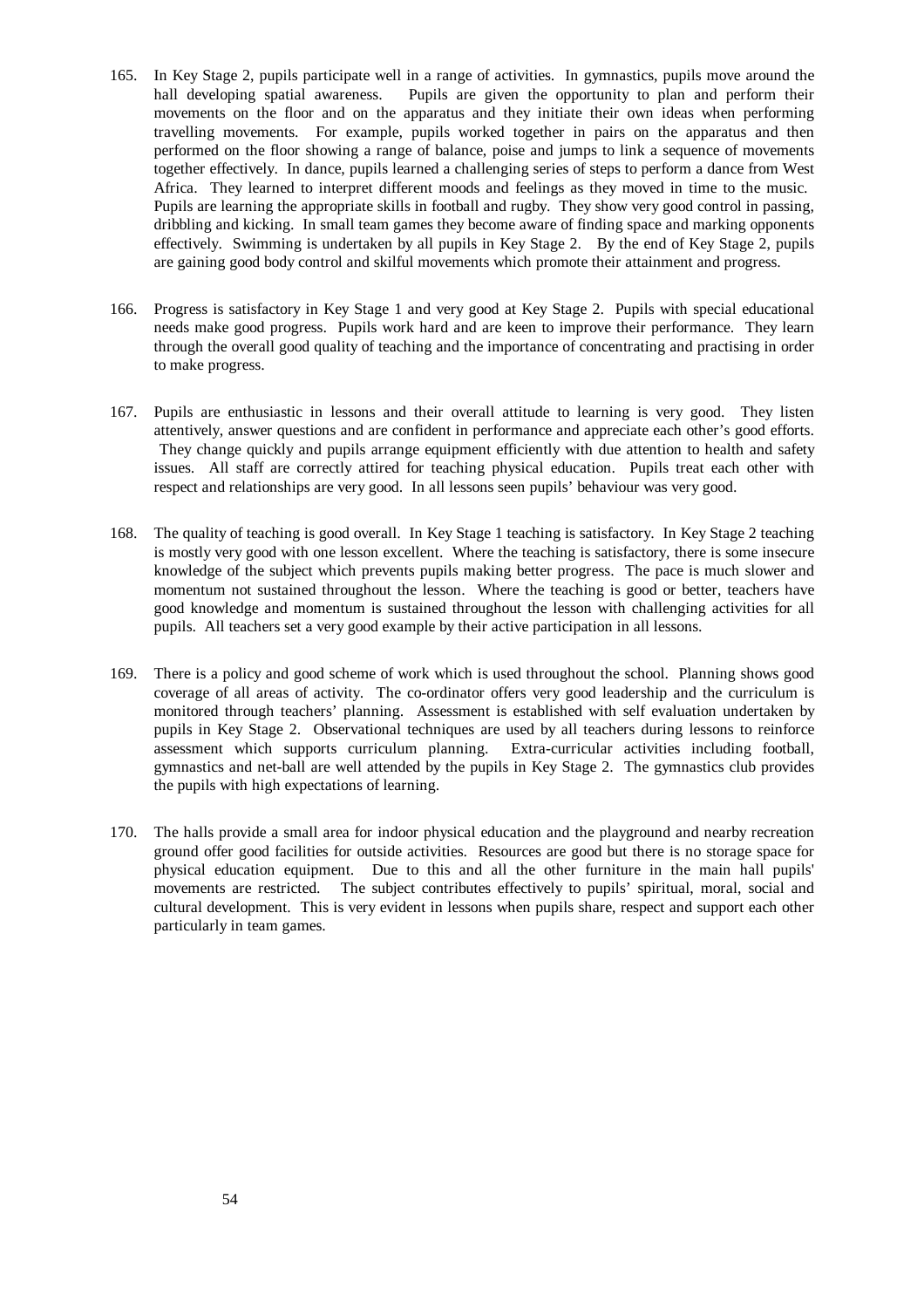## 178. **PART C: INSPECTION DATA**

#### 178. **SUMMARY OF INSPECTION EVIDENCE**

171. Five inspectors spent a total of 20.5 days looking at all aspects of the work of the school. In this time, they observed 82 lessons or parts of lessons over a period of 89 hours. They spent a further four hours and 50 minutes observing assemblies, registrations and extra-curricular activities. They spent a total of 12 hours and 45 minutes scrutinising samples of pupils' work, three hours and 45 minutes hearing selected pupils reading and a further 2 hours interviewing pupils. Inspectors analysed extensive documentation from the school. This included pupils' reports and assessments, financial and budgetary reports, the minutes of governors' meetings for the past year, governors' reports to parents over the past three years, analyses of pupils' entry profiles and their addresses, summaries of test and teacher assessment results, individual educational plans, co-ordinators' files, policies and curriculum planning. They conducted interviews with all teachers holding positions of responsibility and with governors. Discussions were also held with non-teaching members of staff. Before the inspection, inspectors studied the 138 responses to a questionnaire seeking parents' views on the school, read an additional 32 notes or letters and held a meeting, attended by 42 parents, to hear their views on the same subject.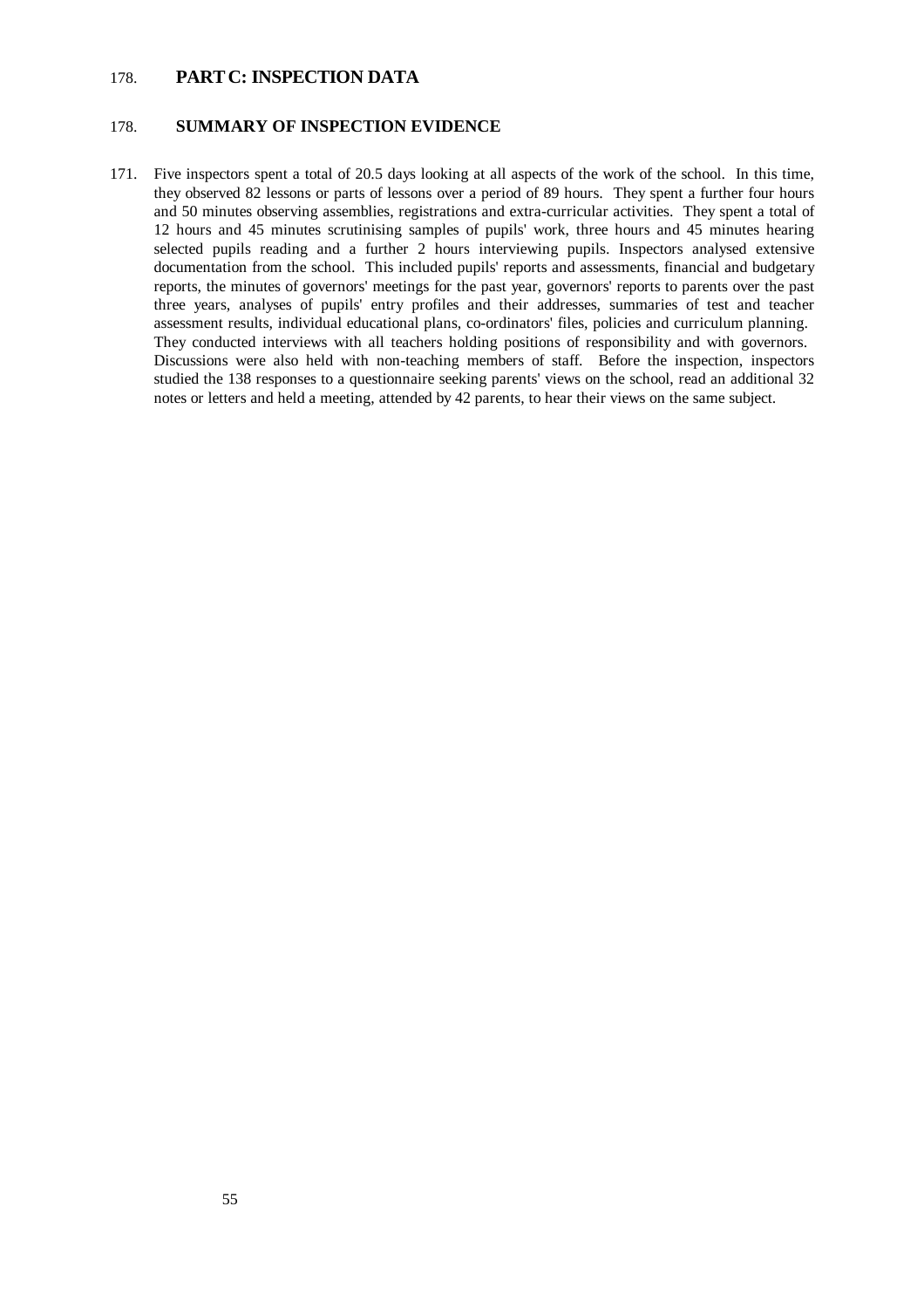## 180. **DATA AND INDICATORS**

| 180. | Pupil data                   |                                                  |                                                            |                      |                          |
|------|------------------------------|--------------------------------------------------|------------------------------------------------------------|----------------------|--------------------------|
|      |                              | Number of pupils                                 | Number of pupils                                           | Number of pupils on  | Number of full-time      |
|      |                              | on roll (full-time                               | with statements of                                         | school's register of | pupils eligible for free |
|      |                              | equivalent)                                      | <b>SEN</b>                                                 | <b>SEN</b>           | school meals             |
|      | $YR - Y6$                    | 259                                              | 10                                                         | 61                   | 53                       |
|      | Nursery Unit                 | 25                                               | 2                                                          | $\overline{2}$       | $\boldsymbol{0}$         |
| 180. | <b>Teachers and classes</b>  |                                                  |                                                            |                      |                          |
| 180. | Qualified teachers (YR - Y6) |                                                  |                                                            |                      |                          |
|      |                              |                                                  | Total number of qualified teachers (full-time equivalent): |                      | 14.4                     |
|      |                              | Number of pupils per qualified teacher:          |                                                            |                      | 17.99                    |
| 180. |                              | Education support staff (YR - Y6)                |                                                            |                      |                          |
|      |                              | Total number of education support staff:         |                                                            |                      | 10                       |
|      |                              |                                                  | Total aggregate hours worked each week:                    |                      | 119.5                    |
| 180. |                              | Qualified teachers (Nursery classes)             |                                                            |                      |                          |
|      |                              |                                                  | Total number of qualified teachers (full-time equivalent): |                      | 1                        |
|      |                              | Number of pupils per qualified teacher:          |                                                            |                      | 12.5                     |
| 180. |                              | <b>Education support staff (Nursery classes)</b> |                                                            |                      |                          |
|      |                              | Total number of education support staff:         |                                                            |                      | $\mathbf{1}$             |
|      |                              |                                                  | Total aggregate hours worked each week:                    |                      | 32.5                     |
|      |                              | Average class size:                              |                                                            |                      | 25                       |
|      |                              |                                                  |                                                            |                      |                          |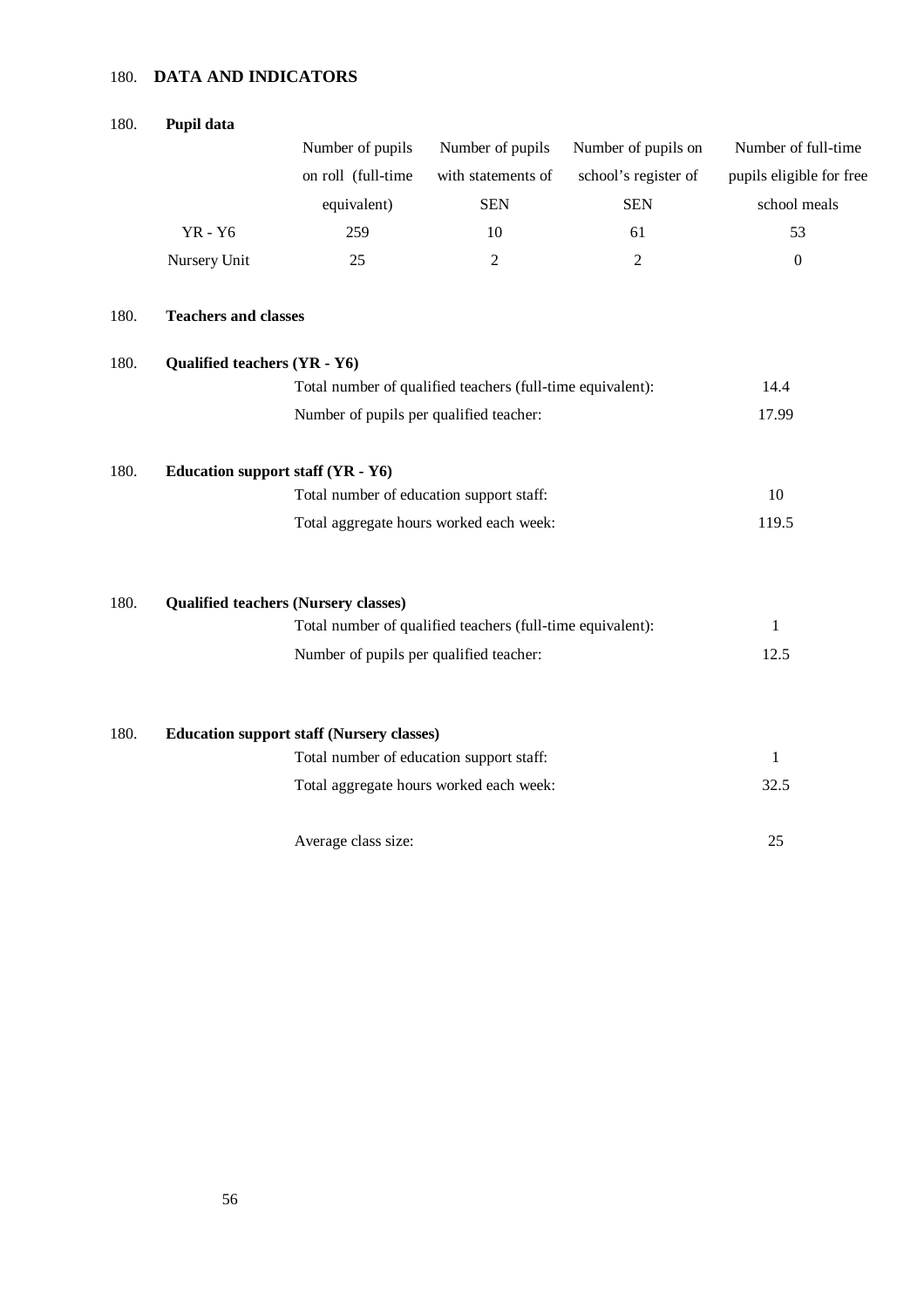| Financial year:          | 1998/1999 |
|--------------------------|-----------|
|                          | £         |
| Total Income             | 651 517   |
| <b>Total Expenditure</b> | 646 155   |
| Expenditure per pupil    | 1976      |

|  | Balance brought forward from previous year | 18 433  |
|--|--------------------------------------------|---------|
|  | Balance carried forward to next year       | 23 7 95 |